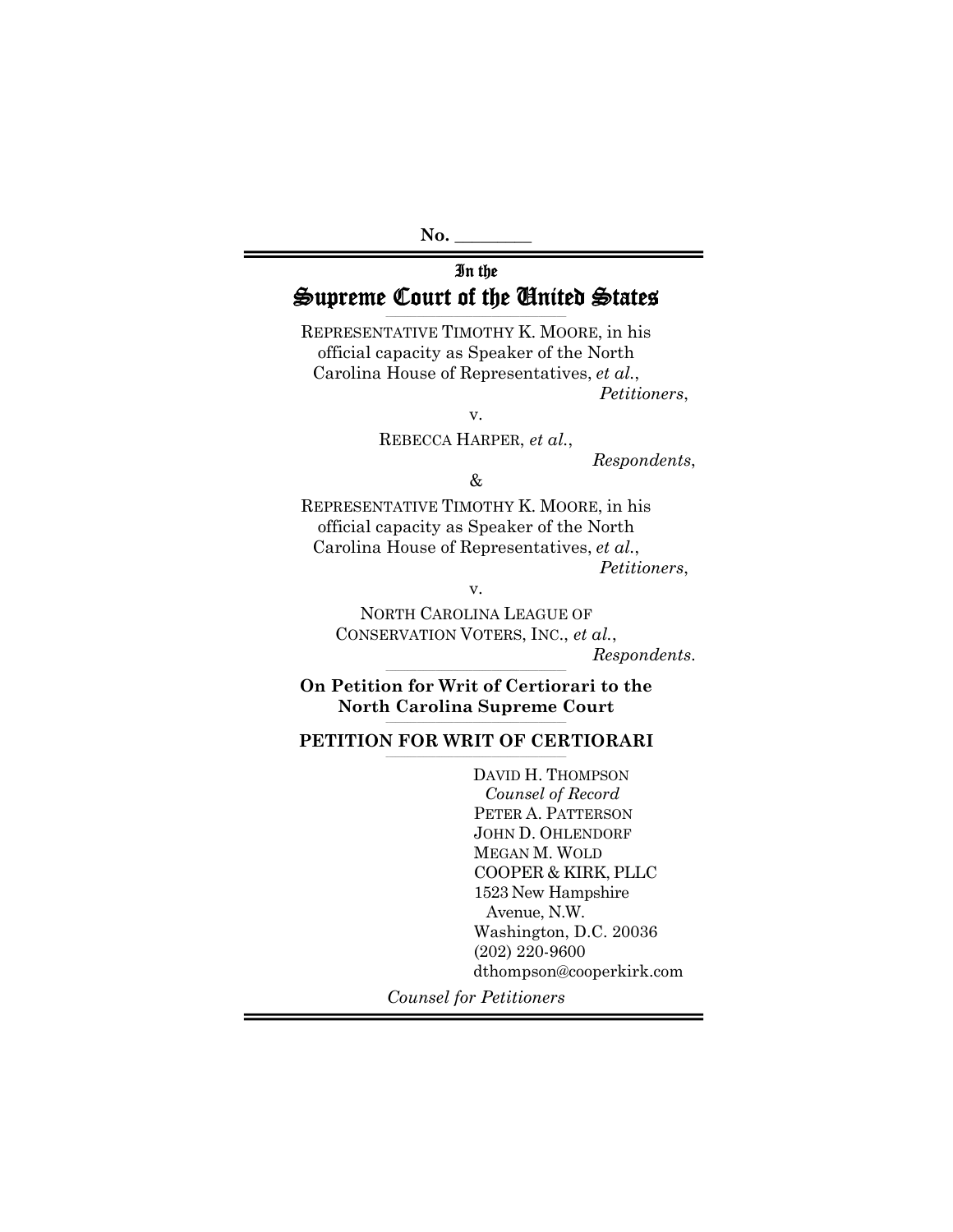## **QUESTION PRESENTED**

Whether a State's judicial branch may nullify the regulations governing the "Manner of holding Elections for Senators and Representatives . . . prescribed . . . by the Legislature thereof," U.S. CONST. art. I, § 4, cl. 1, and replace them with regulations of the state courts' own devising, based on vague state constitutional provisions purportedly vesting the state judiciary with power to prescribe whatever rules it deems appropriate to ensure a "fair" or "free" election.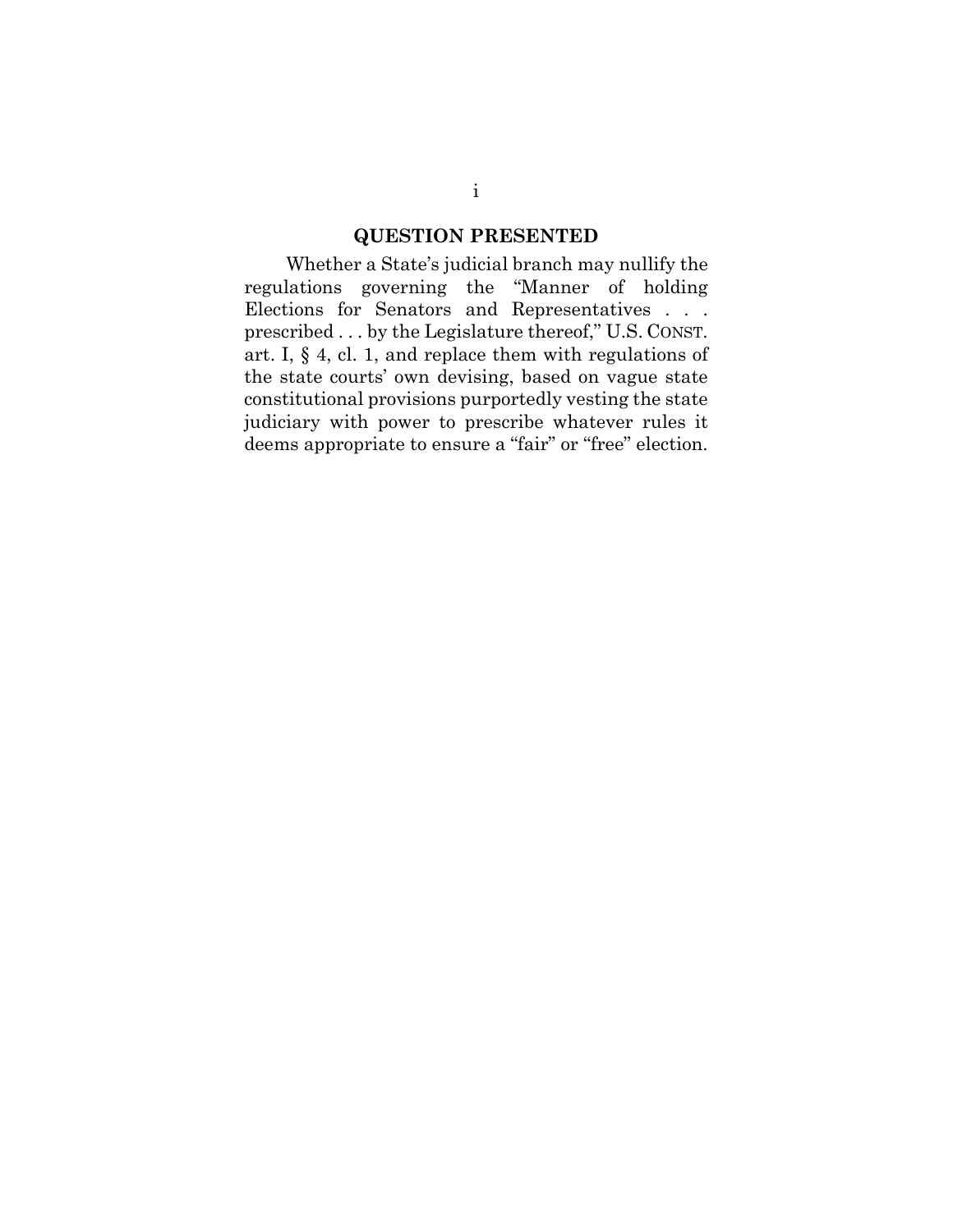#### **PARTIES TO THE PROCEEDING**

This application arises from two cases consolidated in the North Carolina Superior Court.

In the first of the two consolidated cases, Petitioners are Speaker of the North Carolina House of Representatives Representative Timothy K. Moore; President Pro Tempore of the North Carolina Senate Philip E. Berger; Representative Destin Hall, in his official capacity as Chair of the North Carolina House Standing Committee on Redistricting; Senator Warren Daniel, in his official capacity as Co-Chair of the North Carolina Senate Standing Committee on Redistricting and Elections; Senator Ralph Hise, in his official capacity as Co-Chair of the North Carolina Senate Standing Committee on Redistricting and Elections; and Senator Paul Newton, in his official capacity as Co-Chair of the North Carolina Standing Committee on Redistricting and Elections. Petitioners were defendants in the North Carolina Superior Court and appellees in the North Carolina Supreme Court.

Respondents are Rebecca Harper; Amy Clare Oseroff; Donald Rumph; John Anthony Balla; Richard R. Crews; Lily Nicole Quick; Gettys Cohen, Jr.; Shawn Rush; Jackson Thomas Dunn, Jr.; Mark S. Peters; Kathleen Barnes; Virginia Walters Brien; and David Dwight Brown. Respondents were the plaintiffs in the North Carolina Superior Court and appellants in the North Carolina Supreme Court.

Other Respondents are North Carolina State Board of Elections and Damon Circosta, in his official capacity as chair of the North Carolina State Board of Elections. These Respondents were defendants in the North Carolina Superior Court and appellees in the North Carolina Supreme Court.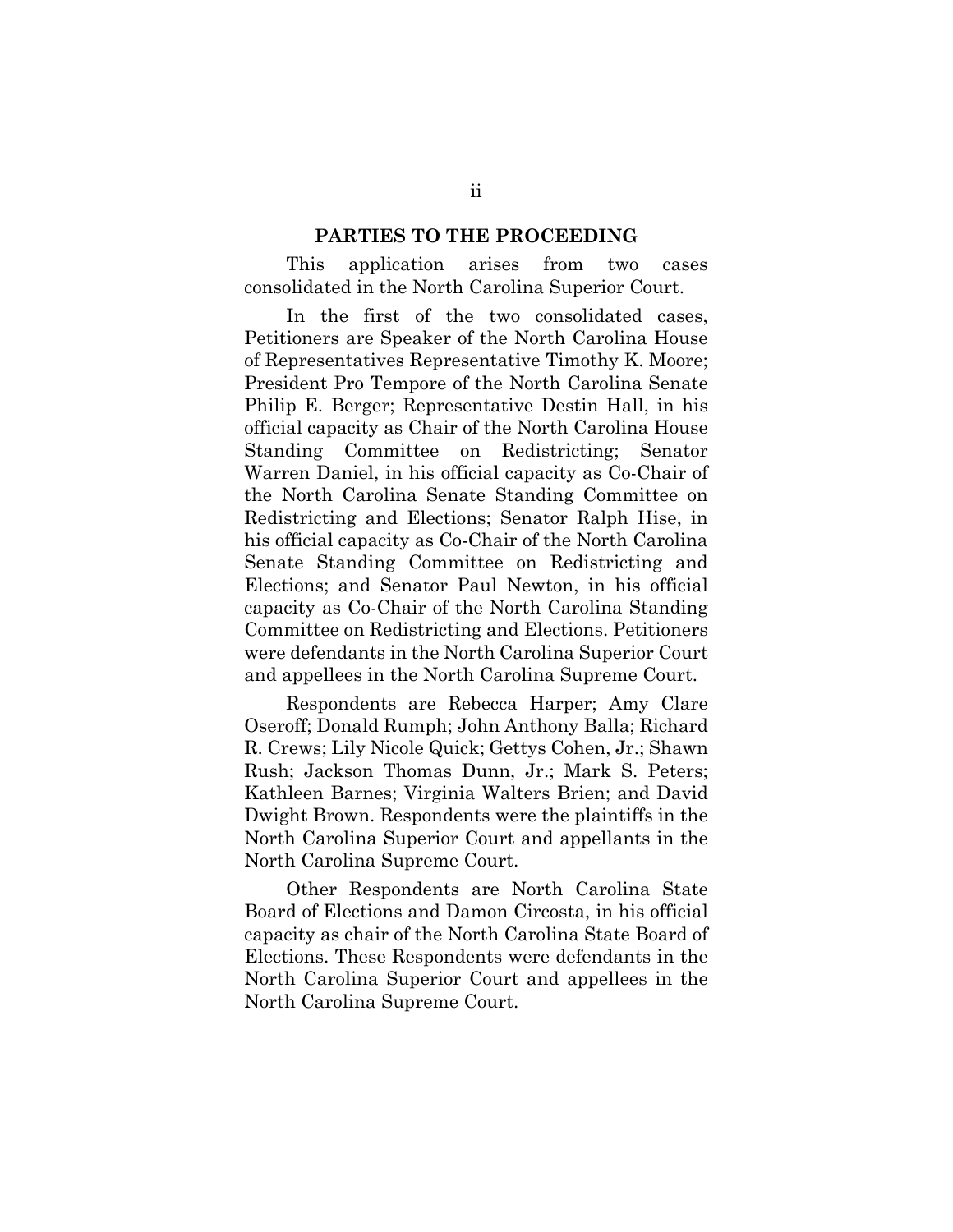In the second of the two consolidated cases, Petitioners are Representative Timothy K. Moore, in his official capacity as Speaker of the North Carolina House of Representatives; Senator Philip E. Berger, in his official capacity as President Pro Tempore of the North Carolina Senate; Representative Destin Hall, in his official capacity as Chair of the North Carolina House Standing Committee on Redistricting; Senator Warren Daniel, in his official capacity as Co-Chair of the North Carolina Senate Standing Committee on Redistricting and Elections; Senator Ralph E. Hise, Jr., in his official capacity as Co-Chair of the North Carolina Senate Standing Committee on Redistricting and Elections; and Senator Paul Newton, in his official capacity as Co-Chair of the North Carolina Senate Standing Committee on Redistricting and Elections. Petitioners were defendants in the North Carolina Superior Court and appellees in the North Carolina Supreme Court.

Respondents are North Carolina League of Conservation Voters, Inc.; Henry M. Michaux, Jr.; Dandrielle Lewis; Timothy Chartier; Talia Fernos; Katherine Newhall; R. Jason Parsley; Edna Scott; Roberta Scott; Yvette Roberts; Jereann King Johnson; Reverend Reginald Wells; Yarbrough Williams, Jr.; Reverend Deloris L. Jerman; Viola Ryals Figueroa; and Cosmos George. These Respondents were plaintiffs in the North Carolina Superior Court and appellants in the North Carolina Supreme Court.

Other Respondents are the State of North Carolina; the North Carolina Board of Elections; Damon Circosta, in his official capacity as Chairman of the North Carolina State Board of Elections; Stella Anderson, in her official capacity as Secretary of the North Carolina State Board of Elections; Stacy Eggers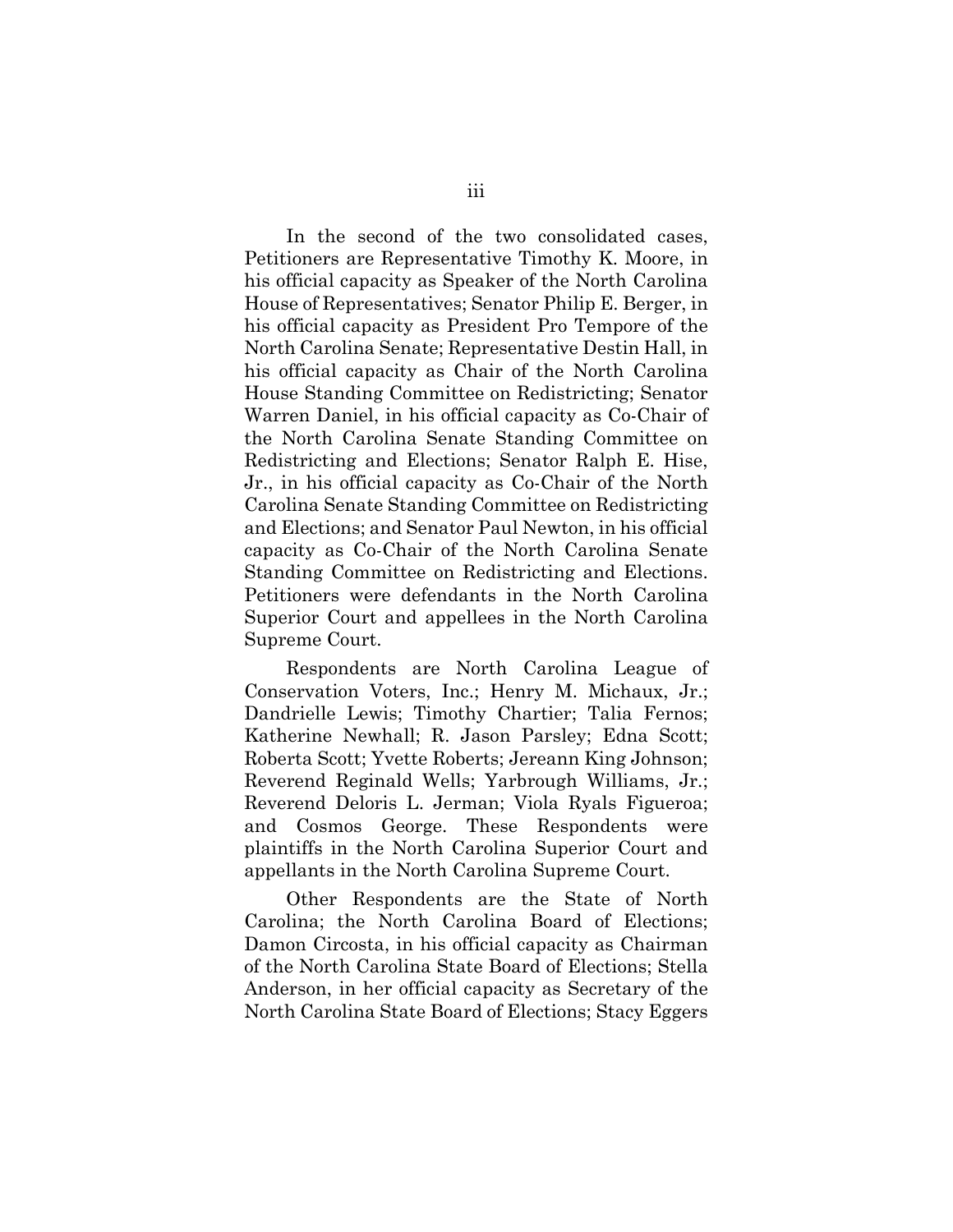IV, in his official capacity as Member of the North Carolina State Board of Elections; Tommy Tucker, in his official capacity as Member of the North Carolina State Board of Elections; and Karen Brinson Bell, in her official capacity as Executive Director of the North Carolina State Board of Elections. These Respondents were defendants in the North Carolina Superior Court and appellees in the North Carolina Supreme Court.

Additionally, the North Carolina Superior Court granted the motion of Common Cause to intervene in the consolidated proceedings below. Common Cause was an intervenor-plaintiff in the North Carolina Superior Court and an intervenor-appellant in the North Carolina Supreme Court.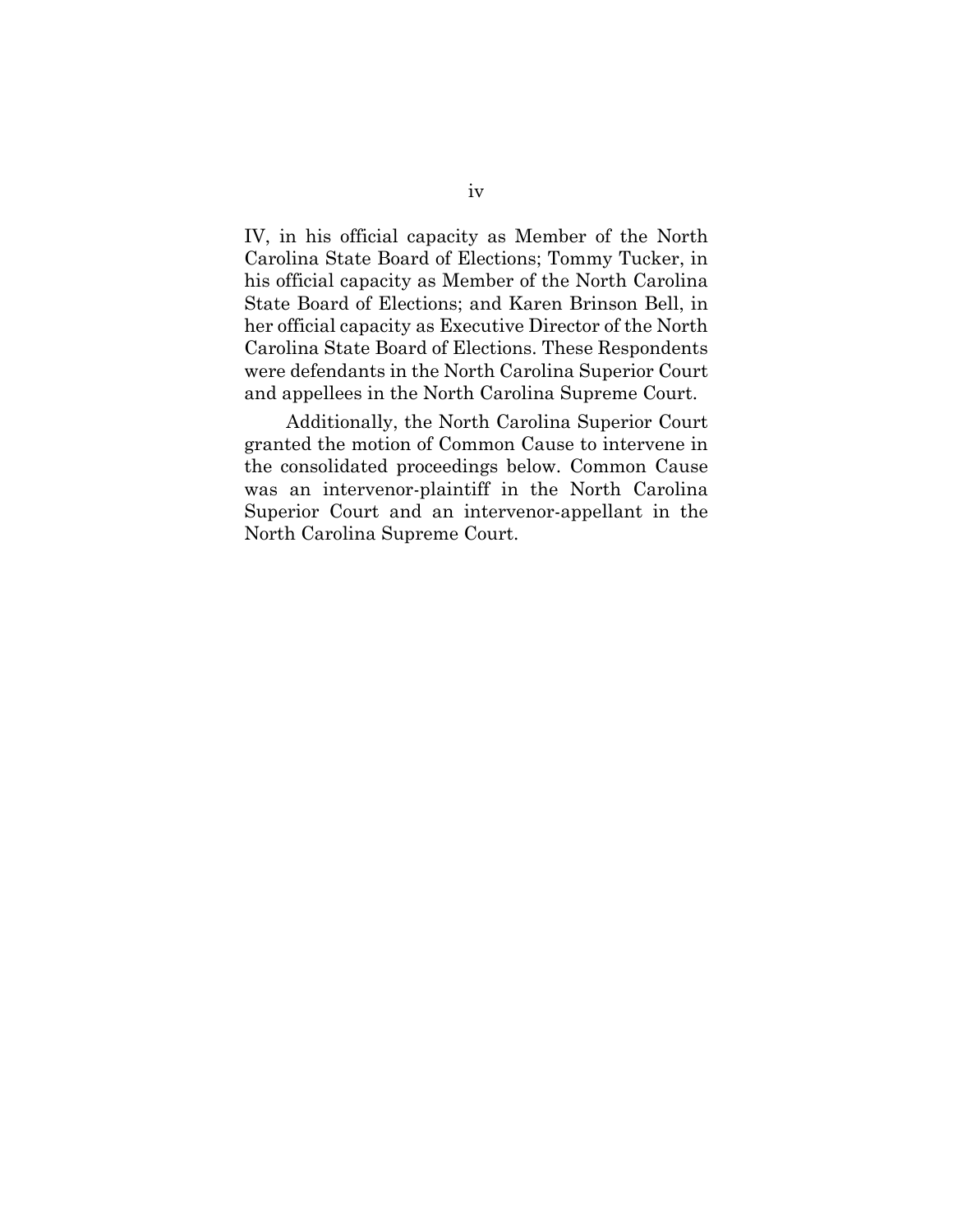## **RELATED PROCEEDINGS**

This case arises from the following proceedings:

- *Harper v. Hall*, No. 413PA21 (N.C. Supreme Court)—Order Denying Temporary Stay and Writ of Supersedeas (entered February 23, 2022).
- *Harper v. Hall*, No. 21 CVS 500085 (N.C. Superior Court)—Order on Remedial Plans (entered February 23, 2022).
- *North Carolina League of Conservation Voters, Inc. v. Hall*, No. 21 CVS 015426 (N.C. Superior Court)—Order on Remedial Plans (entered February 23, 2022).
- *Harper v. Hall*, No. 413PA21 (N.C. Supreme Court)—Written Decision Reversing and Remanding to Three-Judge Panel for Remedial Maps (entered February 14, 2022).
- *Harper v. Hall*, No. 413PA21 (N.C. Supreme Court)—Order Reversing and Remanding to Three-Judge Panel for Remedial Maps (entered February 4, 2022).

The following proceedings are also directly related to this case under Rule 14.1(b)(iii) of this Court:

- *Harper v. Hall*, No. 21A455 (U.S. Supreme Court)—Order Denying Application for Stay (entered March 7, 2022).
- *North Carolina League of Conservation Voters, Inc. v. Hall*, No. 21 CVS 015426 (N.C. Superior Court)—Memorandum Opinion (entered January 11, 2022).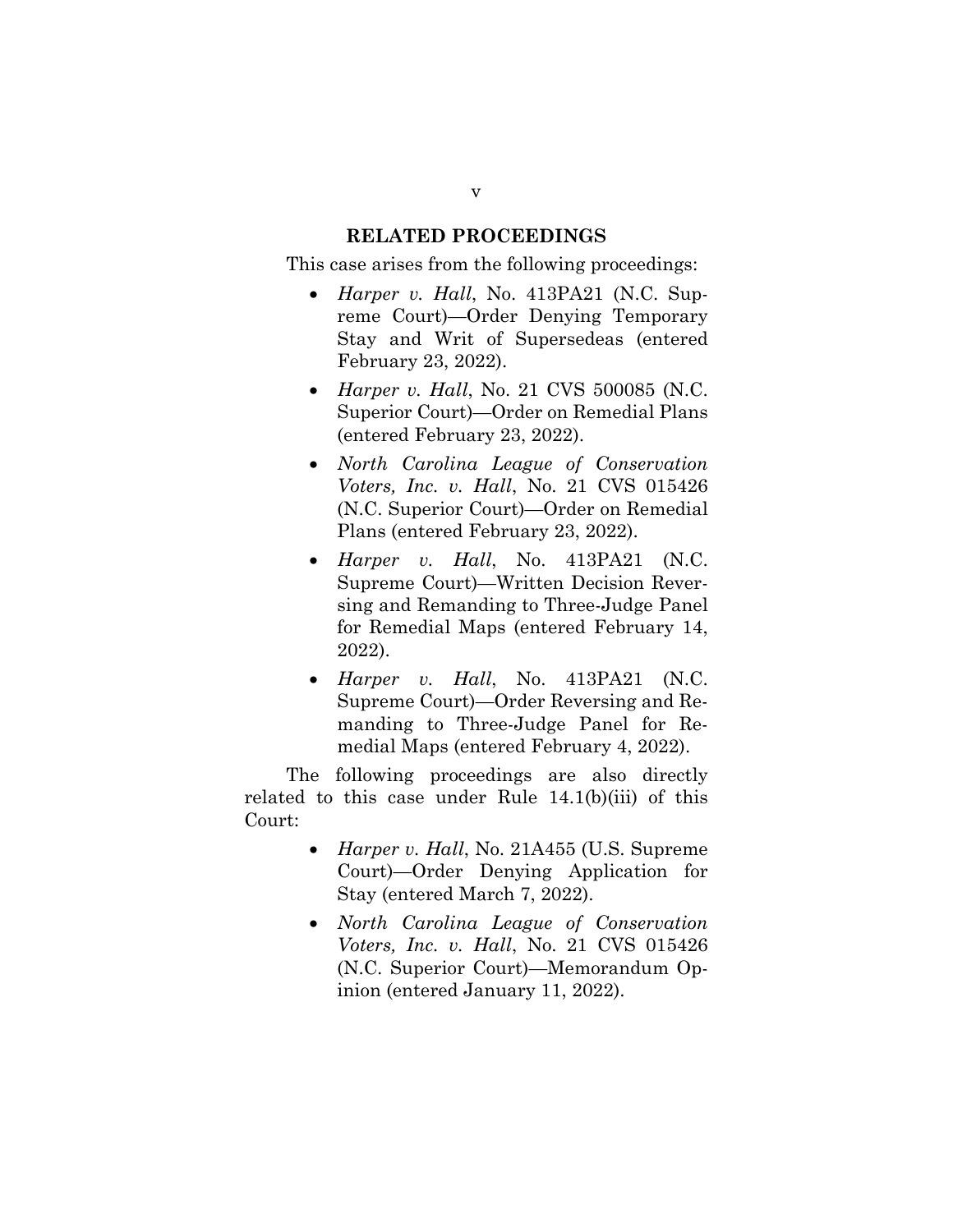*Harper v. Hall*, No. 21 CVS 500085 (N.C. Superior Court)—Memorandum Opinion (entered January 11, 2022).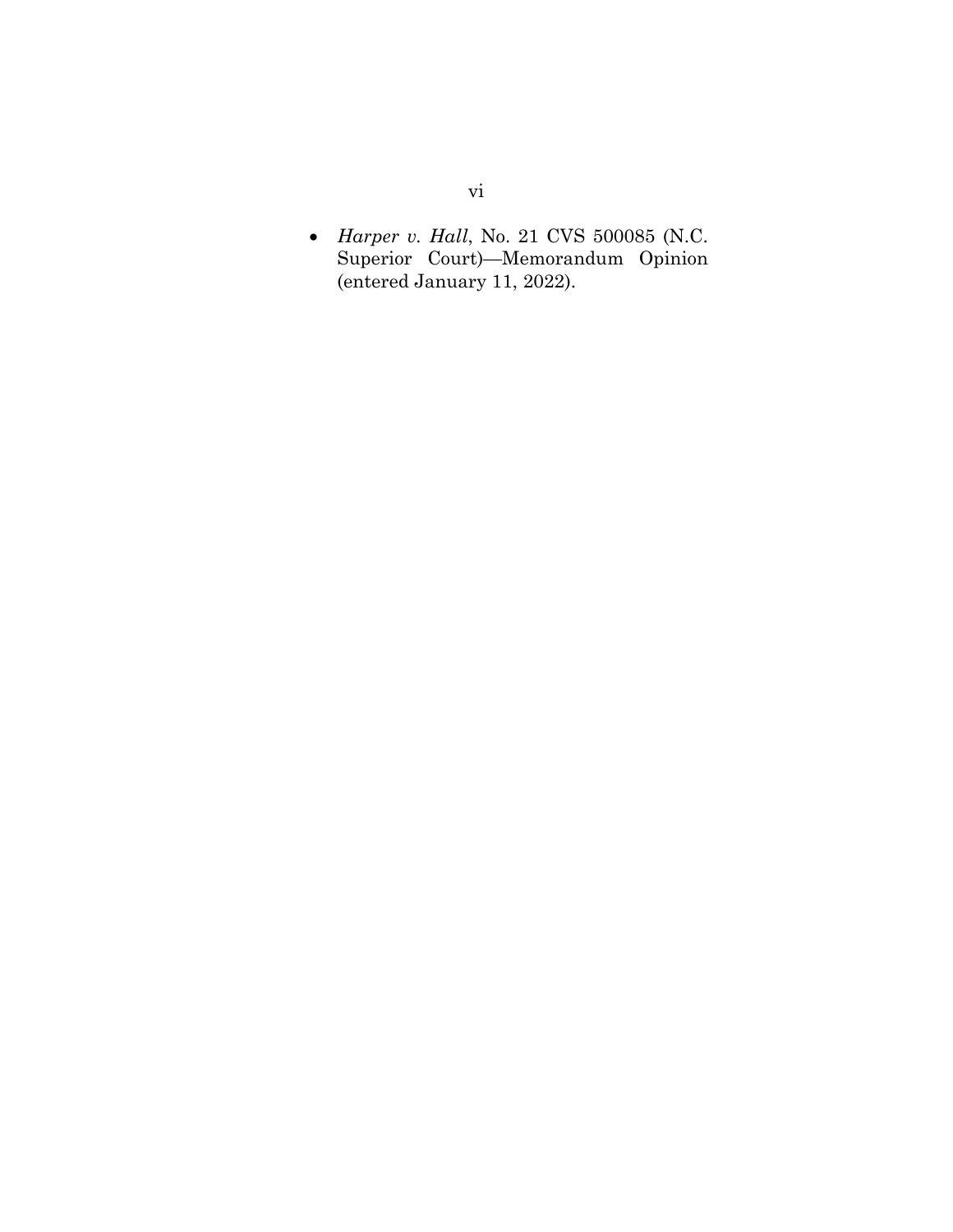## **TABLE OF CONTENTS**

|     | Page                                                                        |
|-----|-----------------------------------------------------------------------------|
|     |                                                                             |
|     | PETITION FOR WRIT OF CERTIORARI 1                                           |
|     |                                                                             |
|     |                                                                             |
|     | CONSTITUTIONAL PROVISIONS INVOLVED  5                                       |
|     |                                                                             |
| I.  | The General Assembly Enacts a New Con-                                      |
| П.  | Respondents Seek To Enjoin the General                                      |
| HI. | The North Carolina Supreme Court<br>Strikes Down the Legislature's Congres- |
|     | IV. The General Assembly Enacts a Remedial                                  |
| V.  | The North Carolina Superior Court<br>Implements a Congressional Map of Its  |
| VI. | Petitioners Seek a Stay from this Court13                                   |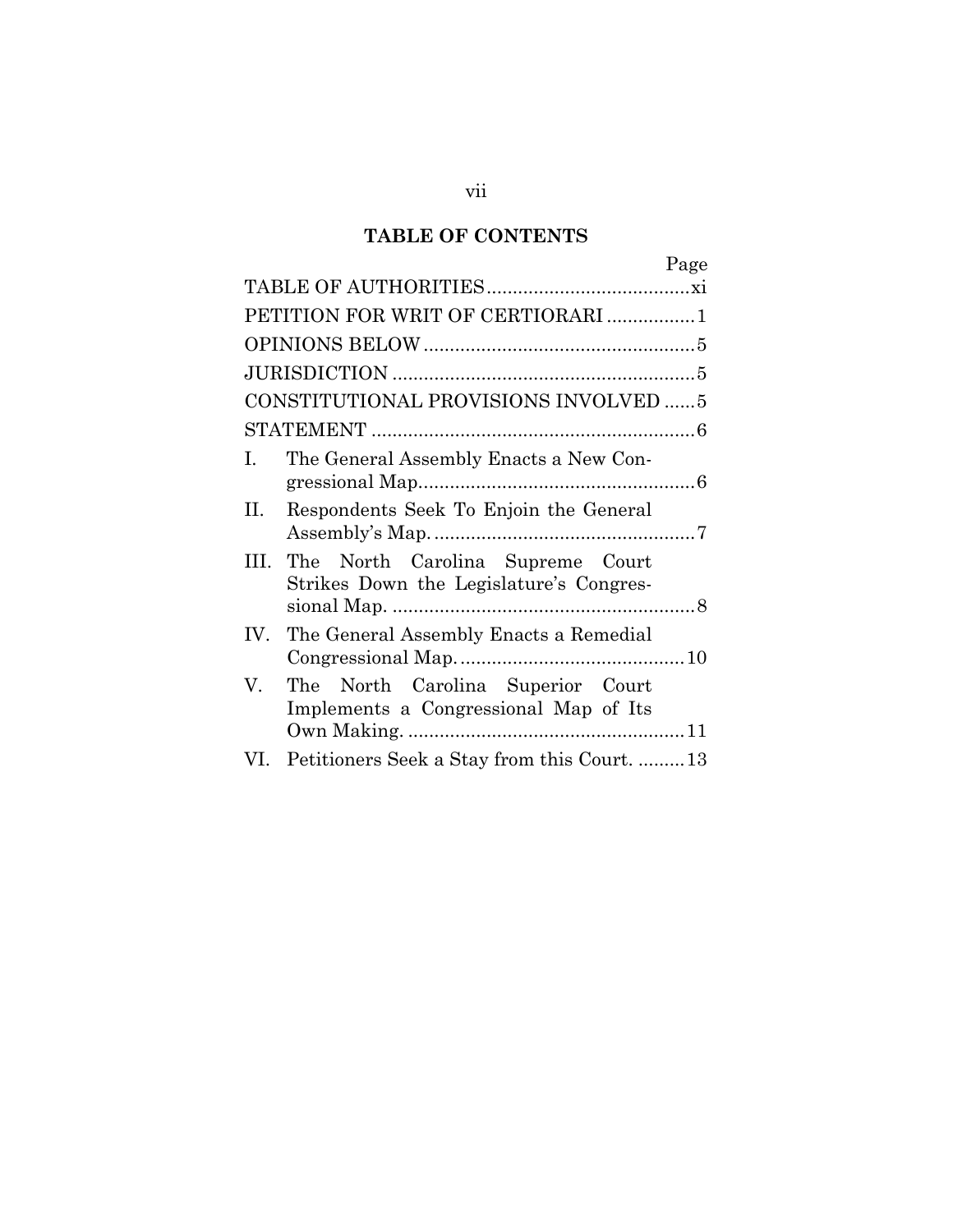|     |           | REASONS FOR GRANTING THE WRIT13                                                                                                                                                                                                           |
|-----|-----------|-------------------------------------------------------------------------------------------------------------------------------------------------------------------------------------------------------------------------------------------|
| I.  |           | The Lower Courts Have Divided over the<br>Recurring and Critically Important Ques-                                                                                                                                                        |
|     | A.        | Whether State Entities Other than<br>"the Legislature Thereof" Have Auth-<br>ority To "Make or Alter Regulations"<br>Governing the "Times, Places, and<br>Manner" of Congressional Elections Is<br>a Question of the Highest Importance14 |
|     | В.        | The Question Presented Has Divided                                                                                                                                                                                                        |
|     | C.        | The Question Presented Will Continue<br>To Recur Until this Court Resolves It. 23                                                                                                                                                         |
|     | D.        | This Case Is a Particularly Suitable<br>Vehicle for Resolving the Scope of a<br>State Legislature's Authority Under                                                                                                                       |
| II. |           | The Decisions Below Plainly Violate the                                                                                                                                                                                                   |
|     | А.        | The Elections Clause Vests State<br>Legislatures with Authority To Set<br>the Rules Governing Elections, not                                                                                                                              |
|     | <b>B.</b> | The State Courts' Invalidation of the<br>Legislatively Chosen Map and Im-<br>position of a Map of Their Own<br>Making Violates the Elections                                                                                              |
|     |           |                                                                                                                                                                                                                                           |

viii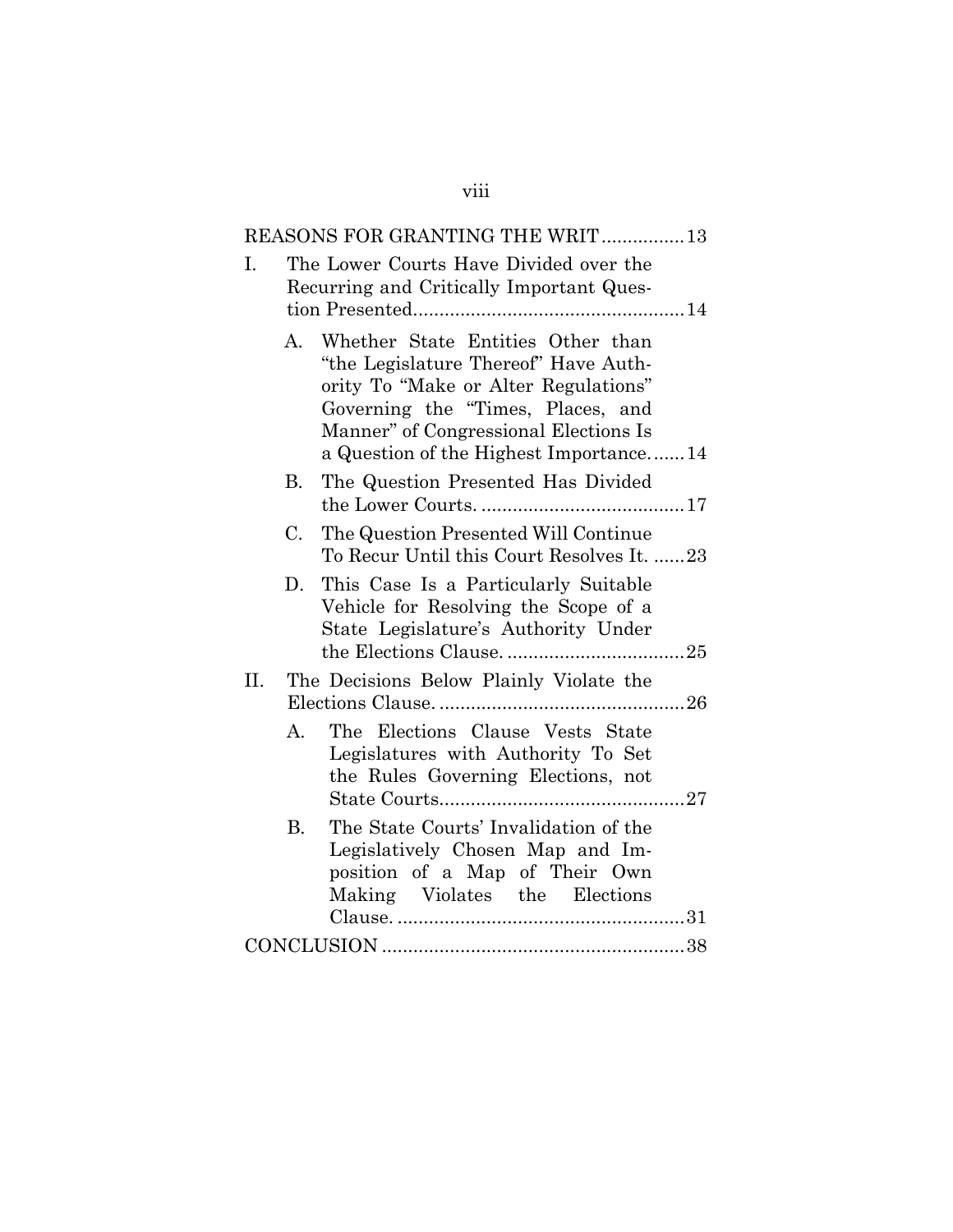## APPENDIX

| Opinion, <i>Harper v. Hall</i> , 2022-NCSC-17 (N.C.                                                                                          |
|----------------------------------------------------------------------------------------------------------------------------------------------|
| Order, Harper v. Hall, No. 413PA21 (N.C. Feb.                                                                                                |
| Order, Harper v. Hall, No. 413PA21 (N.C. Feb.                                                                                                |
| Order, <i>Harper v. Hall</i> , No. 413PA21 (N.C. Dec.                                                                                        |
| Order on Plaintiff's Motion for Preliminary<br>Injunction, <i>Harper v. Hall</i> , Nos. 21 CVS<br>015426, 21 CVS 500085 (N.C Super. Ct. Dec. |
| Order on Remedial Plans, Harper v. Hall, Nos.<br>21 CVS 015426, 21 CVS 500085 (N.C. Super.                                                   |
| Order, <i>Harper v. Hall</i> , No. 413PA21 (N.C. Feb.                                                                                        |
| Constitutional Provisions Involved                                                                                                           |
|                                                                                                                                              |
|                                                                                                                                              |
|                                                                                                                                              |
|                                                                                                                                              |
|                                                                                                                                              |
|                                                                                                                                              |
|                                                                                                                                              |
| Legislative Defendants-Appellees' Brief,<br><i>Harper v. Hall</i> , No. 413PA21 (N.C. Jan. 28,                                               |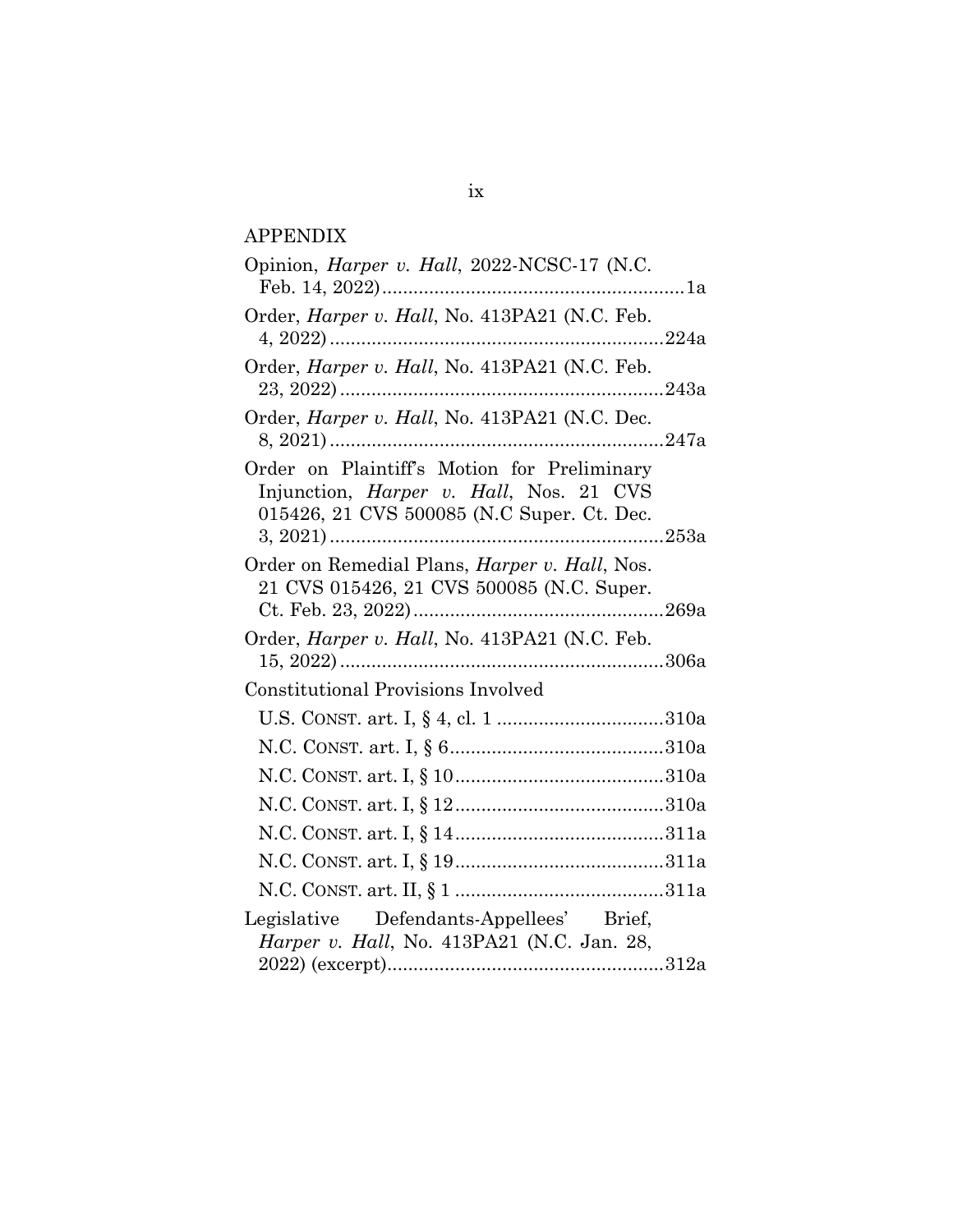| Motion for Temporary Stay and Petition for           |  |
|------------------------------------------------------|--|
| Writ of Supersedeas Pending Appeal, <i>Harper</i>    |  |
| v. Hall, No. 413PA21 (N.C. Feb. 23, 2022)            |  |
|                                                      |  |
| Legislative Defendants' Combined Response in         |  |
| Opposition, <i>Harper v. Hall</i> , No. 416P21 (N.C. |  |
|                                                      |  |
| Legislative Defendants' Memorandum of Law            |  |
| in Opposition to NCLCV and Harper                    |  |
| Plaintiffs' Motions for Preliminary Injunction,      |  |
| <i>Harper v. Hall, Nos. 21 CVS 015426, 21 CVS</i>    |  |
| 500085 (N.C. Super. Ct. Dec. 2, 2021)                |  |
|                                                      |  |
|                                                      |  |
| Legislative Defendants' Objections to Plaintiffs'    |  |
| Proposed Remedial Plans and Memorandum               |  |
| in Further Support of the General Assembly's         |  |
| Remedial Plans, <i>Harper v. Hall</i> , Nos. 21 CVS  |  |
| 015426, 21 CVS 500085 (N.C. Super. Ct. Feb.          |  |
|                                                      |  |
|                                                      |  |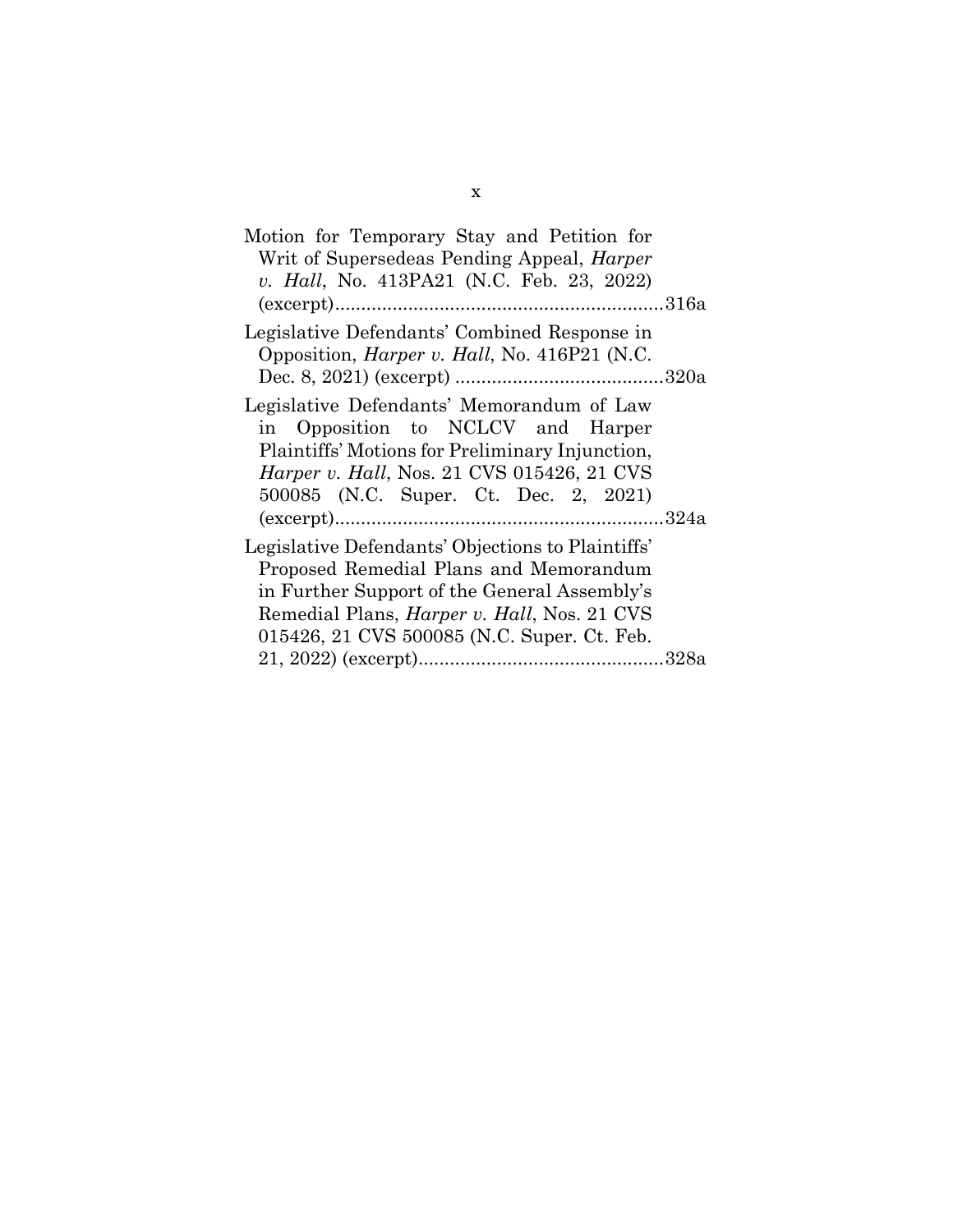## **TABLE OF AUTHORITIES**

## **CASES**

# Page

| Adams v. North Carolina Dep't of Nat. & Econ.<br>Res., 249 S.E.2d 402 (N.C. 1978)32, 33                       |
|---------------------------------------------------------------------------------------------------------------|
| Arizona State Legislature v. Arizona Indep.<br>Redistricting Comm'n, 576 U.S. 787                             |
| Berger v. N.C. State Bd. of Elections,                                                                        |
| Carson v. Simon, 978 F.3d 1051 (8th Cir.                                                                      |
| Commonwealth ex rel. Dummit v. O'Connell,<br>181 S.W.2d 691 (Ky. App. 1944) 19, 31, 34, 35                    |
| Cook v. Gralike, 531 U.S. 510 (2001) 30                                                                       |
| Cooper v. Berger, 809 S.E.2d 98 (N.C. 2018) 33                                                                |
| Democratic Nat'l Comm. v. Wisconsin State Leg-<br><i>islature</i> , 592 U.S. ---, 141 S. Ct. 28 (2020)  1, 27 |
|                                                                                                               |
|                                                                                                               |
|                                                                                                               |
| Hotze v. Hudspeth, 16 F.4th 1121 (5th Cir.                                                                    |
| In re Opinion of the Justices,                                                                                |
| <i>In re Opinions of Justices, 45 N.H. 595 (1864)19, 20</i>                                                   |
| In re Plurality Elections, 8 A. 881 (R.I. 1887)  19, 31                                                       |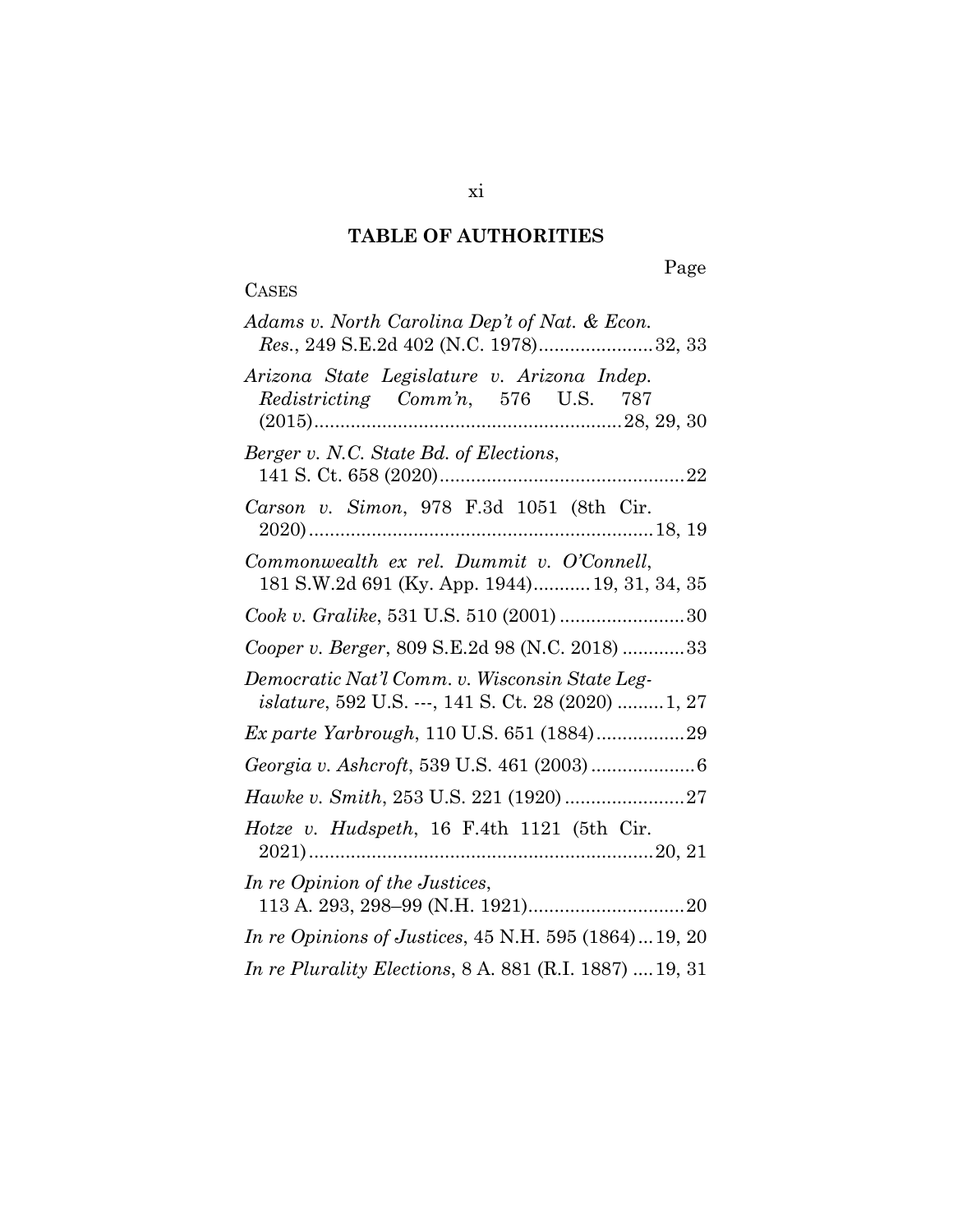| League of Women Voters of Florida v. Detzner,                                                  |
|------------------------------------------------------------------------------------------------|
| League of Women Voters v. Commonwealth, 178                                                    |
| McPherson v. Blacker, 146 U.S. 1 (1892) 18, 19, 31                                             |
| Moore v. Harper, 595 U.S. ---, 142 S. Ct. 1089<br>15, 23, 25,<br>26, 36                        |
| North Carolina All. for Retired Ams. v. North<br>Carolina State Bd. of Elections, 20-CVS-8881  |
|                                                                                                |
| Pennsylvania Democratic Party v. Boockvar,                                                     |
| Republican Party of Pennsylvania v. Boockvar,<br>592 U.S. ---, 141 S. Ct. 1 (2020)  16, 20, 22 |
| Republican Party of Pennsylvania v. Degraffen-<br>reid, 592 U.S. ---, 141 S. Ct. 732           |
| Reynolds v. Sims, 377 U.S. 533 (1964)  14, 15                                                  |
| Rucho v. Common Cause, 588 U.S. ---, 139 S. Ct.<br>35, 36, 37                                  |
| <i>Smiley v. Holm, 285 U.S. 355 (1932) 1, 15, 16,</i><br>29, 31, 32,<br>33, 34, 35,<br>36, 37  |
| State ex rel. Beeson v. Marsh, 34 N.W.2d 279                                                   |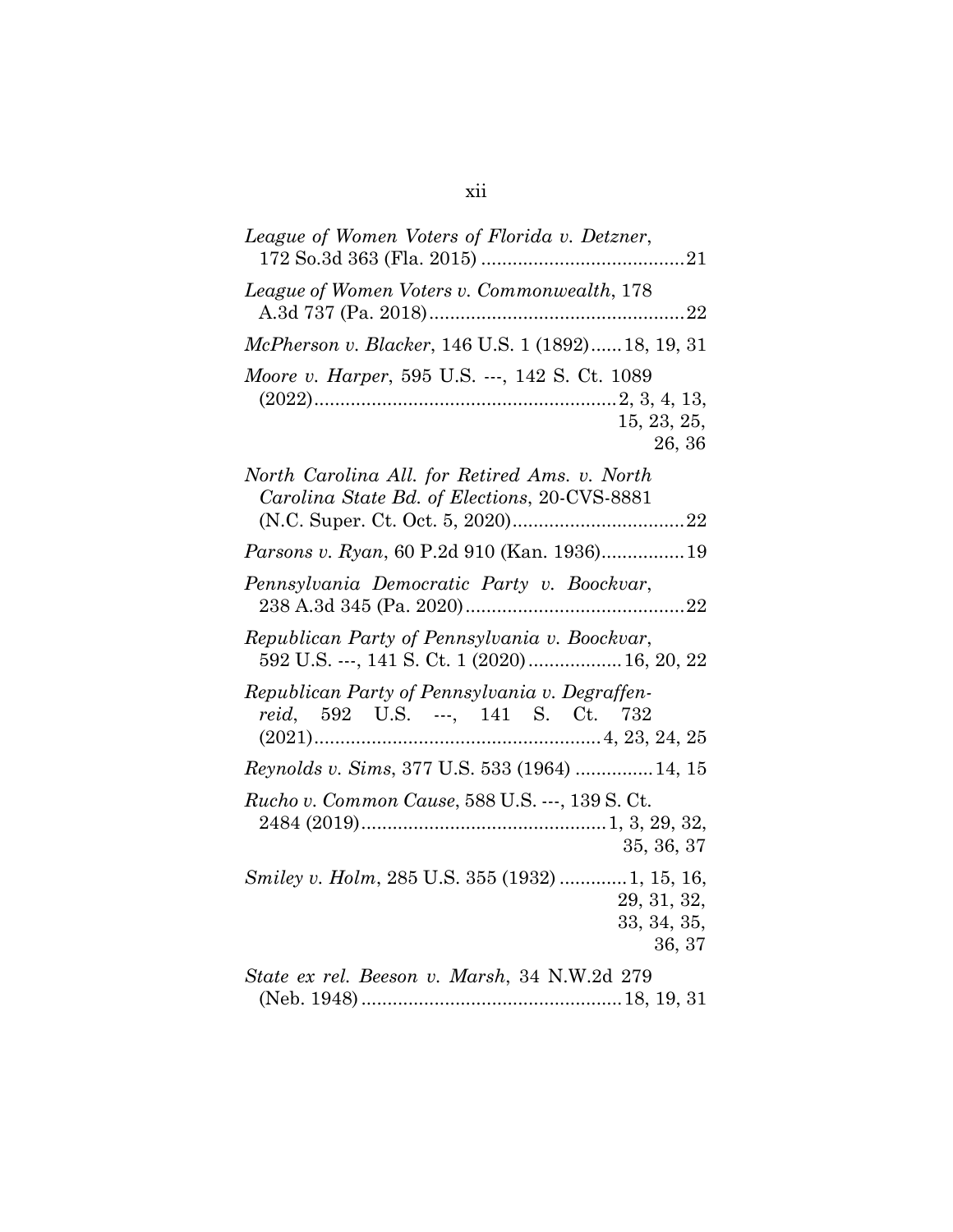## xiii

| State v. Berger, 781 S.E.2d 248 (N.C. 2016) 32, 33                                                                                   |
|--------------------------------------------------------------------------------------------------------------------------------------|
| U.S. Term Limits, Inc. v. Thornton, 514 U.S.                                                                                         |
| Wise v. Circosta, 978 F.3d 93 (4th Cir. 2020) 20                                                                                     |
| CONSTITUTIONAL AND STATUTORY PROVISIONS                                                                                              |
| U.S. CONST. art. I, § 4, cl. 1  1, 6, 16, 17,<br>27, 29, 34,<br>36, 37, 38                                                           |
|                                                                                                                                      |
|                                                                                                                                      |
|                                                                                                                                      |
|                                                                                                                                      |
|                                                                                                                                      |
|                                                                                                                                      |
|                                                                                                                                      |
| <b>OTHER AUTHORITIES</b>                                                                                                             |
| AMERICAN DICTIONARY OF THE ENGLISH LAN-<br>GUAGE (1828) (Noah Webster)27, 28                                                         |
| 2 A COMPLETE DICTIONARY OF THE ENGLISH LAN-                                                                                          |
| A DICTIONARY OF THE ENGLISH LANGUAGE                                                                                                 |
| Federal Farmer, No. 12 (1788), reprinted in 2<br>THE FOUNDERS' CONSTITUTION 253 (Philip B.<br>Kurland & Ralph Lerner eds., 1987)  17 |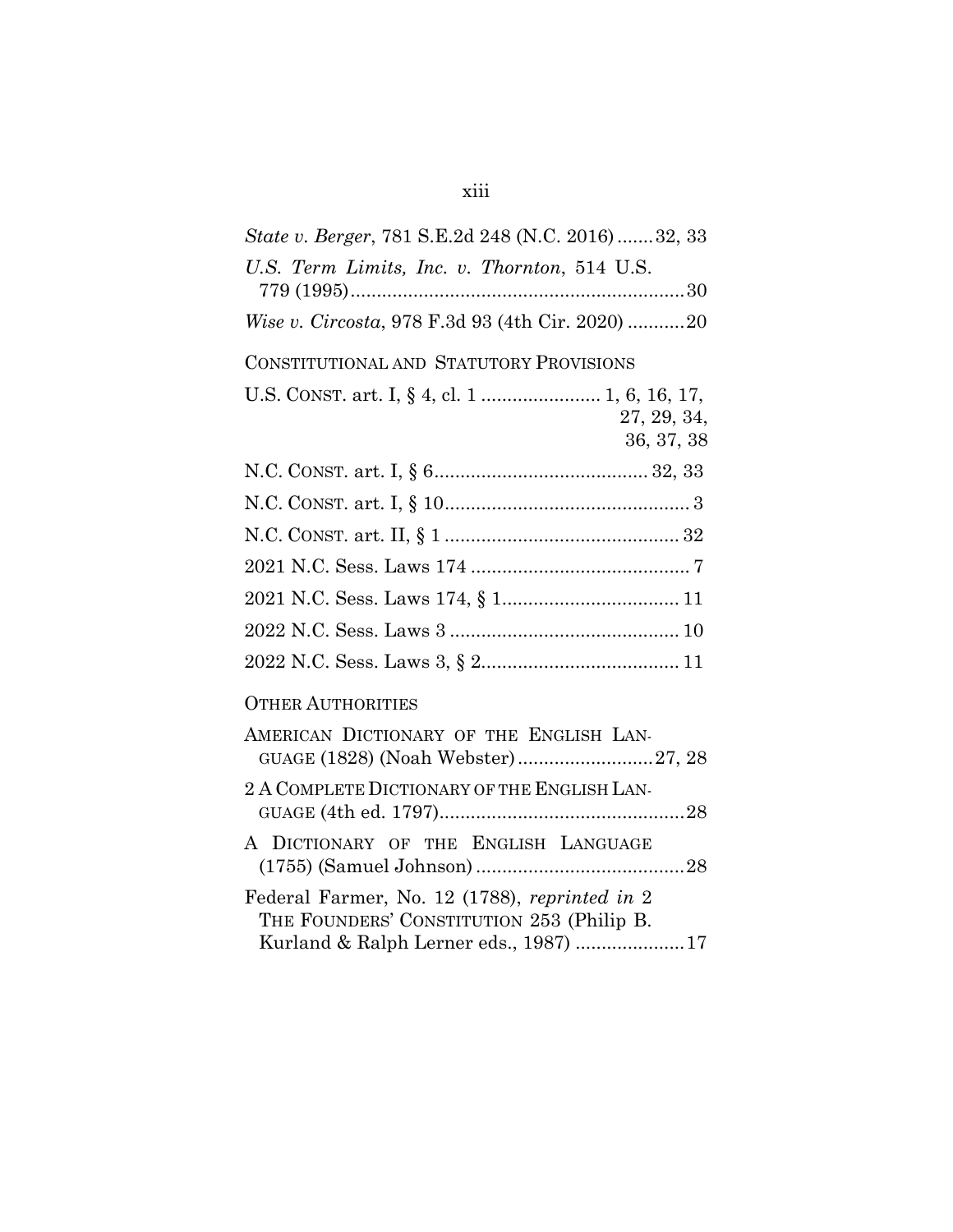| Michael T. Morley, The Intratextual Independ-<br>ent "Legislature" and the Elections Clause,<br>109 NW. U.L. REV. ONLINE 131 (2015) 28 |
|----------------------------------------------------------------------------------------------------------------------------------------|
| Free & Equal Election Clauses in State Con-<br>stitutions, NATIONAL CONF. OF STATE LE-<br>GISLATURES, https://bit.ly/3MzzOJb (last ac- |
| RESTATEMENT (THIRD) OF THE LAW GOVERNING                                                                                               |
| THE FEDERALIST NO. 27 (Alexander Hamilton)                                                                                             |
| THE FEDERALIST NO. 39 (James Madison) (C.                                                                                              |
| THE FEDERALIST NO. 51 (James Madison) (C.                                                                                              |
| THE FEDERALIST NO. 59 (Alexander Hamilton)                                                                                             |
| THE FEDERALIST NO. 78 (Alexander Hamilton)                                                                                             |
| Antonin Scalia, Foreword: The Importance of<br>Structure In Constitutional Interpretation, 83<br>NOTRE DAME L. REV. 1417 (2008)17      |
| 1 JOSEPH STORY, COMMENTARIES ON THE CON-                                                                                               |
| JEFFREY S. SUTTON, 51 IMPERFECT SOLUTIONS                                                                                              |
| AN UNIVERSAL ETYMOLOGICAL ENGLISH DIC-                                                                                                 |

## xiv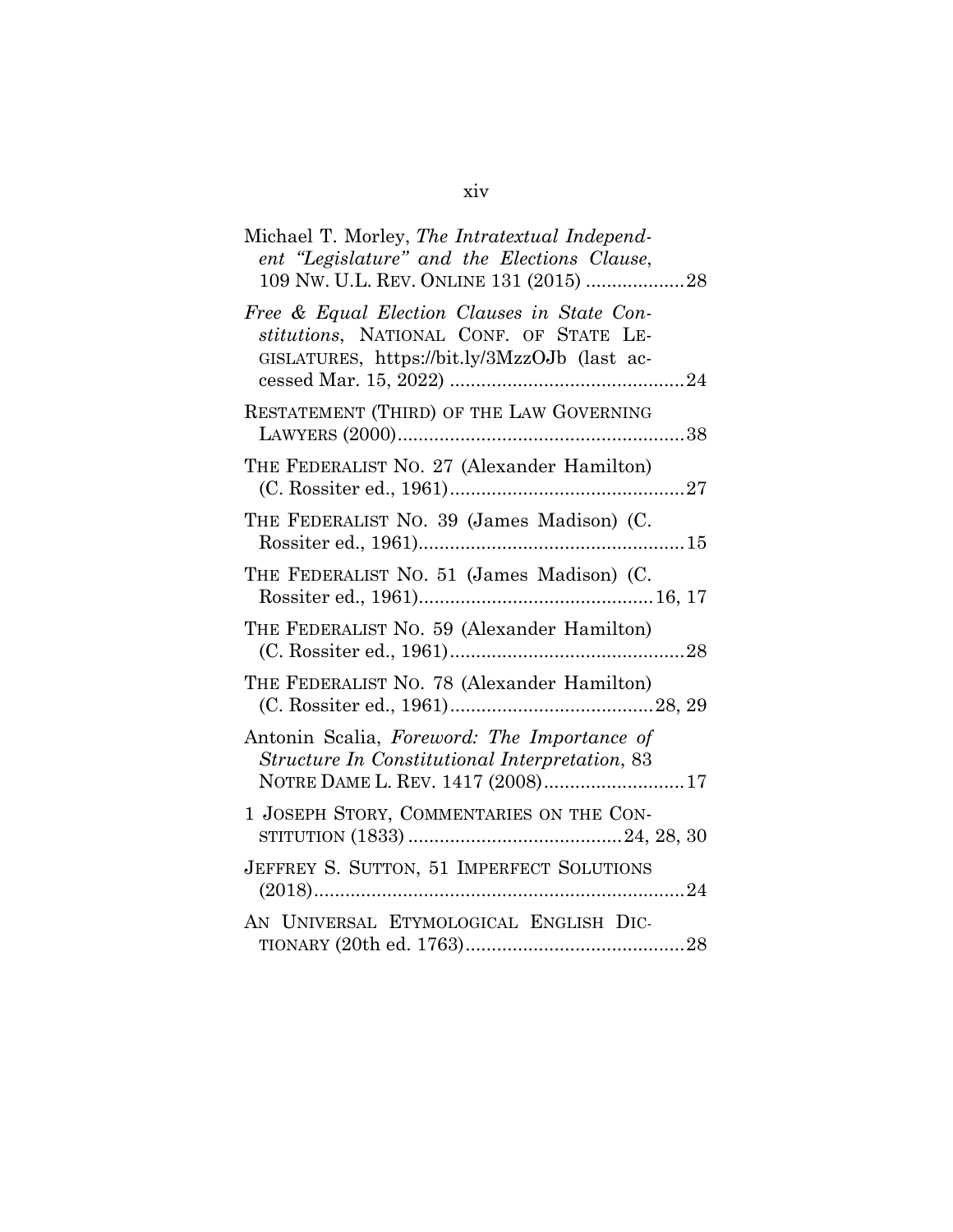#### **PETITION FOR WRIT OF CERTIORARI**

Petitioners respectfully seek a writ of certiorari to review the judgment of the North Carolina Supreme Court.

The Constitution directs that the manner of federal elections shall "be prescribed in each State by the Legislature thereof." U.S. CONST. art. I, § 4, cl. 1. "The Constitution provides that state legislatures"—not "state judges"— "bear primary responsibility for setting election rules," *Democratic Nat'l Comm. v. Wisconsin State Legislature*, 592 U.S. ---, 141 S. Ct. 28, 29 (2020) (Gorsuch, J., concurring in denial of application to vacate stay), including the rules establishing the shape of congressional districts, *see Smiley v. Holm*, 285 U.S. 355, 373 (1932). As this Court recently explained, "[t]he Framers were aware of electoral districting problems and considered what to do about them. They settled on a characteristic approach, assigning the issue to the state legislatures, expressly checked and balanced by the Federal Congress." *Rucho v. Common Cause*, 588 U.S. ---, 139 S. Ct. 2484, 2496 (2019).

Yet in the decision below, the North Carolina Supreme Court decreed that the 2022 election and all upcoming congressional elections in North Carolina *were not* to be held in the "Manner" "prescribed . . . by the Legislature thereof," U.S. CONST. art. I, § 4, cl. 1, but rather in the manner prescribed *by the state's judicial branch*. In an order entered on February 4, the state supreme court invalidated the North Carolina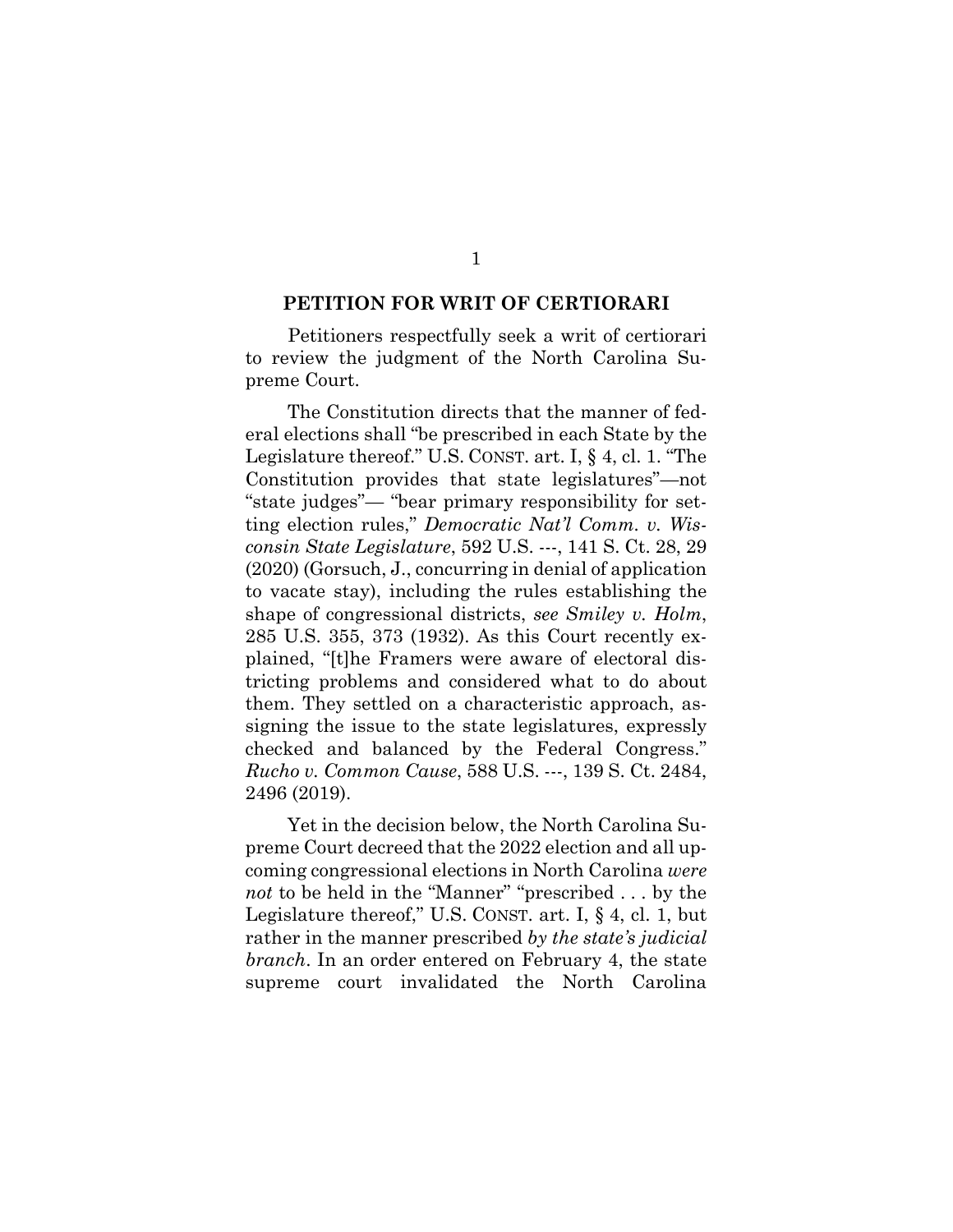General Assembly's congressional map and remanded to state trial court for remedial proceedings. And after Petitioners—North Carolina legislators, including the Speaker of the House of Representatives and the President Pro Tempore of the Senate—engaged in a goodfaith effort to craft a congressional map that would be valid under the state supreme court's order, the state trial court *rejected that map too*. Instead, the trial court mandated the use of a new map in the 2022 election that had been created by a group of Special Masters and their team of assistants—who, to make matters worse, designed their own, judicially-crafted map after engaging in *ex parte* communications with experts for the plaintiffs. The North Carolina Supreme Court refused to stay this decision, thereby authorizing this judge-made map to govern the 2022 election cycle.

If a redistricting process more starkly contrary to the U.S. Constitution's Elections Clause exists, it is hard to imagine it. By its plain text, the Elections Clause *creates* the power to regulate the times, places, and manner of federal elections and then *vests* that power in "the Legislature" of each State. It does not leave the States free to limit the legislature's constitutionally vested power, or place it elsewhere in the State's governmental machinery, as a matter of *state*  law. After all, the Elections Clause "could have said that [federal election] rules are to be prescribed 'by each State,' which would have left it up to each State to decide which [state entity] should exercise that power," but instead, the Constitution's "language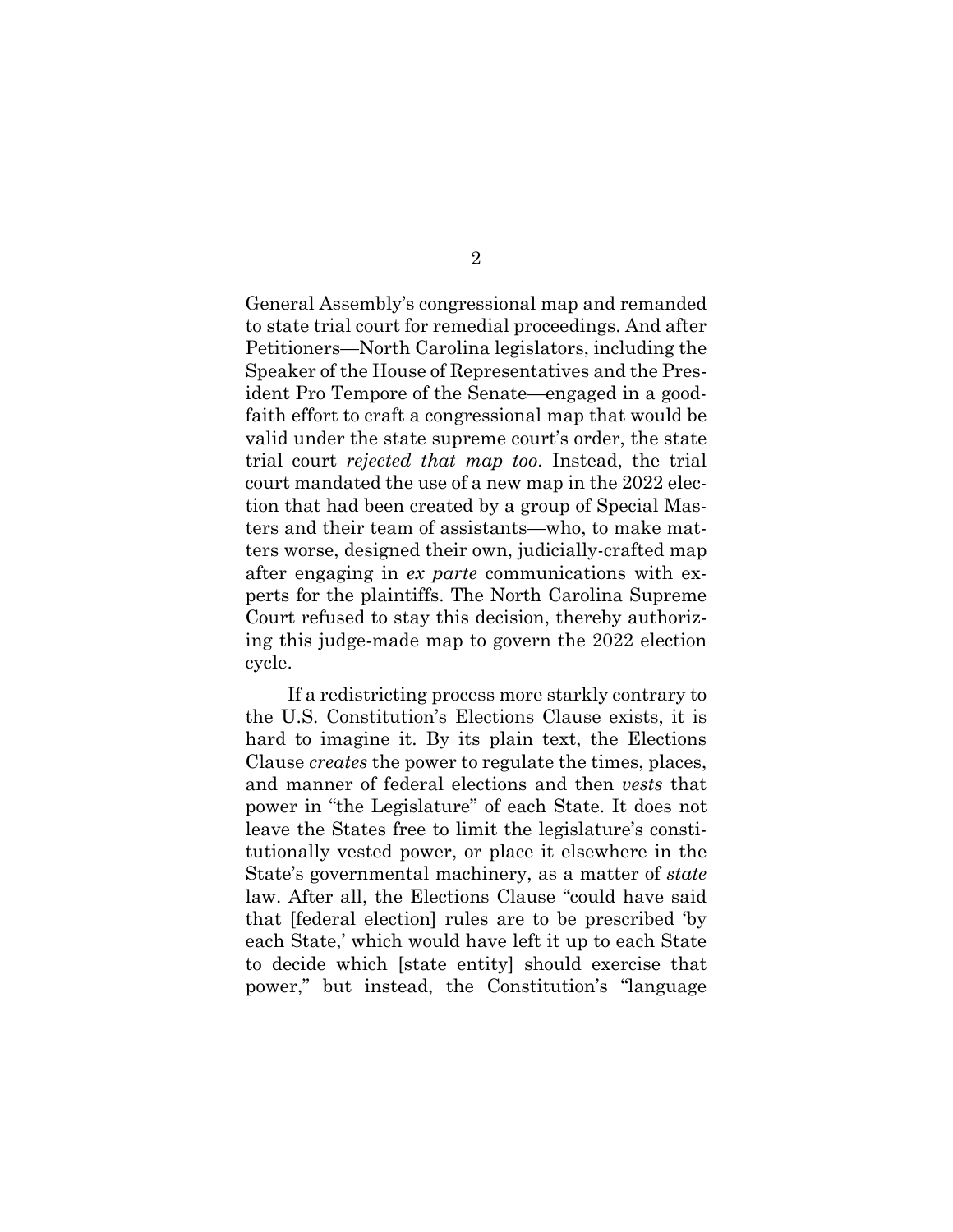specifies a particular organ of a state government, and we must take that language seriously." *Moore v. Harper*, 595 U.S. ---, 142 S. Ct. 1089, 1090 (2022) (Alito, J., dissenting from the denial of application for stay).

Worse still, the court below did not nullify the General Assembly's duly enacted congressional map pursuant to some specific, judicially manageable rule governing elections, such as a constitutional provision establishing concrete, enforceable criteria for the design of congressional districts. No, the North Carolina Supreme Court read abstract and broadly worded commands such as "[a]ll elections shall be free," N.C. CONST. art. I, § 10, to somehow authorize the court to impose its own policy determinations and rules about the extent to which partisan considerations may affect redistricting. As this Court held in *Rucho*, "[j]udicial review of partisan gerrymandering" under constitutional provisions not expressly and concretely addressing the subject violates the principle that "judicial action" must be "principled, rational, and based on reasoned distinctions found in the Constitution or laws." *Rucho*, 139 S. Ct. at 2507 (cleaned up). For the basic questions in partisan gerrymandering claims are "political, not legal," *id.* at 2500, rendering the entire enterprise a quintessentially legislative one. And if the U.S. Constitution's Elections Clause means anything, it must mean at least this: *inherently legislative* decisions about the manner of federal elections in a State are committed to "the Legislature thereof."

The question presented in this case, concerning whether or to what extent a State's courts may seize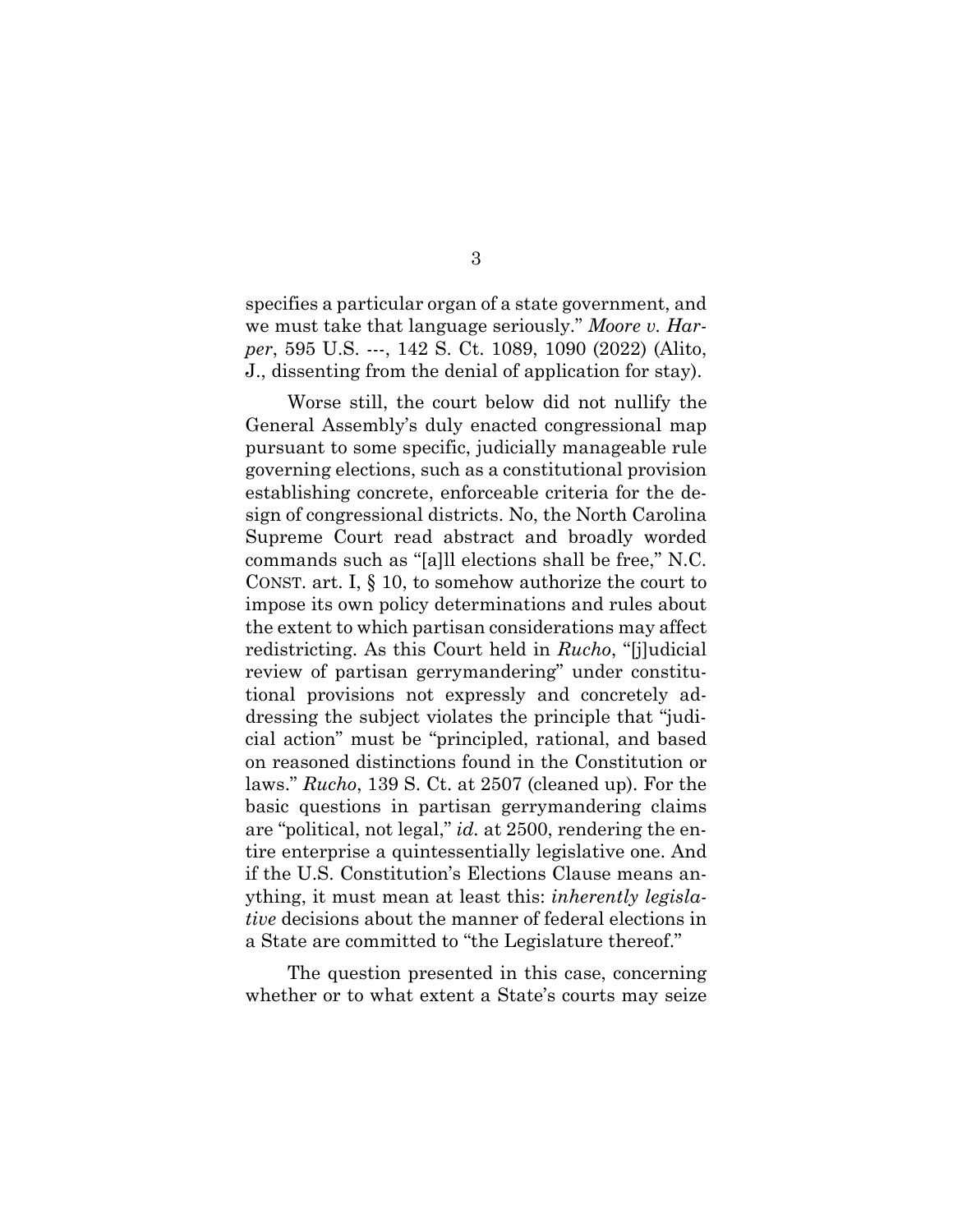on vague and abstract state constitutional language requiring "free" or "fair" elections to essentially create their own election code, could scarcely be more significant. The question repeatedly arises, like this case, in the context of redistricting. And more broadly, every election cycle, the branches in multiple States vie for authority over important issues implicated by the answer to the question presented here—from ballot receipt deadlines to the scope of curbside voting. Properly interpreting the Elections Clause's allocation of authority over these matters is of the utmost importance, yet the lower federal and state courts have divided over the issue. That split of authority invites "confusion and erosion of voter confidence," threatening to "severely damage the electoral system on which our self-governance so heavily depends." *Republican Party of Pennsylvania v. Degraffenreid*, 592 U.S. ---, 141 S. Ct. 732, 735, 738 (2021) (Thomas, J., dissenting from the denial of certiorari).

The "important" issue presented by this case "is almost certain to keep arising until the Court definitively resolves it." *Moore*, 142 S. Ct. at 1089 (Kavanaugh, J., concurring in denial of application for stay). And this case presents an ideal vehicle for this Court to "carefully consider and decide the issue" not in an emergency posture but rather "after full briefing and oral argument." *Id*. For while the 2022 congressional elections in North Carolina will take place under a judicially created map, that map is good for 2022 only. This Court should intervene now, resolve this critically important and recurring question, and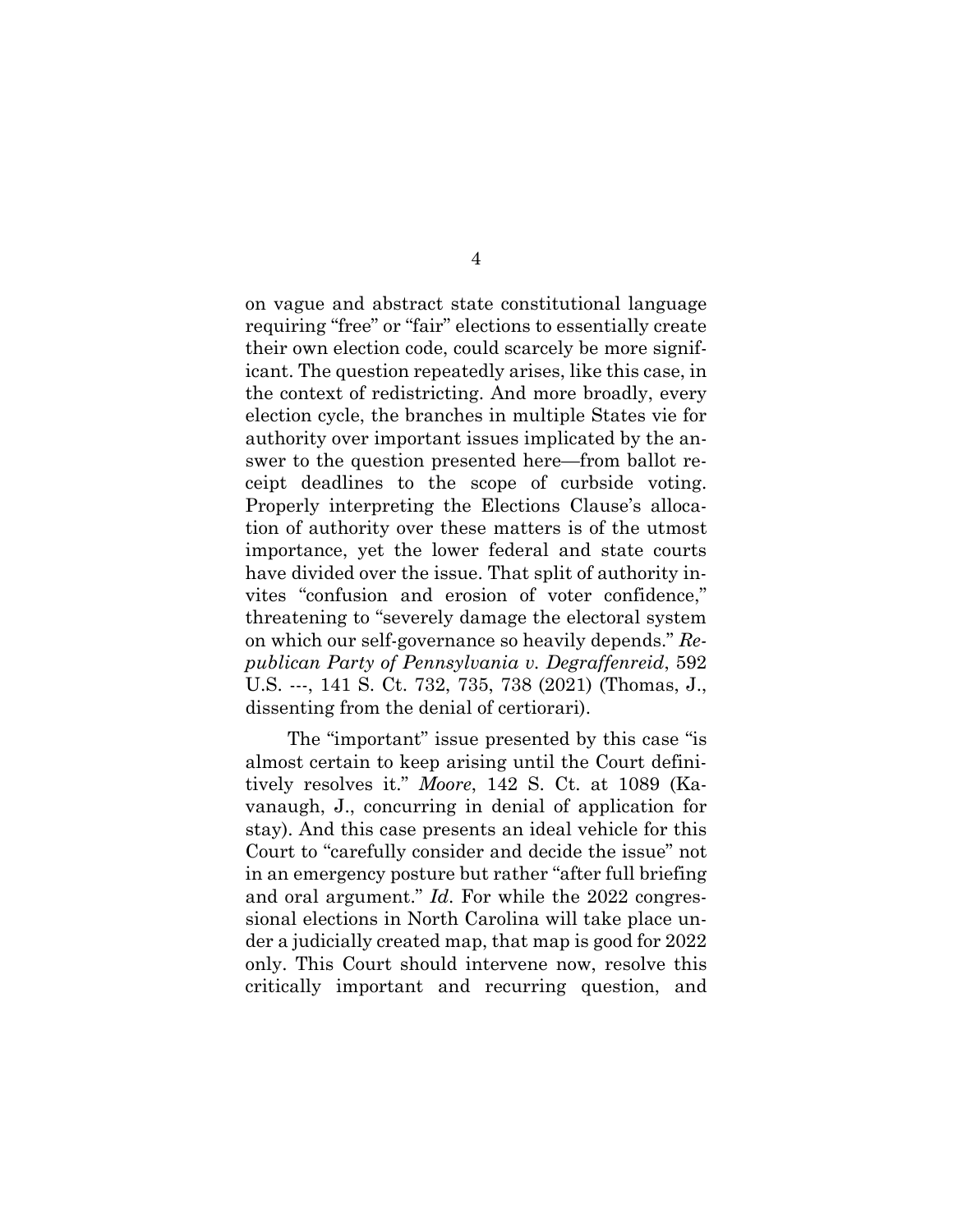ensure that congressional elections in 2024 and thereafter are conducted in a manner consistent with our Constitution's express design.

## **OPINIONS BELOW**

The February 23, 2022 order of the North Carolina Supreme Court is reported at 868 S.E.2d 97 (Mem) and is reproduced at App.243a. The February 23 order of the North Carolina Superior Court is not reported and is reproduced at App.269a. The February 14, 2022 written opinion of the North Carolina Supreme Court is reported at 2022 WL 496215 and reproduced at App.1a. The February 4, 2022 order of the North Carolina Supreme Court is reported at 867 S.E.2d 554 (Mem) and reproduced at App.224a.

## **JURISDICTION**

The North Carolina Supreme Court entered an order on February 4, 2022 and an accompanying written decision on February 14, 2022, striking down Petitioners' original Congressional maps, and on February 23, 2022, the North Carolina Supreme Court denied Petitioners a temporary stay of the remedial maps generated by the Special Masters. This Court has jurisdiction over these final orders under 28 U.S.C. § 1257(a).

## **CONSTITUTIONAL PROVISIONS INVOLVED**

Pertinent constitutional provisions are reproduced at App.310a.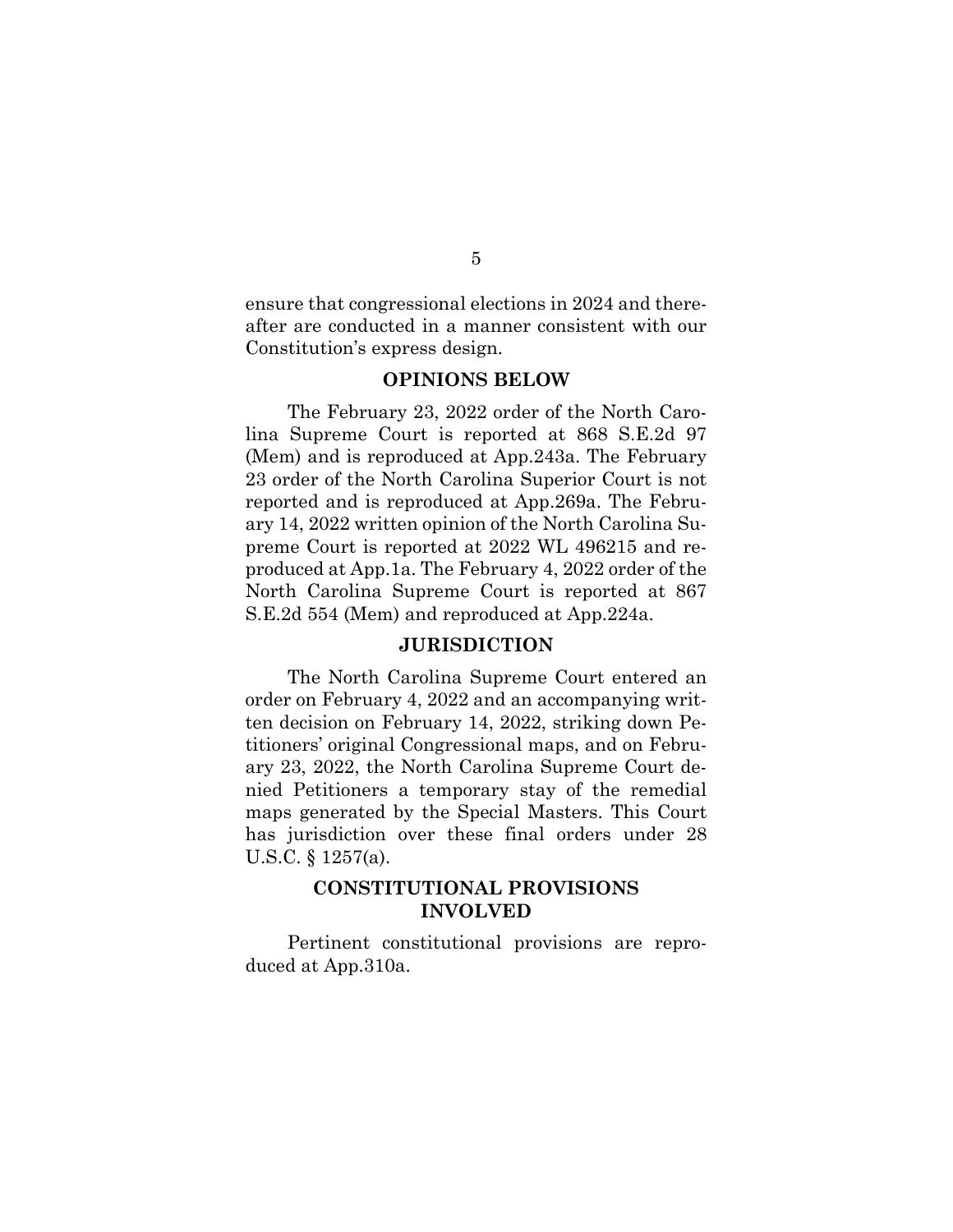#### **STATEMENT**

## **I. The General Assembly Enacts a New Congressional Map.**

After each decennial census, "States must redistrict to account for any changes or shifts in population." *Georgia v. Ashcroft*, 539 U.S. 461, 488 n.2 (2003). The Elections Clause of the U.S. Constitution assigns this redistricting responsibility to state legislatures: "The Times, Places and Manner of holding Elections for Senators and Representatives, shall be prescribed in each State by the Legislature thereof." U.S. CONST. art. I § 4, cl. 1.

Beginning in mid-2021, the General Assembly undertook a transparent public process to draw new congressional districts in response to the 2020 U.S. Census data. Even before receiving the census data (which was substantially delayed as a result of the COVID-19 pandemic), the General Assembly's redistricting committees met in both the House and Senate to agree on line-drawing criteria, including prohibitions on using racial data, partisan considerations, and election results data to draw congressional districts. Once it received the 2020 census data, the General Assembly hosted public hearings throughout North Carolina, including in all thirteen existing congressional districts. Legislators and members of the public submitted map proposals, and the General Assembly held hearings on those proposals.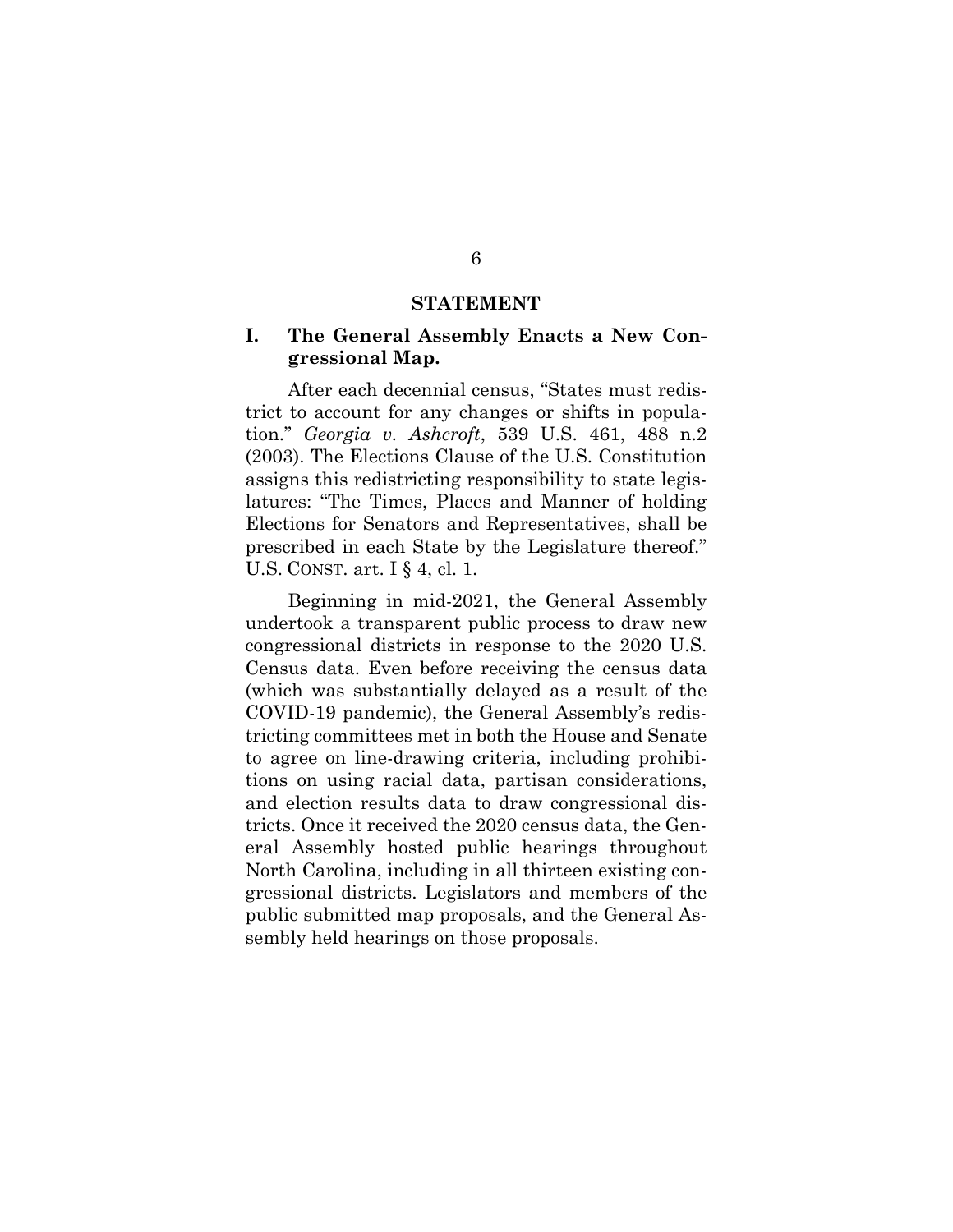On November 4, 202, the North Carolina General Assembly enacted a new map for congressional elections. *See* 2021 N.C. Sess. Laws 174.

## **II. Respondents Seek To Enjoin the General Assembly's Map.**

Despite the public and transparent redistricting process, Respondents filed suit seeking to enjoin the General Assembly's newly enacted congressional map. Respondents claimed the new congressional map violated the North Carolina Constitution's Free Elections, Equal Protection, Free Speech, and Free Assembly Clauses, and they claimed that the map was an unlawful partisan gerrymander because it failed to reflect the alleged 50-50 split in partisan preference among North Carolinians generally. Respondents did not allege—because they could not allege—that the General Assembly adopted a partisan-data criterion or otherwise announced a partisan purpose behind the new congressional map. Nor did they allege any violation of the United States Constitution.

Petitioners opposed Respondents' claims on multiple grounds, including on the basis of the Elections Clause, which they argued foreclosed Respondents' claims in their brief opposing a preliminary injunction. App.325a–27a. On December 3, 2021, a threejudge panel of the North Carolina Superior Court declined to preliminarily enjoin the challenged maps, based in part on the conclusion that "Plaintiffs assert claims regarding the congressional district legislation only under the North Carolina Constitution," but "it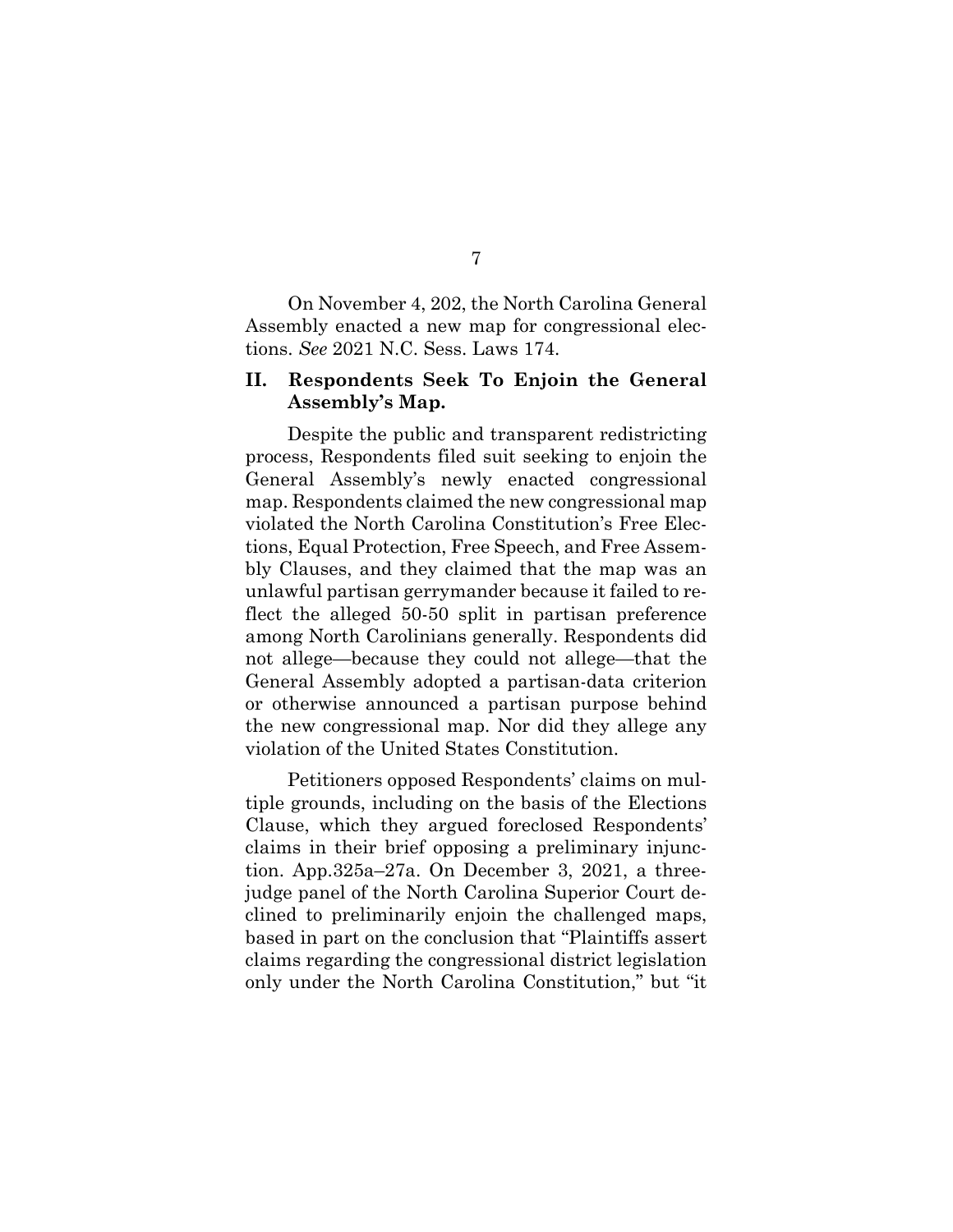is the federal constitution which provides the North Carolina General Assembly with power to establish such districts." App.266a.

Respondents then sought a preliminary injunction, or immediate discretionary review, from the North Carolina Supreme Court. Petitioners opposed the request, again raising the Elections Clause argument. App.321a–23a. The state supreme court granted a preliminary injunction, during the completion of proceedings in the trial court, without addressing the Elections Clause issue. App.247a–52a.

After further proceedings, the three-judge trial court held, on January 11, 2022, that Respondents' claims were non-justiciable under the political question doctrine; that Respondents lack standing; and that Respondents were unlikely to establish that the General Assembly's congressional map was made with discriminatory intent, given that the evidence showed the General Assembly did not use partisan data in the creation of the congressional map. The court therefore entered final judgment for Petitioners.

Respondents appealed.

## **III. The North Carolina Supreme Court Strikes Down the Legislature's Congressional Map.**

On February 4, 2022, the North Carolina Supreme Court issued an order granting Respondents' request to enjoin the General Assembly's congressional map. The court stated that "[i]t is the state judiciary that has the responsibility to protect the state constitutional rights of the citizens," and although the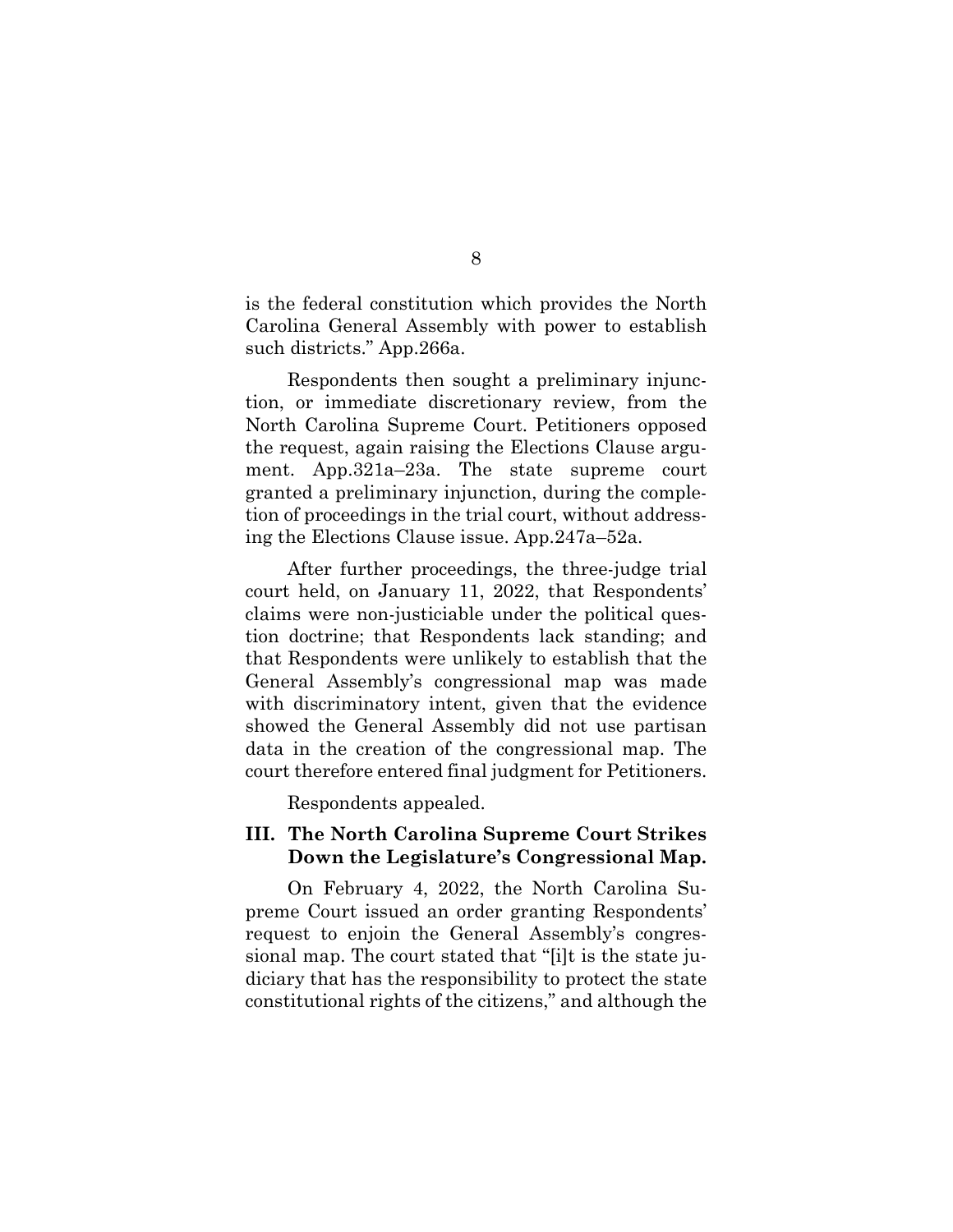General Assembly "has the duty to apportion North Carolina's congressional . . . districts," the "exercise of this power is subject to limitations imposed by other [state] constitutional provisions. App.227a. The court concluded that the General Assembly's congressional map was an unconstitutional partisan gerrymander under four different clauses of the North Carolina Constitution, and the court "enjoin[ed] the use of these maps in any future elections, . . . including primaries scheduled to take place on 17 May 2022." App.228a. While Petitioners again argued that the Elections Clause foreclosed Respondents' requested relief, App.313a–15a, the court did not address the U.S. Constitution's Elections Clause in its February 4 order.

The court's order also set a deadline for parties and intervenors to submit remedial districting plans to the trial court and required the trial court to approve or adopt a compliant congressional districting plan no later than noon on February 23, 2022. The court explained its view that "[t]here are multiple reliable ways of demonstrating the existence of an unconstitutional partisan gerrymander," including "mean-median difference analysis, efficiency gap analysis, close-votes, close seats analysis, and partisan symmetry analysis." App.230a. "If some combination of these metrics demonstrates there is a significant likelihood that the districting plan will give the voters of all political parties substantially equal opportunity to translate votes into seats across the plan, then the plan is presumptively constitutional." *Id.* The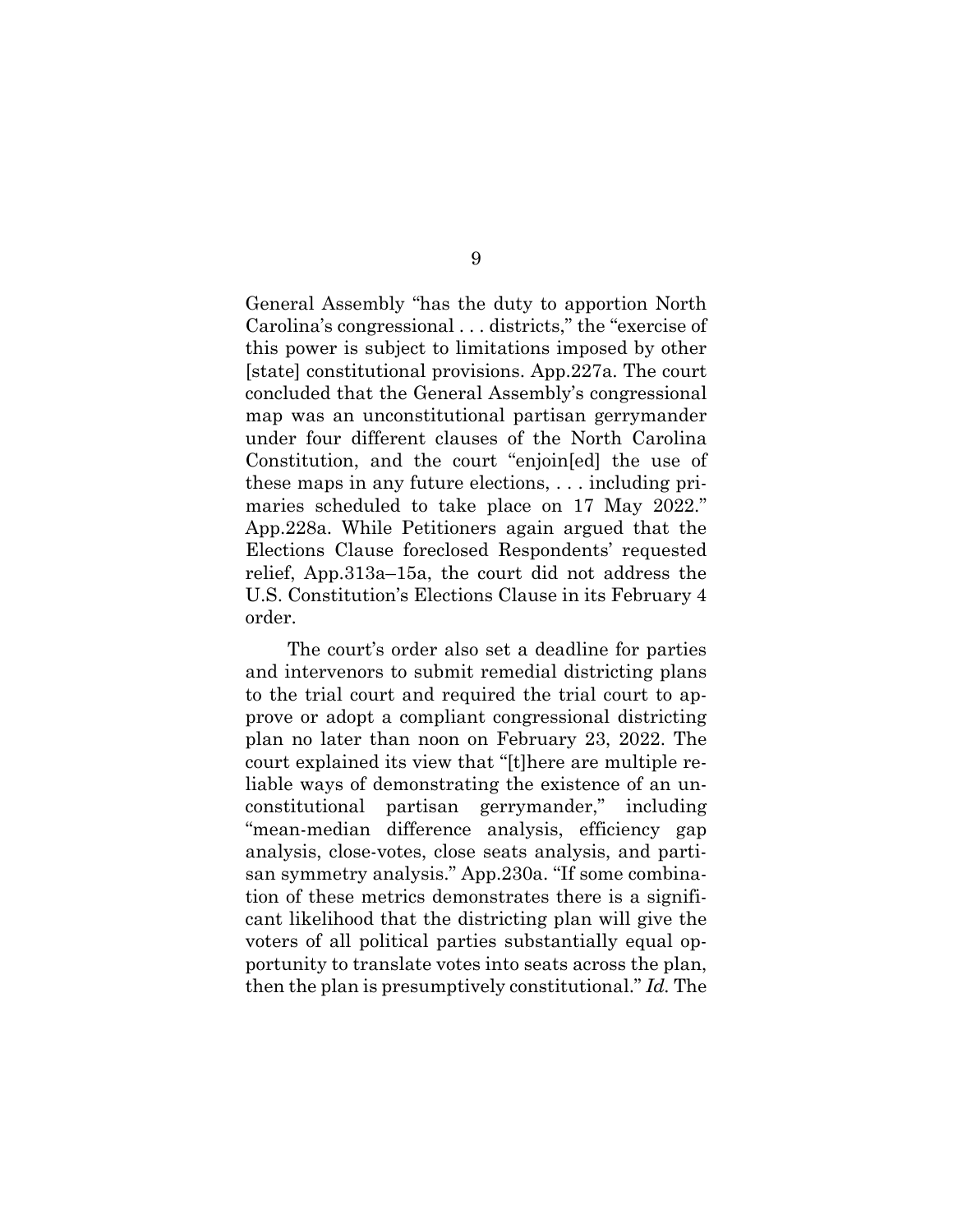court further required that the "General Assembly . . . submit to the trial court in writing, along with their proposed remedial maps, an explanation of what data they relied on to determine that their districting plan is constitutional, including what methods they employed in evaluating partisan fairness of the plan." App.230a–31a.

On February 14, 2022, the North Carolina Supreme Court supplemented its February 4 order with a written opinion. In that opinion, the North Carolina Supreme Court "disagree[d]" with the General Assembly's assertion that the federal constitution's Elections Clause bars Respondents' claims against the congressional plan. App.121a. The court cited this Court's opinion in *Rucho* for the proposition that "state constitutions can provide standards and guidance for state courts to apply" in addressing partisan gerrymandering, *id.* (emphasis omitted), and claimed "a long line of decisions" by this Court confirms the more general proposition that "state courts may review state laws governing federal elections to determine whether they comply with the state constitution," *id.* 

## **IV. The General Assembly Enacts a Remedial Congressional Map.**

In response to the North Carolina Supreme Court's February 4 order and February 14 opinion, the General Assembly developed a remedial congressional map, which it enacted on February 17. 2022 N.C. Sess. Laws 3. The General Assembly timely submitted its remedial map to the North Carolina Superior Court,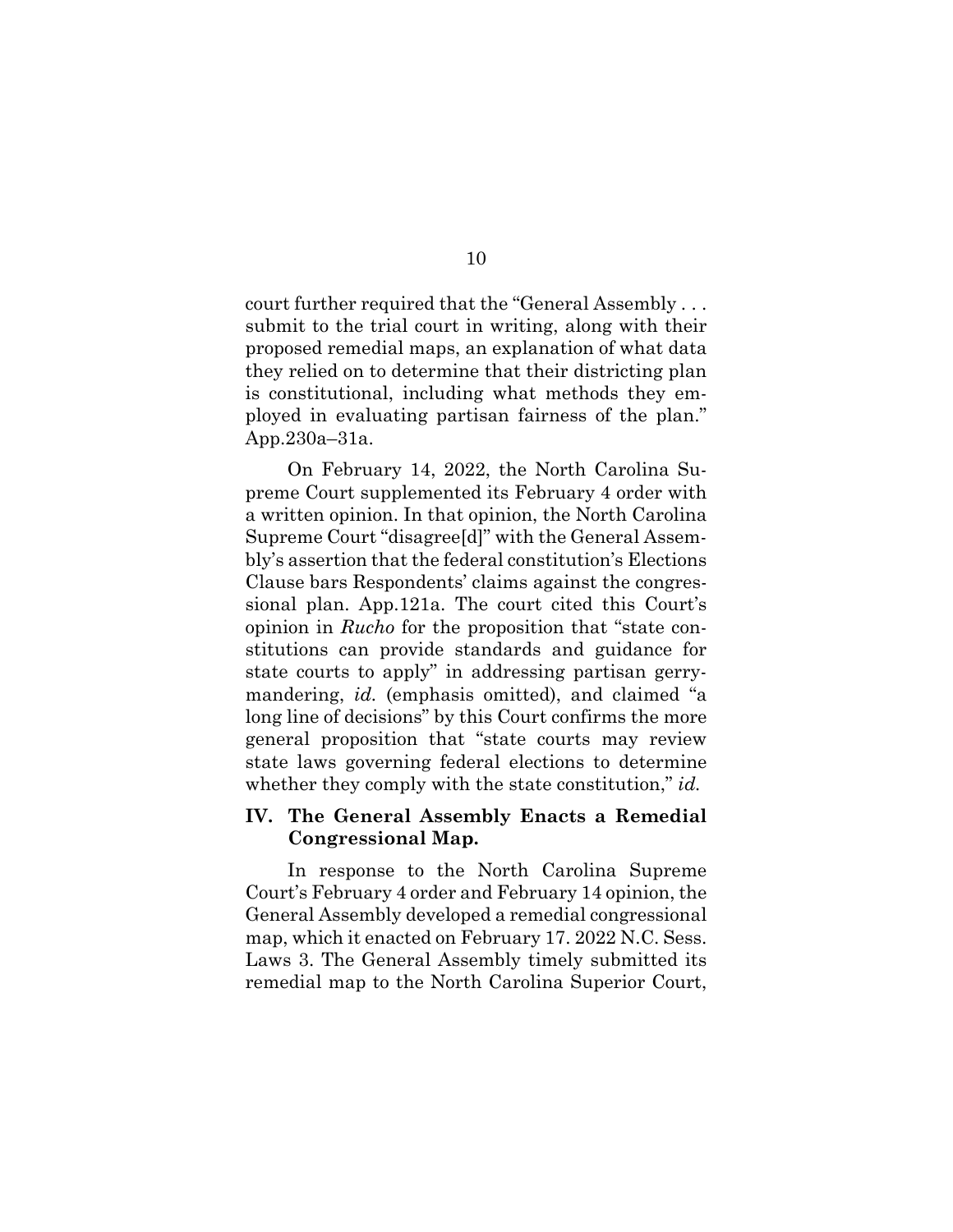with an explanation of its constitutionality. According to the General Assembly's expert's calculations, the remedial congressional plan scored within the North Carolina Supreme Court's guidance for presumptive constitutionality according to key statistical metrics, *see* Legislative Defs.' Objs. to Pls.' Prop. Remedial Plans and Mem. in Further Supp. of the General Assembly's Remedial Plans at 5–6, *North Carolina League of Conservation Voters v. Hall*, No. 21 CVS 015426 (N.C. Super. Ct. Feb. 21, 2022), *available at*  https://bit.ly/3HIsp6u, and it would have been one of the most competitive congressional plans in the nation, *id.* at 23–24. In enacting its remedial map, the General Assembly made clear that its original map would once again govern were this Court to reverse the North Carolina Supreme Court's decision invalidating it. *See* 2022 N.C. Sess. Laws 3, § 2 (providing that if this Court "reverses" the North Carolina Supreme Court decision "the prior version of G.S. 163- 201(a) is again effective"); 2021 N.C. Sess. Laws 174, § 1 (amending N.C. Gen. Stat. § 163-201(a) to read: "For purposes of nominating and electing members of the House of Representatives of the Congress of the United States in 2022 *and periodically thereafter*, the State of North Carolina shall be divided into 14 districts as follows") (emphasis added).

## **V. The North Carolina Superior Court Implements a Congressional Map of Its Own Making.**

On February 16, the North Carolina Superior Court appointed three Special Masters to assist in the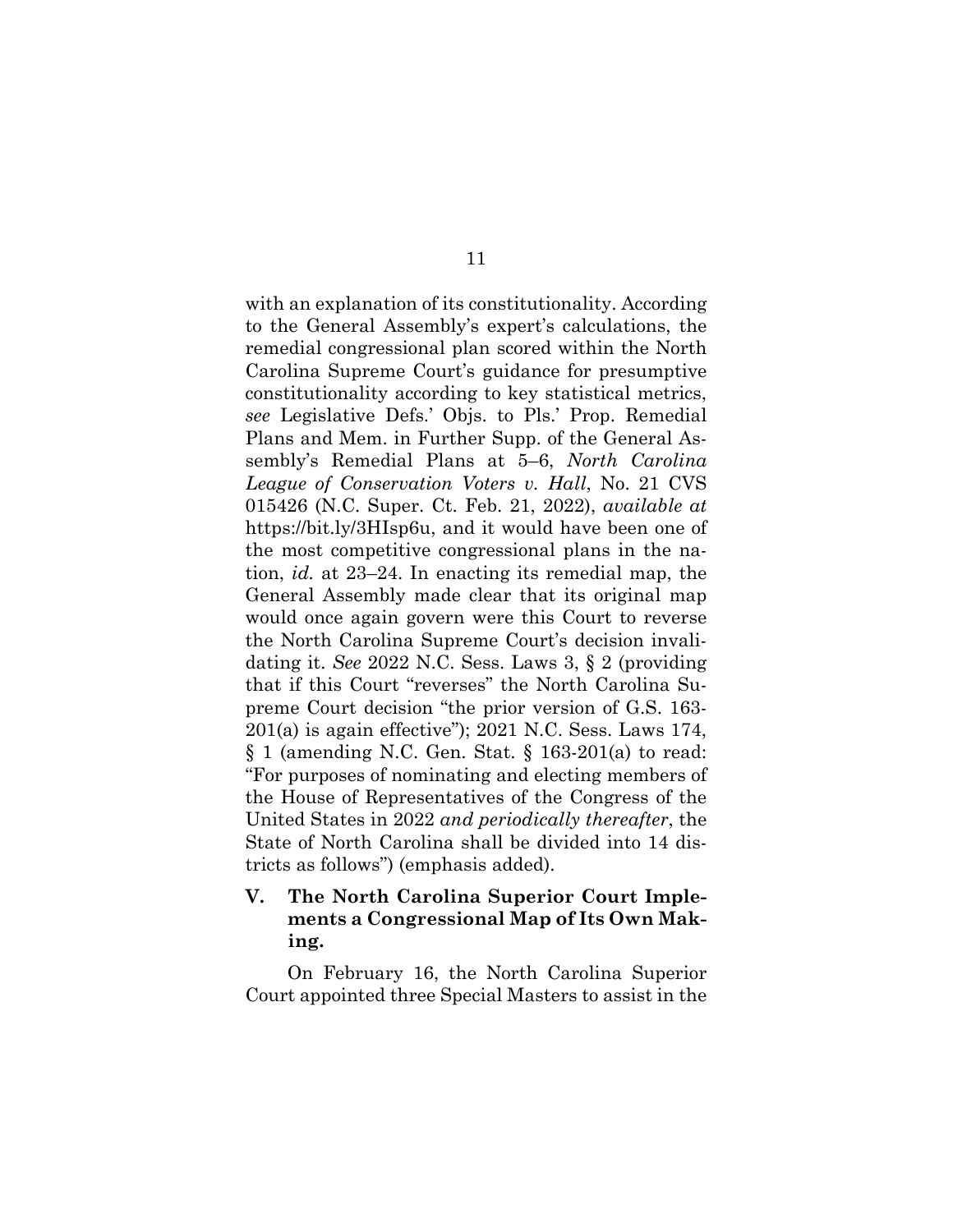remedial process. Those Special Masters, in turn, hired two political scientists, a mathematician and a professor of neuroscience to "assist in evaluating the Remedial Plans." App.273a. The Special Masters and their team of assistants produced a proposed remedial congressional map for the court's consideration, as did the parties (including the General Assembly's enacted remedial map).

On February 23, the North Carolina Superior Court issued an order rejecting the General Assembly's remedial congressional map and adopting the map proposed by the Special Masters. App.269a. The court concluded, "based upon the analysis performed by the Special Masters and their advisors," that the General Assembly's remedial congressional map "is not satisfactorily within the statistical ranges set forth in the Supreme Court's full [February 14] opinion" and determined that it therefore failed to meet the North Carolina Supreme Court's standards. App.280a. Instead, the court adopted the remedial plan proposed by the Special Masters, which it held satisfied the North Carolina Supreme Court's standards. While Petitioners had presented their Elections Clause argument again on remand, in a February 21 brief objecting to the Plaintiffs' proposed plans, App.229a, the court did not address the Elections Clause issue. The Superior Court's order makes clear that its remedial map applies only to the 2022 congressional election cycle. App.293a.

At the same time, the North Carolina Superior Court denied Petitioners' motion to disqualify two of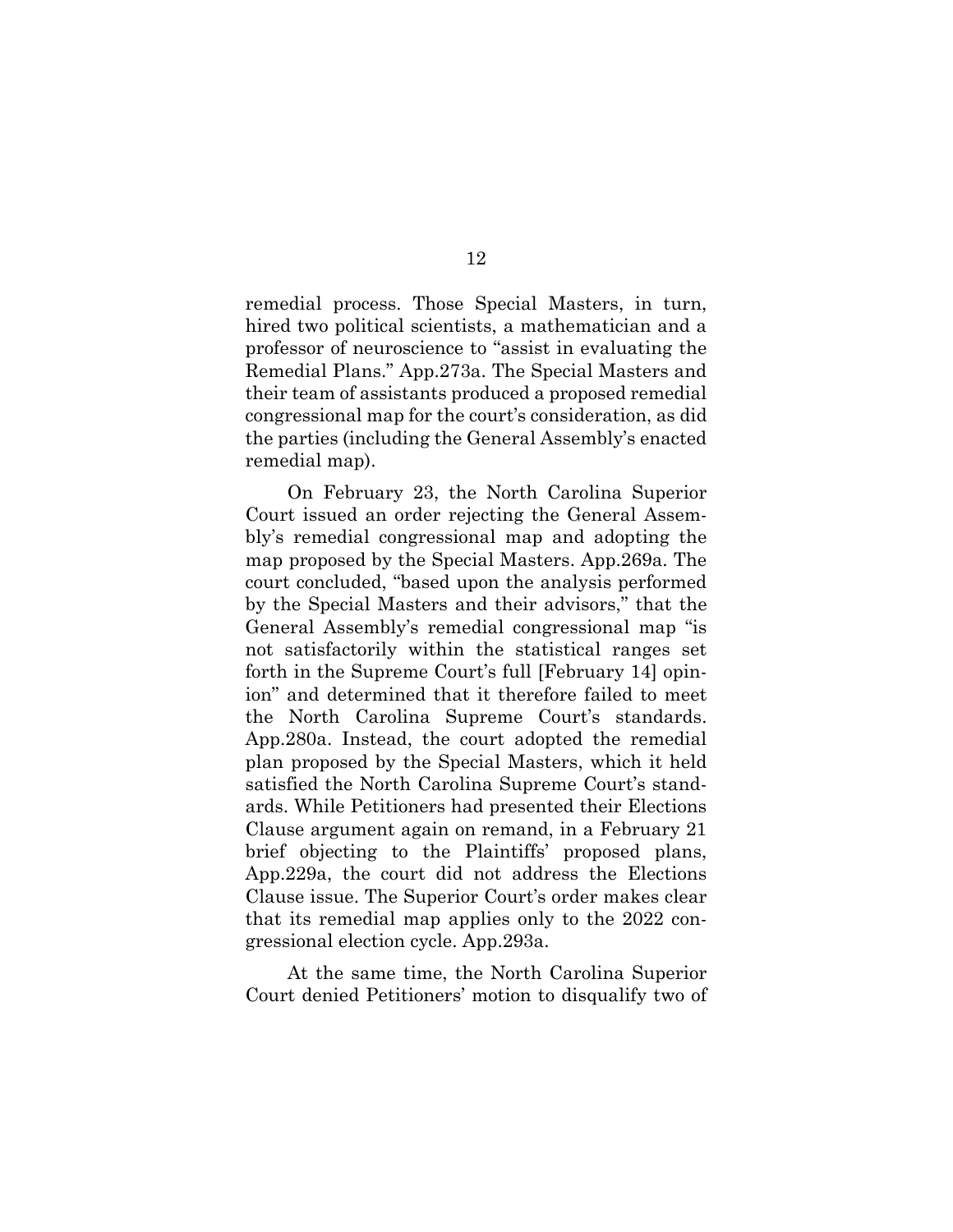the Special Masters' assistants after these individuals were discovered to have engaged in substantive *ex parte* communications with Respondents' experts. The court denied the motion despite no opposition being filed.

On the same day that the North Carolina Superior Court issued its decision, Petitioners sought a stay or writ of supersedeas from the North Carolina Supreme Court. Petitioners once again argued, in their stay motion, that the trial court's actions violated the Elections Clause. App.317a–19a. The state supreme court denied Petitioners' requests without analysis. App.243a–46a.

#### **VI. Petitioners Seek a Stay from this Court.**

Two days later, Petitioners sought a temporary stay pending a writ of certiorari (or, in the alternative, a grant of certiorari and a stay pending a merits decision), from this Court, which was denied. *Moore*, 142 S. Ct. 1089. While the Court denied the stay application, four Justices acknowledged the importance of the issue presented and expressed interest in granting certiorari upon timely filing of a petition. *Moore* 142 S. Ct. at 1089 (Kavanaugh, J., concurring in denial of application for stay); *id.* at 1089, 1091 (Alito, J., dissenting from the denial of application for stay).

## **REASONS FOR GRANTING THE WRIT**

The North Carolina Supreme Court's actions nullify the North Carolina General Assembly's regulations of the manner of holding federal elections in the State and replace them with new regulations of the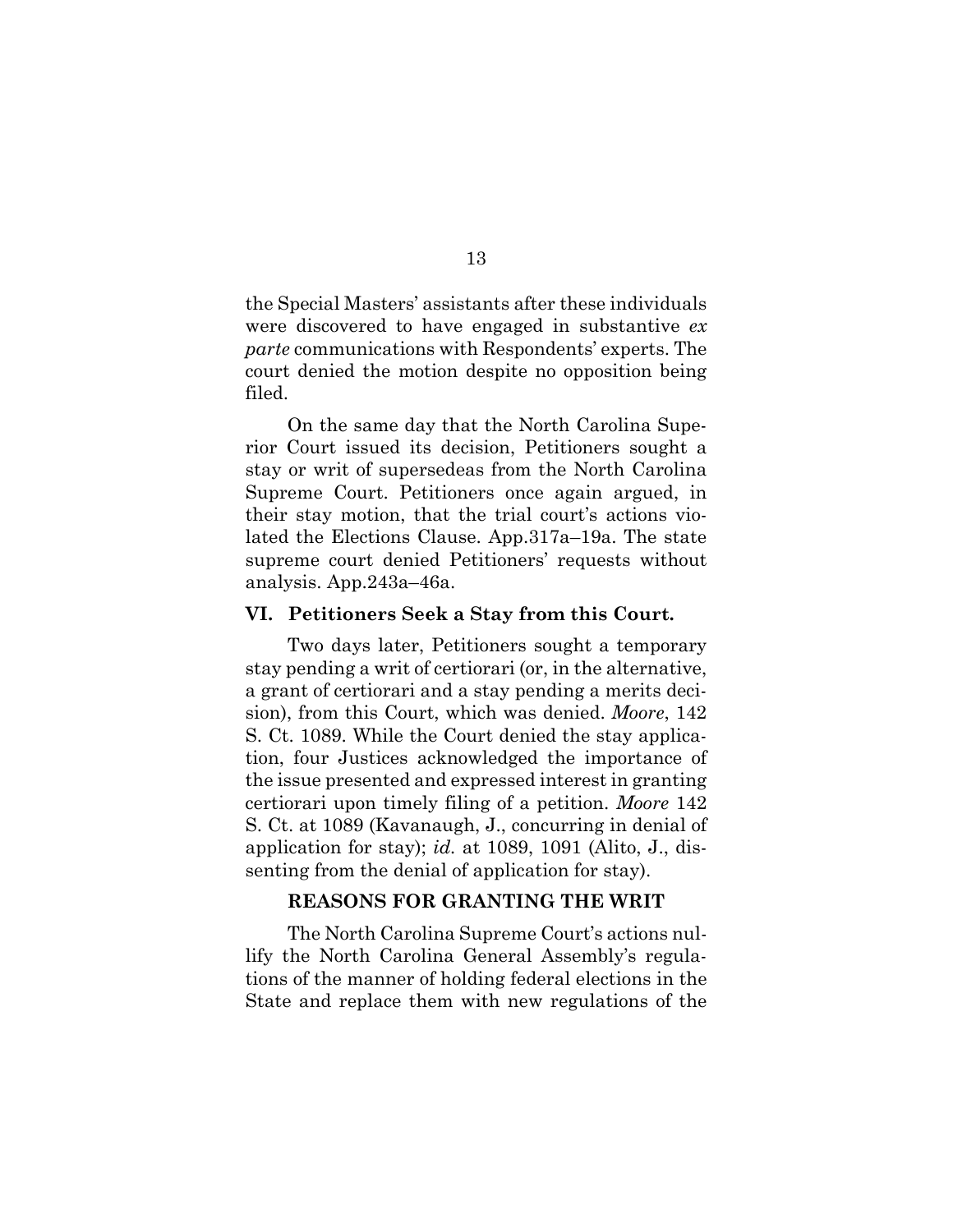judiciary's design. Those actions are fundamentally irreconcilable with the Constitution's Elections Clause. To secure self-government, that provision vests the power to regulate federal senate and congressional elections *in each State's legislature*, subject only to supervision by Congress. The state supreme court's usurpation of that authority—pursuant to vague and indeterminate state constitutional provisions securing free speech, equal protection, and free and fair elections—simply cannot be squared with the lines drawn by the Elections Clause. The state judiciary's actions raise profoundly important issues that have divided the lower courts, that have been repeatedly presented to this Court for review, and that will continue to recur until this Court finally resolves them. The Court should grant the writ.

- **I. The Lower Courts Have Divided over the Recurring and Critically Important Question Presented.** 
	- **A. Whether State Entities Other than "the Legislature Thereof" Have Authority To "Make or Alter Regulations" Governing the "Times, Places, and Manner" of Congressional Elections Is a Question of the Highest Importance.**

The allocation of authority to determine the times, places, and manner of electing federal Senators and Representatives is a matter of the most vital importance to our system of government. "Undoubtedly, the right of suffrage is a fundamental matter in a free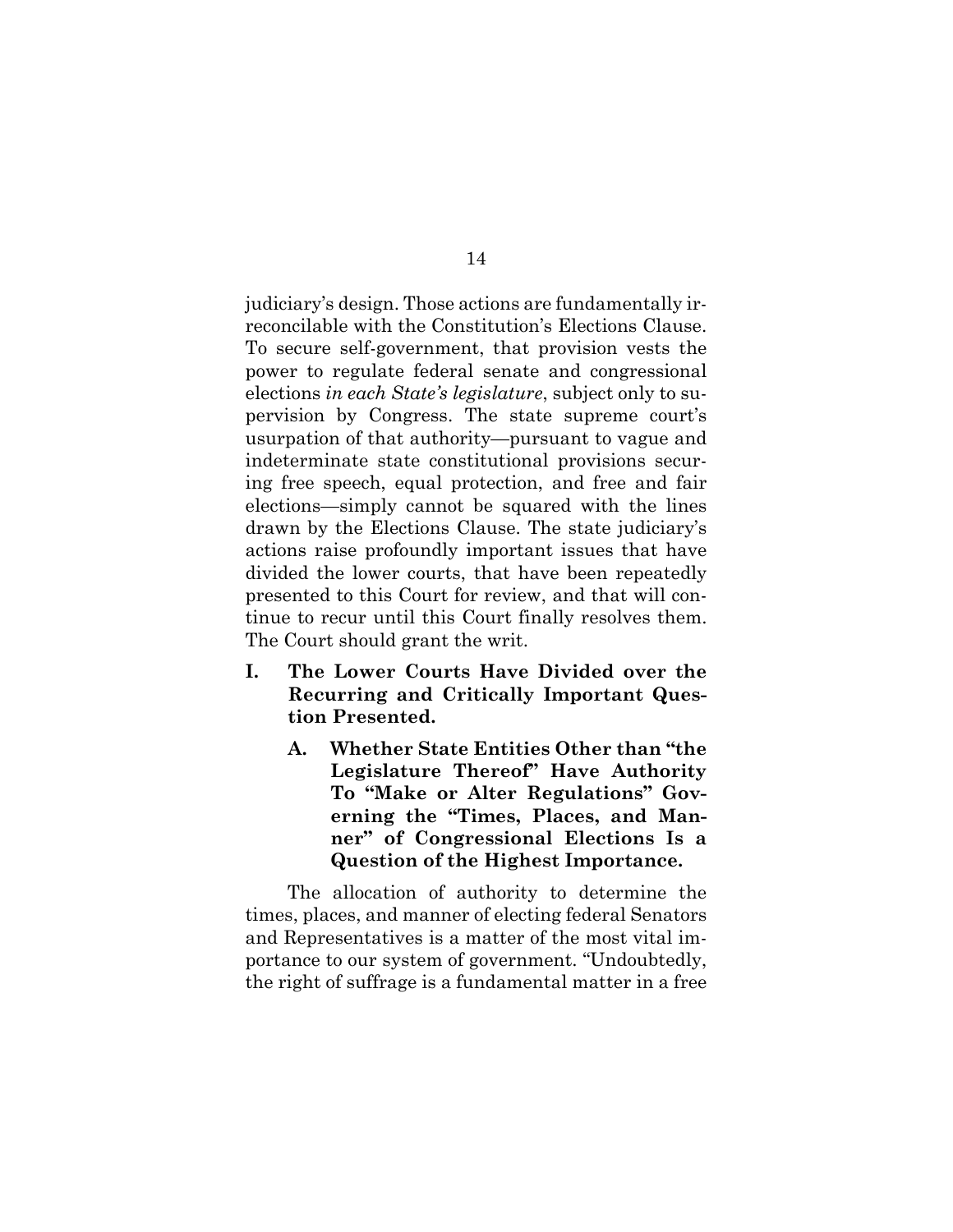and democratic society." *Reynolds v. Sims*, 377 U.S. 533, 561–62 (1964). The Founders bequeathed to us the precious inheritance of a "strictly republican" form of government—based on the conviction that "no other form would be reconcilable with the genius of the people of America; with the fundamental principles of the Revolution; or with that honorable determination which animates every votary of freedom, to rest all our political experiments on the capacity of mankind for self-government." THE FEDERALIST NO. 39, at 240 (James Madison) (C. Rossiter ed., 1961). And our Nation's commitment to republican principles of self-government renders the design of "the numerous requirements as to procedure and safeguards which experience shows are necessary in order to enforce the fundamental right involved" a matter of "lawmaking in its essential features and most important aspect." *Smiley*, 285 U.S. at 366.

The question presented in this case, at root, is who is vested with the power to decide the when, what, where, and how of the American people's exercise of self-government: state legislatures or state judges? "There can be no doubt that this question is of great national importance." *Moore*, 142 S. Ct. at 1089 (Alito, J., dissenting from the denial of application for stay). Indeed, the answer will carry implications for every aspect of what happens every two years on Election Day. At stake is the allocation of the "authority to provide a complete code for congressional elections, not only as to times and places, but in relation to notices, registration, supervision of voting, protection of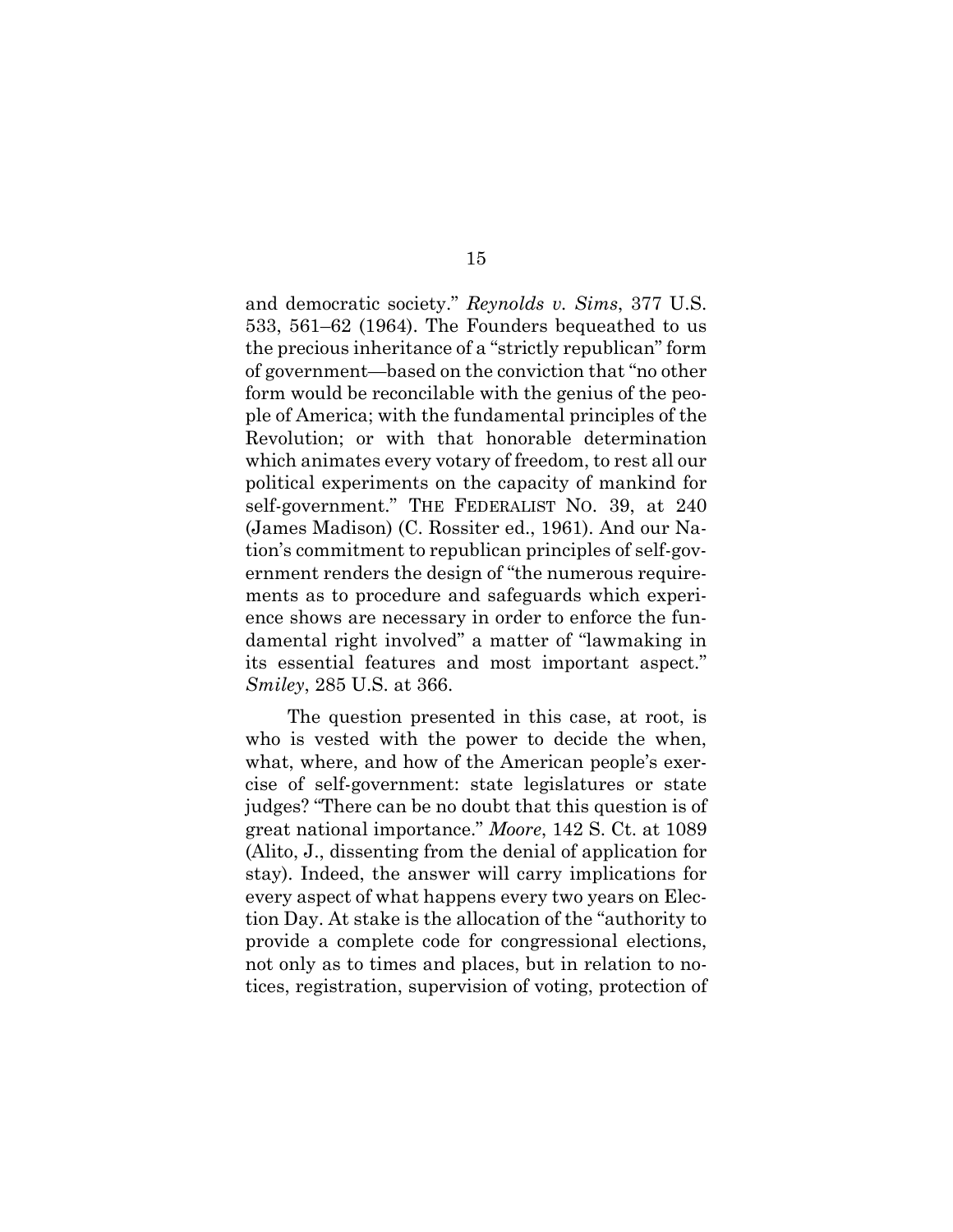voters, prevention of fraud and corrupt practices, counting of votes, duties of inspectors and canvassers, and making and publication of election returns." *Smiley*, 285 U.S. at 366*.* In the last two years alone, state legislatures have vied with other state branches or entities over such pivotal matters as the deadline for receipt of mail-in ballots, *see Republican Party of Pennsylvania v. Boockvar*, 592 U.S. ---, 141 S. Ct. 1 (2020) (statement of Alito, J.), witness requirements for absentee voting, *see* Emergency Application for Stay Pending Appeal, *Berger v. North Carolina All. for Retired Ams.*, No. 20A74 (Oct. 27, 2020), and—as in this case—the determination of the shape of congressional districts in the first place, *see* Emergency Application for Stay Pending Pet. for Writ of Cert., *Moore v. Harper*, No. 21A455 (Feb. 25, 2022); Emergency Application for Writ of Inj., *Toth v. Chapman*, No. 21A457 (Feb. 28, 2022).

The Constitution is far from silent on the proper allocation of authority to decide these important issues. Article I, Section 4 dictates, in unambiguous prose, that "[t]he Times, Places and Manner of holding Elections for Senators and Representatives, shall be prescribed in each State *by the Legislature thereof*." U.S. CONST. art I, § 4, cl. 1 (emphasis added). And this clear demarcation of powers is not an empty formality. No, the Clause is a structural provision designed to preserve liberty. The Elections Clause is an embodiment of the security afforded by our federalist system, ensuring that the States' most representative bodies have primacy in regulating elections. THE FEDERALIST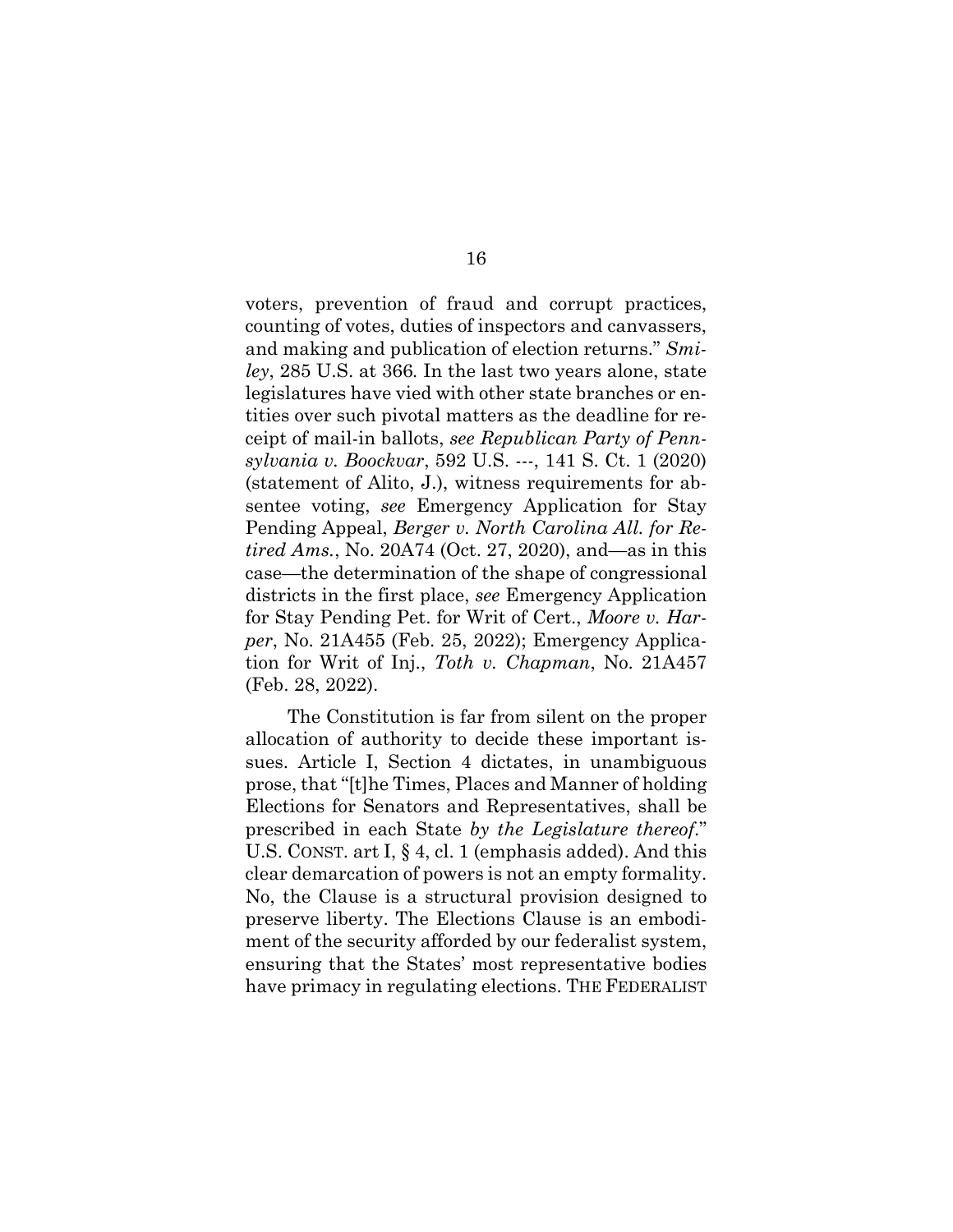NO. 51 (James Madison) (C. Rossiter ed., 1961); Federal Farmer, No. 12 (1788), *reprinted in* 2 THE FOUND-ERS' CONSTITUTION 253, 254 (Philip B. Kurland & Ralph Lerner eds., 1987) (noting "state legislatures" come "nearest to the people themselves"). This Court should vindicate the authority of state legislatures under this provision—and thus vindicate the liberty endowed by our Constitution's structural commands. *See* this Court's Rule 10(c); Antonin Scalia, *Foreword: The Importance of Structure In Constitutional Interpretation*, 83 NOTRE DAME L. REV. 1417, 1418–19 (2008) ("Structure is everything . . . . Those who seek to protect individual liberty ignore threats to this constitutional structure at their peril.").

## **B. The Question Presented Has Divided the Lower Courts.**

Despite the clarity of the Elections Clause's text—and, as discussed below, its original meaning and this Court's precedent interpreting it—the lower courts have divided over the ability of state courts and other state entities to make or alter the election rules enacted by "the Legislature thereof." U.S. CONST. art I, § 4, cl. 1. That split in authority—over a matter of such fundamental import to our system of self-government—has become increasingly intolerable.

1. The Eighth Circuit has interpreted the scope of the legislature's authority under the Electors Clause—the substantially-identically worded constitutional provision governing the choosing of *presidential* electors—correctly. In 2020, the Minnesota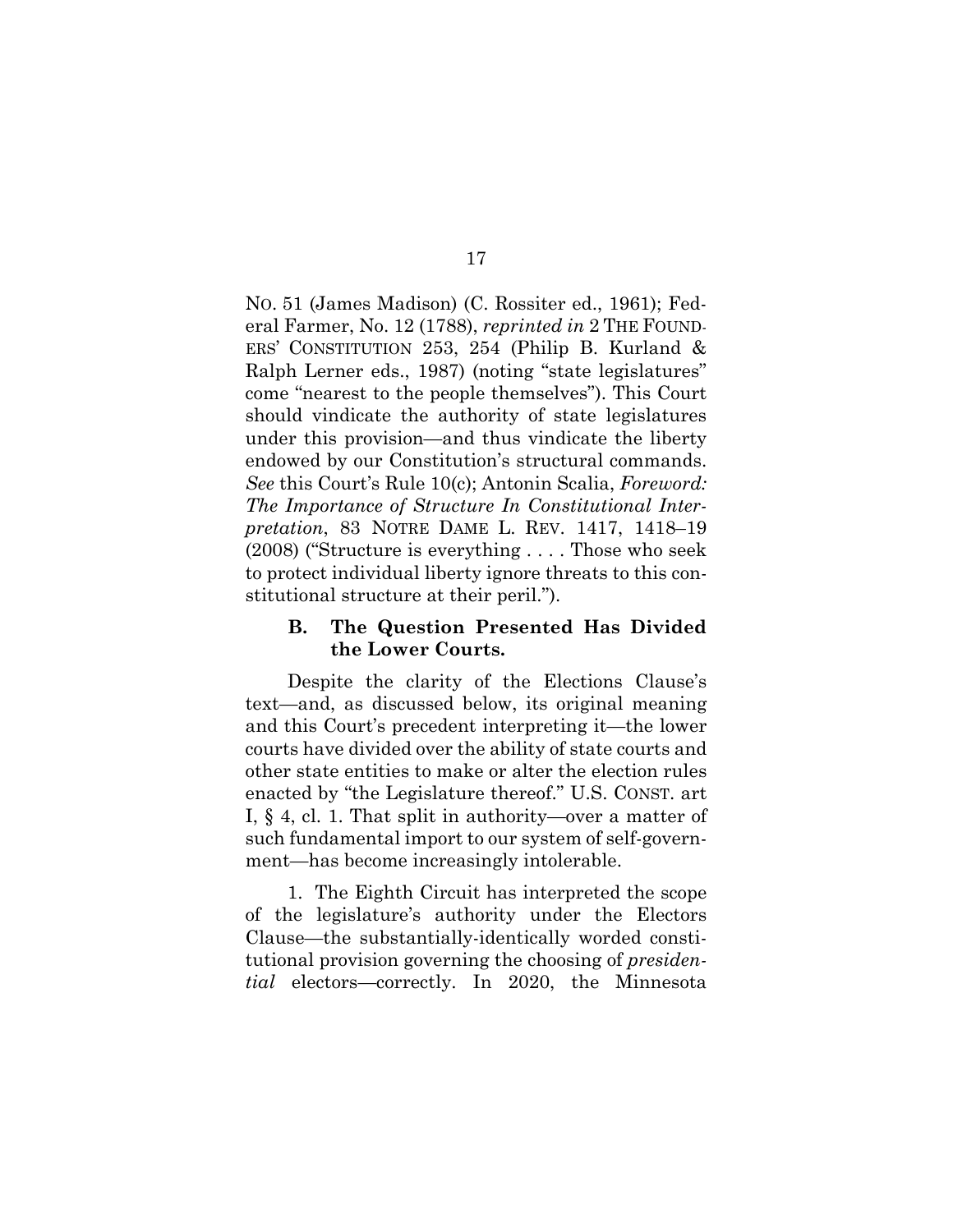Secretary of State entered a consent decree with plaintiffs who had challenged the legislatively prescribed deadlines for mail-in ballots in the 2020 Minnesota presidential election that effectively "extended the deadline for receipt of ballots without legislative authorization." *Carson v. Simon*, 978 F.3d 1051, 1054 (8th Cir. 2020). The Eighth Circuit invalidated this revision of the ballot deadline under the Electors Clause. "By its plain terms, the Electors Clause vests the power to determine the manner of selecting electors exclusively in the Legislature of each state," and "a legislature's power in this area is such that it cannot be taken from them or modified even through their state constitutions." *Id.* at 1060 (quotation marks omitted).

A long line of earlier state-court precedents likewise reject state law authority to negate statutes enacted by their state legislatures under the Elections and Electors Clauses. In *State ex rel. Beeson v. Marsh*, for example, the Nebraska Supreme Court rejected a claim by prospective presidential electors for the Progressive Party that the state statutes governing the appointment of electors—which the court had "construed so as not to permit the nomination" of the Party's elector candidates—violated the Nebraska Constitution's guarantee that "All elections shall be free." 34 N.W.2d 279, 245, 246 (Neb. 1948). The court found it "unnecessary . . . to consider whether or not there is a conflict between the method of appointment of presidential electors directed by the Legislature and the state constitutional provision" because it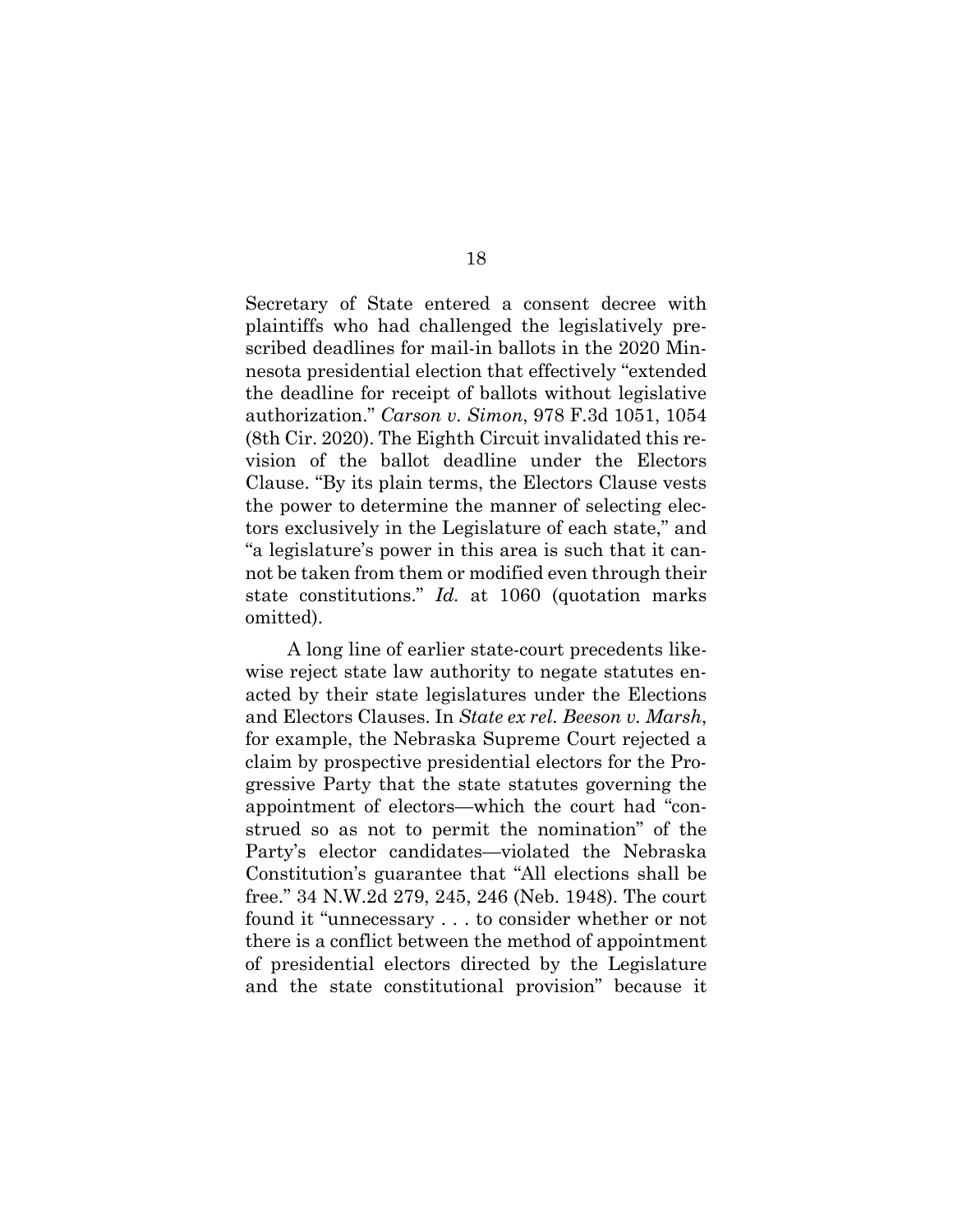concluded, on the authority of this Court's decision in *McPherson v. Blacker*, 146 U.S. 1 (1892), that the Electors Clause gave "plenary power to the state legislatures in the matter of the appointment of electors," and that the Nebraska Constitution "may not operate to 'circumscribe the legislative power' granted by the Constitution of the United States." *Beeson*, 34 N.W.2d at 246; *see also Parsons v. Ryan*, 60 P.2d 910, 912 (Kan. 1936) (similar).

The Rhode Island Supreme Court has likewise held that state laws allowing the election of Members of Congress by plurality vote could not be invalid under a state constitutional provision requiring majority vote in all elections in the State. That state constitutional provision, the court concluded, would be "manifestly in conflict" with the Electors Clause "if it be construed to extend to elections of representatives to congress; for, so construed, it assumes to impose a restraint upon the power of prescribing the manner of holding such elections which is given to the legislature by the constitution of the United States without restraint, so long as and to the extent that congress refrains from making regulations in the same matter." *In re Plurality Elections*, 8 A. 881, 882 (R.I. 1887); *see also, e.g.*, *Commonwealth ex rel. Dummit v. O'Connell*, 181 S.W.2d 691, 694–96 (Ky. App. 1944) (concluding that state laws authorizing absentee voting in federal elections for state citizens serving abroad in World War II was valid under the Elections and Electors Clauses despite state constitutional provision requiring in-person voting); *In re Opinions of Justices*, 45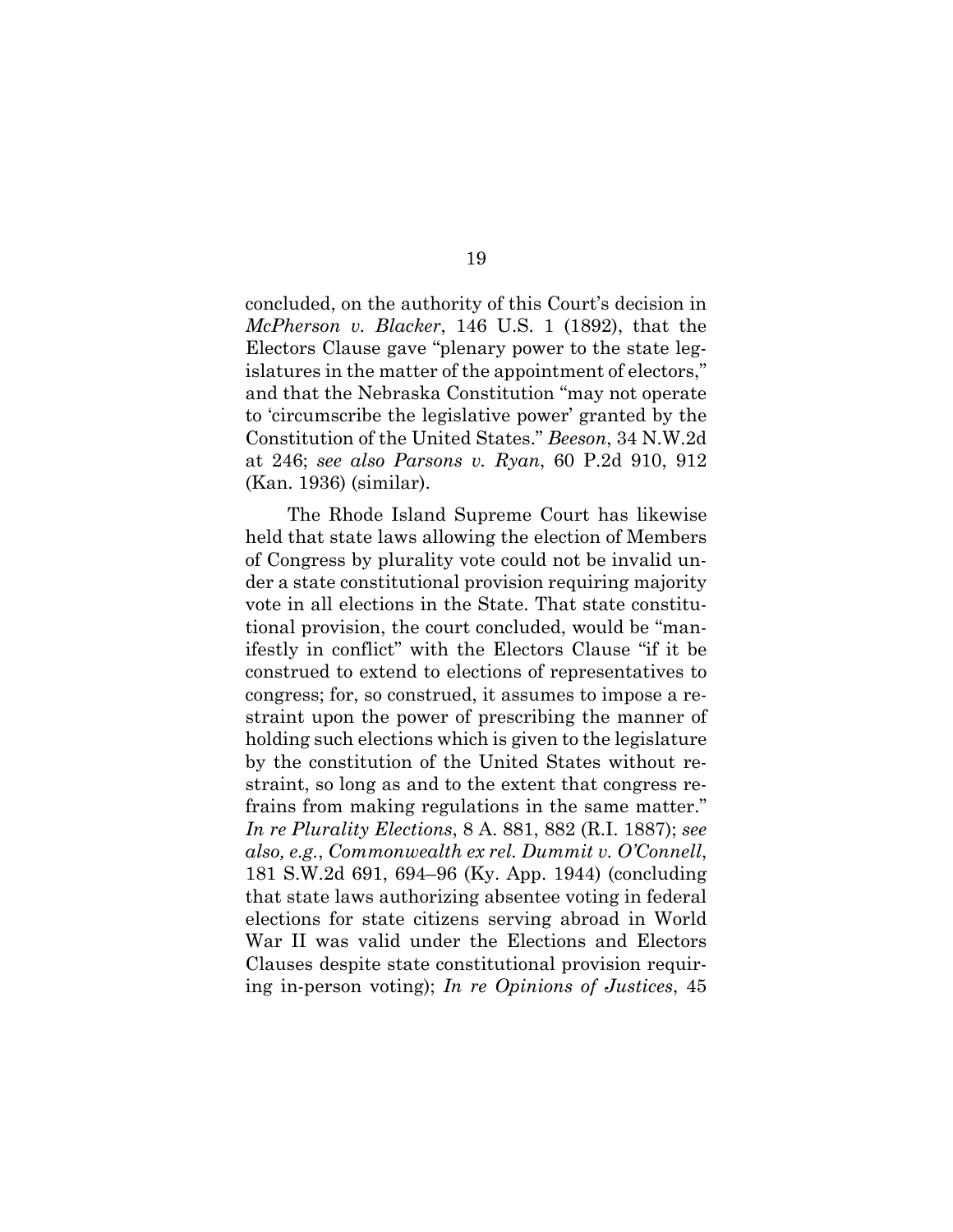N.H. 595, 601 (1864) (similar), *called into doubt in part on other grounds*, *In re Opinion of the Justices*, 113 A. 293, 298–99 (N.H. 1921).

Finally, several federal appellate judges have also embraced this interpretation of the constitution's plain text in separate opinions. In *Wise v. Circosta*, for instance, Judges Wilkinson and Agee, joined by Judge Niemeyer, dissented from the Fourth Circuit's denial (on standing grounds, as relevant here) of a temporary injunction barring the North Carolina Board of Elections from changing "the statutory receipt deadline for mailed absentee ballots." 978 F.3d 93, 106 (4th Cir. 2020) (Wilkinson & Agee, JJ., dissenting). The dissenting judges reasoned that the Elections and Electors Clauses' "clear, direct language" vested "[t]he power to regulate the rules of federal elections [in] a specific entity within each State: the 'Legislature thereof,' " and that the Board's re-write of the State's ballot-receipt deadline effectively "commandeered the North Carolina General Assembly's constitutional prerogative to set the rules for the upcoming federal elections within the State." *Id.* at 111.

Similarly, in *Hotze v. Hudspeth*, Judge Oldham dissented from the majority's refusal (on the basis of mootness) to enjoin Harris County, Texas from altering "the Legislature's express instructions" governing "drive-through voting" by making it available to "all voters." 16 F.4th 1121, 1128, 1129 (5th Cir. 2021) (Oldham, J., dissenting). Under the Elections Clause, Judge Oldham reasoned, the place for the policy debate "about the wisdom or folly of drive-through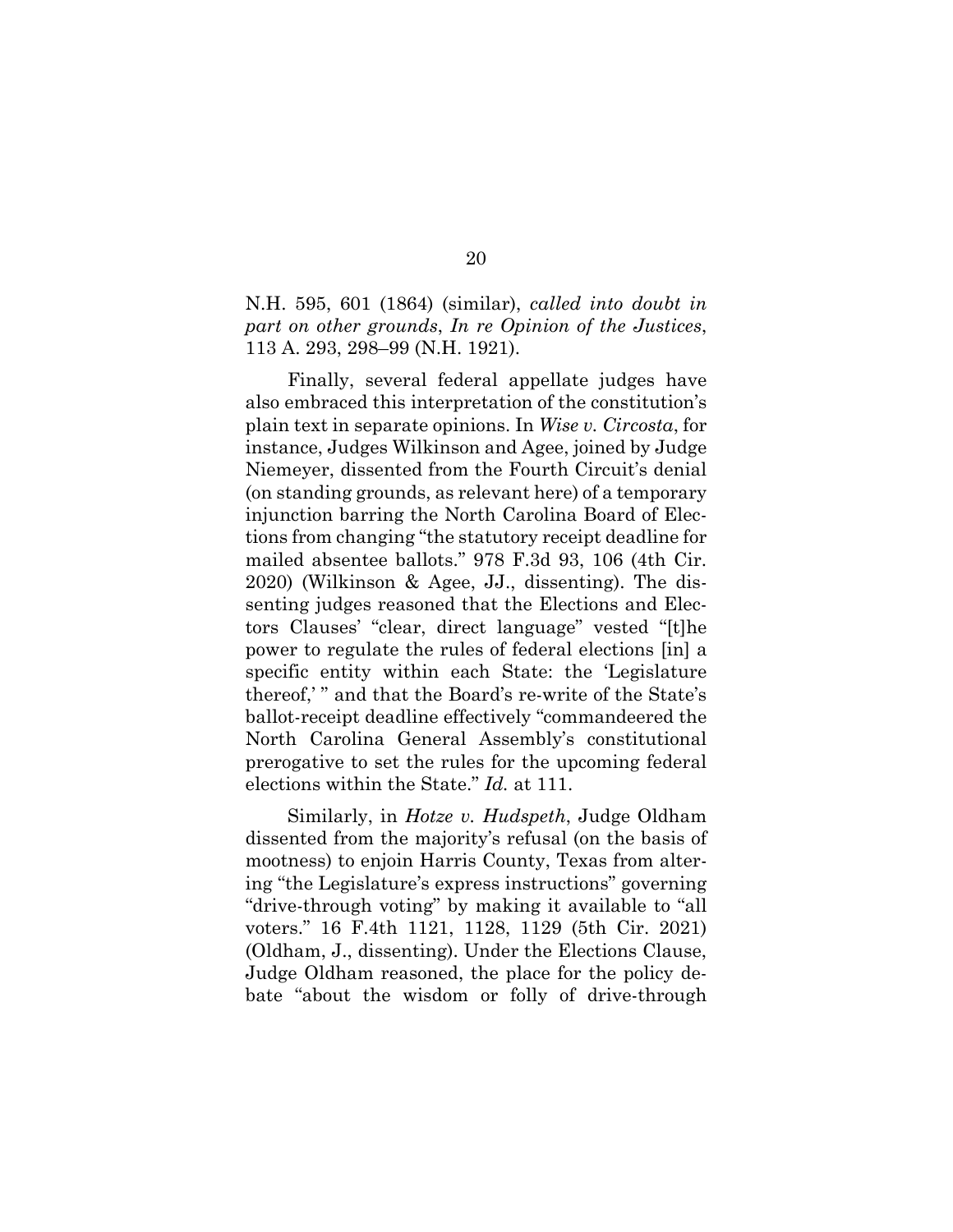voting . . . is in the Legislature," and Harris County had "wholly ignored" that body's resolution of the question. *Id.* at 1128, 1130.

2. The North Carolina Supreme Court's decision below, by contrast, split with these authorities and asserted the power to *override and replace* the General Assembly's determinations concerning the manner of congressional elections based on its alleged *state* constitutional authority "to protect the democratic processes through which the political power of the people is exercised." App.120a. Allowing the General Assembly to actually exercise the exclusive authority vested in it by the Elections Clause to determine the time, place, and manner of congressional elections would, the court below concluded, be "repugnant to the sovereignty of states, the authority of state constitutions, and the independence of state courts, and would produce absurd and dangerous consequences." App.121a.

The Supreme Court of Florida reached a similar conclusion in 2015. In *League of Women Voters of Florida v. Detzner*, that court struck down the state legislature's 2012 congressional redistricting plan as violating "the Florida Constitution's prohibition on partisan intent" in redistricting. 172 So.3d 363, 370 (Fla. 2015). In doing so, the court rejected "the Legislature's federal constitutional challenge" to the application of that state constitutional provision under the Elections Clause. *Id.* at 370 n.2.

In other States, too, the courts have blessed—or engaged in—open rewriting of "important statutory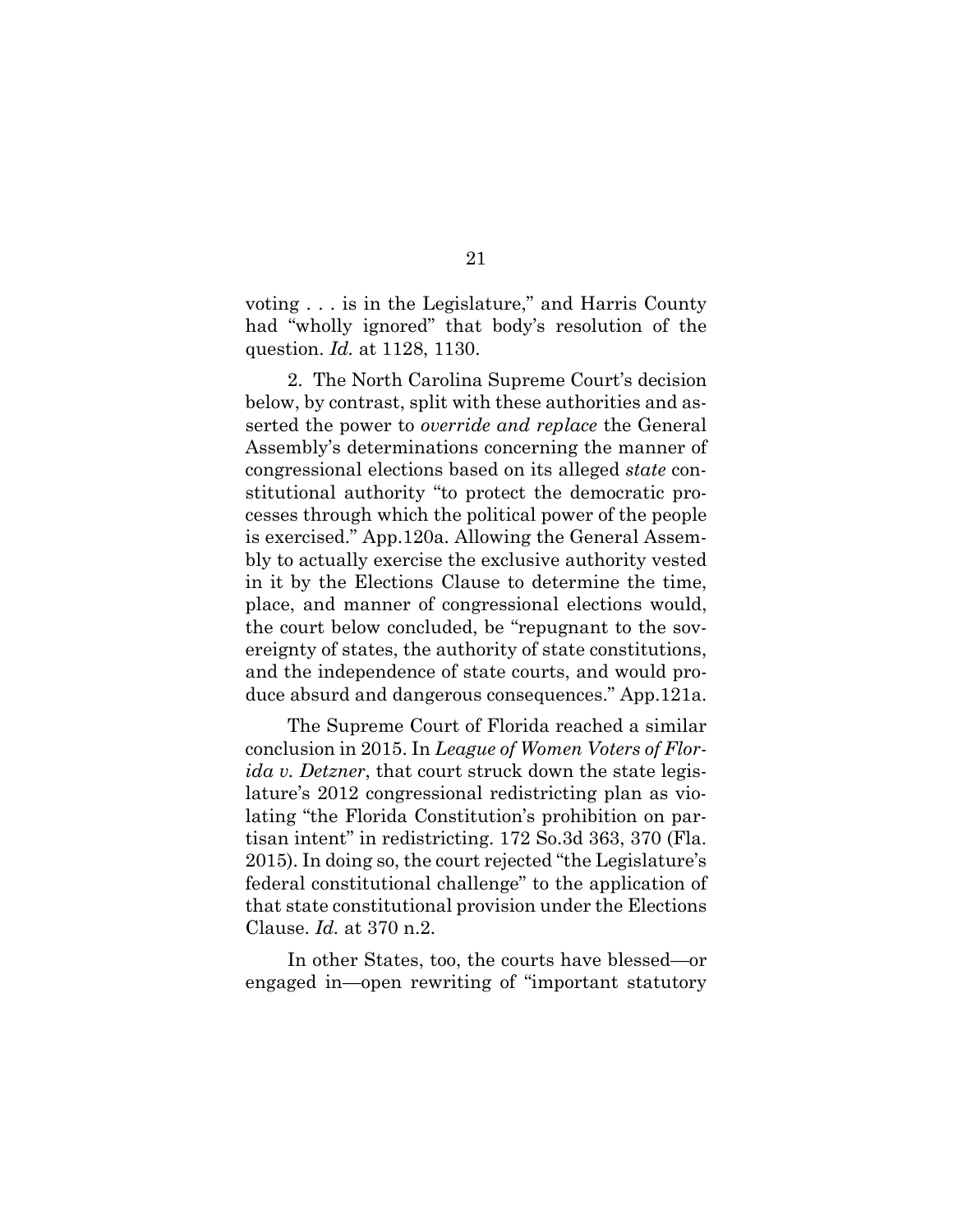provision[s] enacted by the [state] Legislature pursuant to its authority under the Constitution of the United States to make rules governing the conduct of elections for federal office." *Republican Party of Pennsylvania*, 141 S. Ct. 1 (statement of Alito, J.). The Pennsylvania Supreme Court, like the North Carolina Supreme Court below, has asserted the power under its "Free and Equal Elections Clause" to nullify and replace the legislature's congressional map, in the teeth of the federal Elections Clause. *League of Women Voters v. Commonwealth*, 178 A.3d 737, 821– 24 & n.79 (Pa. 2018). And that court again, in the runup to the 2020 general election, relied on the same state constitutional provision to assert a "broad authority to craft meaningful remedies" in federal elections, which it employed to blue-pencil the legislature's deadline for the receipt of mail-in ballots, extending it by three days. *Pennsylvania Democratic Party v. Boockvar*, 238 A.3d 345, 371 (Pa. 2020); *North Carolina All. for Retired Ams. v. North Carolina State Bd. of Elections*, 20-CVS-8881 (N.C. Super. Ct. Oct. 5, 2020), *injunction pending appeal denied sub nom. Berger v. N.C. State Bd. of Elections*, 141 S. Ct. 658 (2020) (upholding similar, wholesale changes to election deadlines by non-legislative entities).

The alternate interpretations of the Elections Clause relied upon by these decisions cannot be reconciled with the correct understanding of the provision adopted by the Eighth Circuit and the other state supreme courts cited above. This Court has the solemn responsibility to intervene and resolve the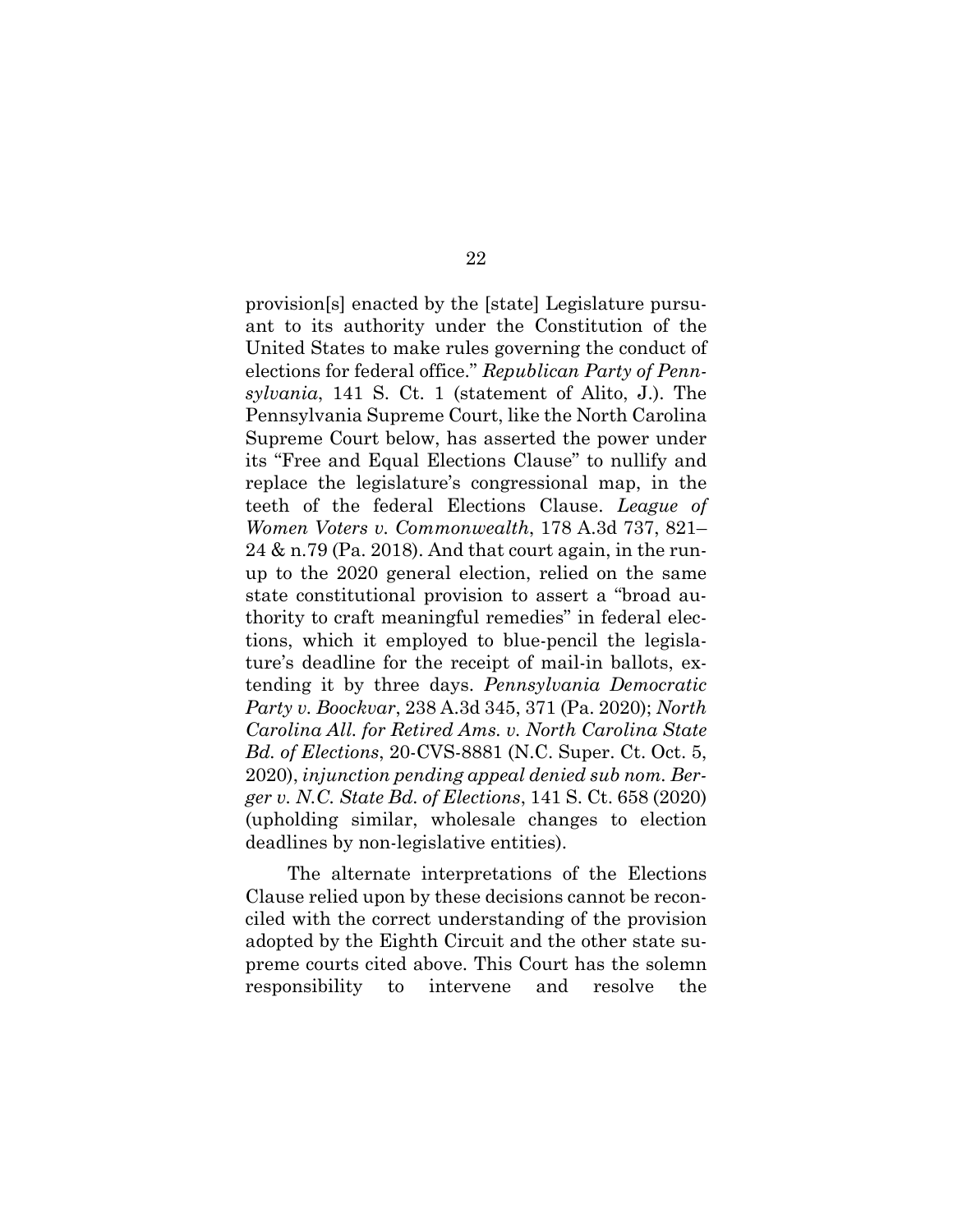disagreement over this issue "of the most fundamental significance under our constitutional structure." *Degraffenreid*, 141 S. Ct. at 734 (Thomas, J., dissenting from the denial of certiorari); *see* this Court's Rule 10(b).

## **C. The Question Presented Will Continue To Recur Until this Court Resolves It.**

The question whether a State's courts or other entities may nullify, alter, or replace the election regulations enacted "by the Legislature thereof" is not going to go away. Simply by virtue of the issue's significance for American elections and the variety of contexts that raise it, *see supra*, Part I.A, "[t]he issue is almost certain to keep arising until the Court definitively resolves it." *Moore*, 142 S. Ct. at 1089 (Kavanaugh, J., concurring in the denial of application for stay).

Take the underlying issue in this case: the authority to draw a State's congressional districts. That question has been presented to this Court before, *see, e.g.*, Petition for Writ of Cert., *Turzai v. Brandt*, No. 17-1700 (June 25, 2018), it was presented to the Court twice this Term already, *see Moore*, *supra*, No. 21A455; *Toth*, *supra*, No. 21A457, and it will be presented to the Court again and again if the Court does not grant review now. After all, the States engage in redistricting every ten years. Moreover, some 30 state constitutions contain a "free and fair elections"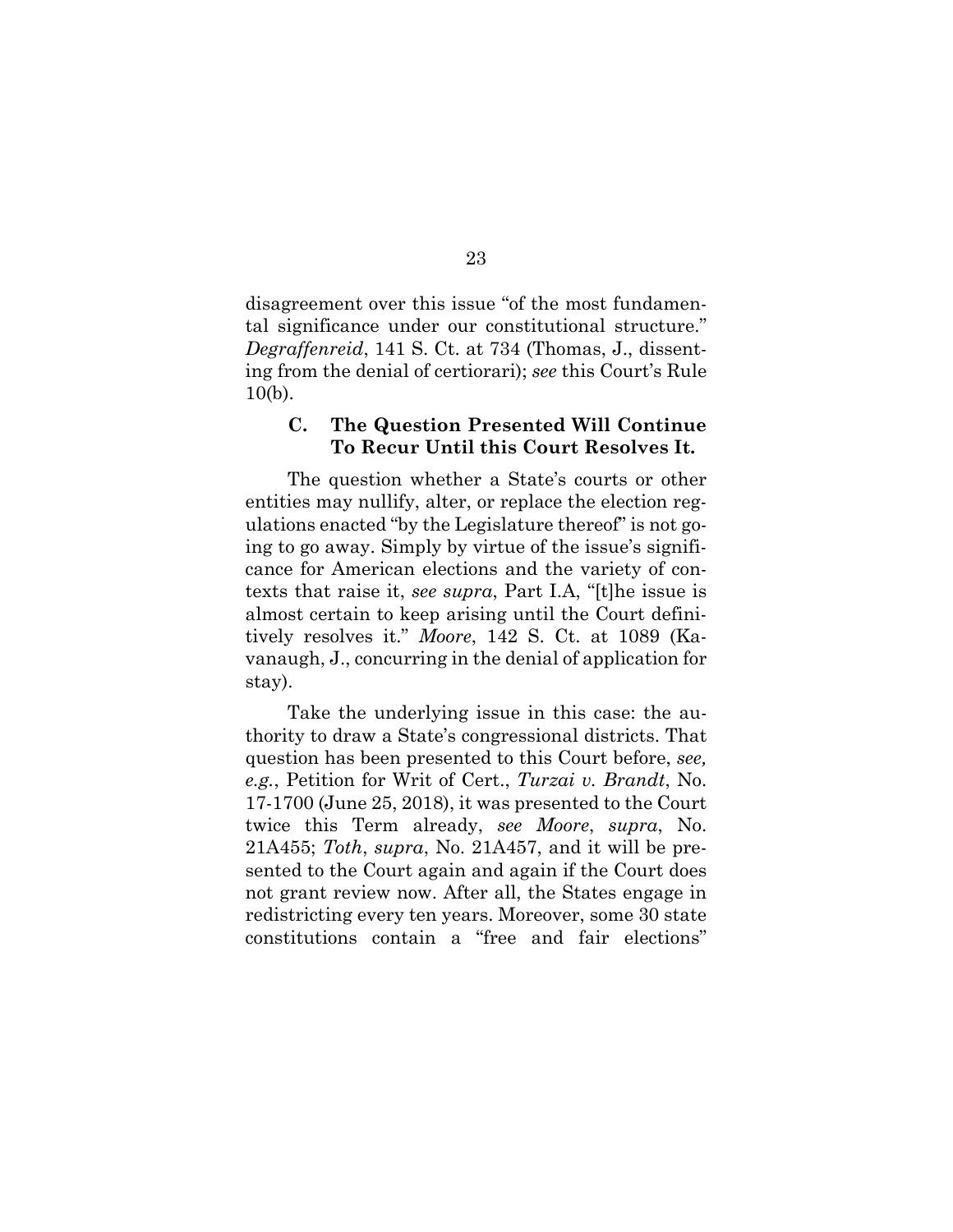clause1—and *they all* contain some guarantee of free speech, equal protection, or both.2 The North Carolina Supreme Court was not the first to divine in these open-ended clauses the heretofore undiscovered power to alter or amend the State's congressional districts, and unless this Court intervenes, it will assuredly not be the last.

And redistricting is just the beginning. As noted above, the Elections Clause governs—and state intrabranch disputes have arisen over—the whole waterfront of voting issues, from absentee voting deadlines to witness requirements, voter ID to curbside voting. The whole purpose of the Elections Clause is to establish a clear and definite allocation of the authority to set the rules of the road for federal elections before the voting starts. *See* 1 JOSEPH STORY, COMMENTARIES ON THE CONSTITUTION § 816 (1833) ("A discretionary power over elections must be vested somewhere."). Yet until this Court clearly enforces the Constitution's express selection of each State's legislature as the repository of this power, subject only to a check by Congress, the continued lack of "clear rules" settling this fundamental question will "invite further confusion and erosion of voter confidence." *Degraffenreid*, 141 S.

<sup>1</sup> *Free & Equal Election Clauses in State Constitutions*, NA-TIONAL CONF. OF STATE LEGISLATURES, https://bit.ly/3MzzOJb (last accessed Mar. 15, 2022).

<sup>2</sup> JEFFREY S. SUTTON, 51 IMPERFECT SOLUTIONS 92, 133 (2018).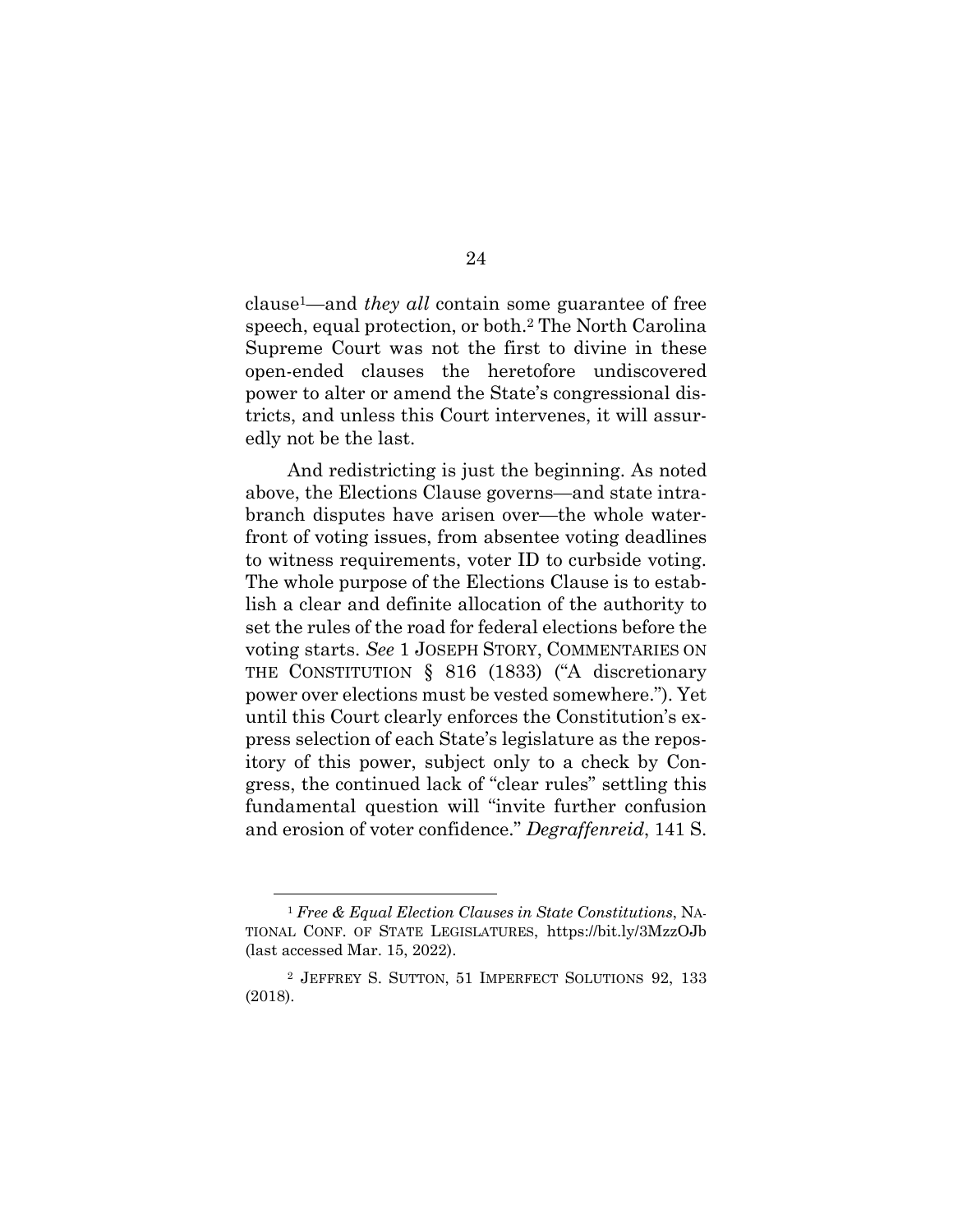Ct. at 738 (Thomas, J., dissenting from the denial of certiorari).

## **D. This Case Is a Particularly Suitable Vehicle for Resolving the Scope of a State Legislature's Authority Under the Elections Clause.**

While this Court has previously "not yet found an opportune occasion to address" the division of authority over this fundamental and recurring issue, this case presents a uniquely suitable vehicle for doing so. *Moore*, 142 S. Ct. at 1090 (Alito, J., dissenting from the denial of application for stay). The Elections Clause issue was squarely and repeatedly presented to both courts below, and the state supreme court directly passed upon it, *see supra*, pp. 7–10, 12–13—so despite Respondents feeble protestations to the contrary at the stay stage, $3$  there can be no plausible dispute that the issue was preserved below and is squarely presented for this Court's review. And the issue is the only determinative one left in the case, so there is little risk that the case, once granted, will end up being decided on some narrower grounds, with the Elections Clause issue once again left as a loose end.

Finally, and critically, this case presents the Court with the opportunity to consider and resolve this important issue on plenary review, with full

<sup>3</sup> Respondent Common Cause's Opp'n at 5–8, *Moore*, *supra*, No. 21A455 (Mar. 2, 2022); Respondent North Carolina League of Conservation Voters' Opp'n at 23–24, *Moore*, *supra*, No. 21A455 (Mar. 2, 2022).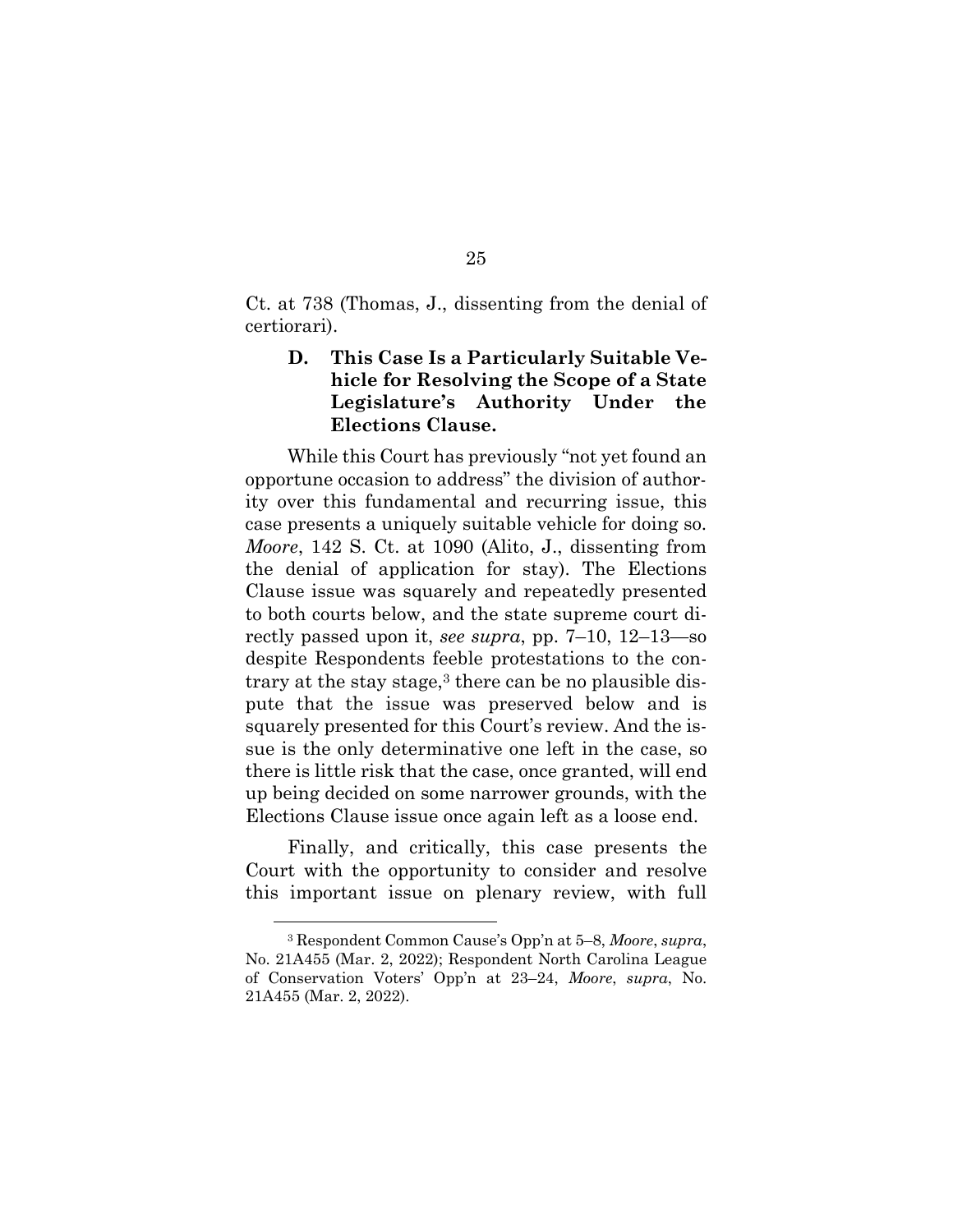briefing and argument in the ordinary course. Most of the previous cases presenting the Elections Clause question have arisen in applications for emergency relief, where the Court is necessarily deprived of the fulsome briefing it ordinarily receives in cases raising important questions of constitutional law. In this case, by contrast, events will not compel the Court to act until the 2024 election cycle approaches—ensuring that the Court will benefit from a full ventilation of the Elections Clause issue by the parties' counsel and amici.

\* \* \* \* \*

This case finally presents the Court with "an opportune occasion" to resolve, once and for all, the festering issue of a state legislature's authority, under the Elections Clause, to regulate the times, places, and manner of federal elections free from interference by other state branches and entities. *Moore*, 142 S. Ct. at 1090. (Alito, J., dissenting from the denial of application for stay). The Court should grant the writ and end the conflict in the lower courts over this critical question of nationwide importance.

## **II. The Decisions Below Plainly Violate the Elections Clause.**

Not only did the North Carolina Supreme Court split with the Eighth Circuit and the other state-court precedents cited above on the question presented, it got the answer to the question wrong. For the text and history of the Elections Clause, and this Court's precedent interpreting it, leave no doubt that a State's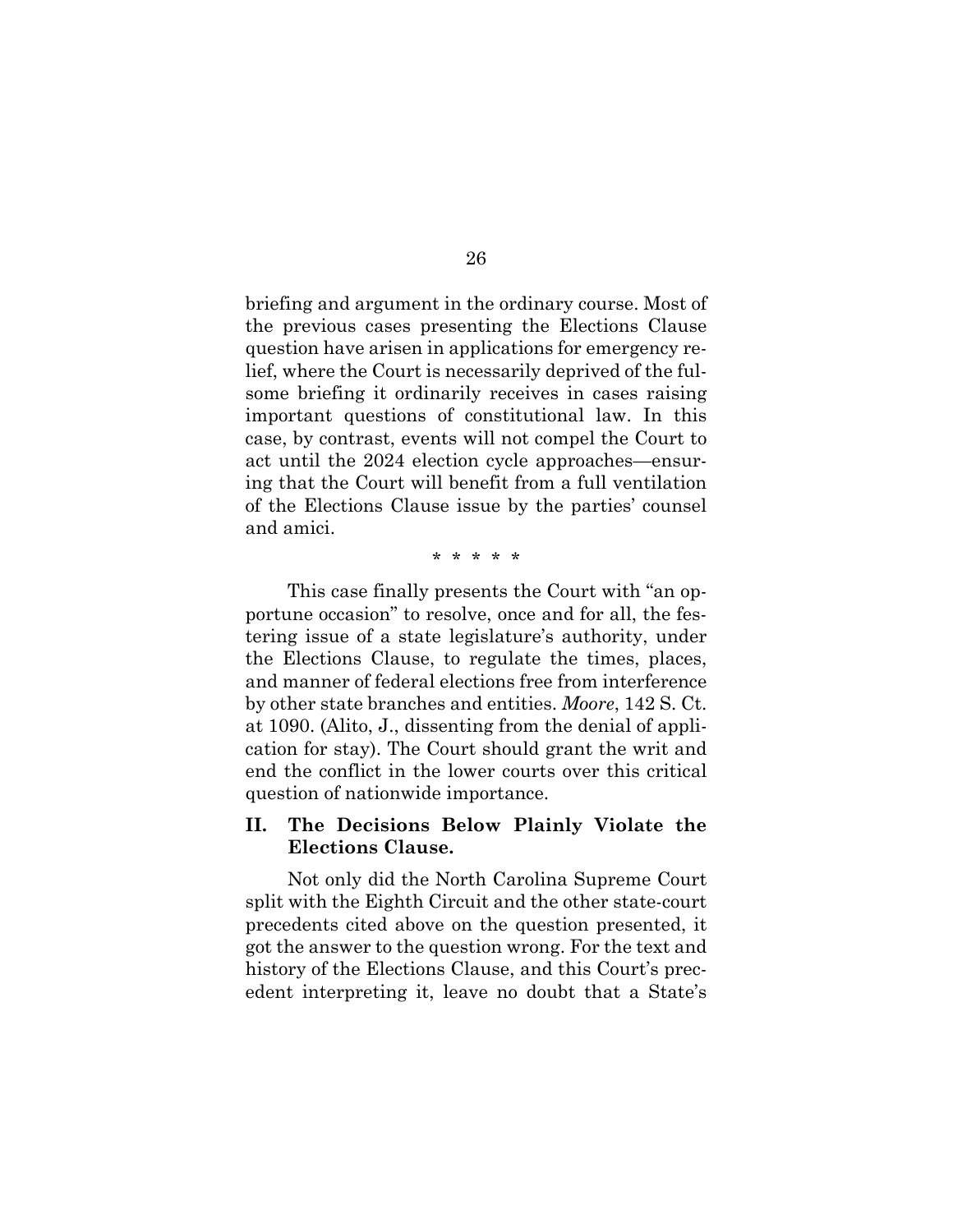judicial branch has no power to nullify and replace the legislature's duly chosen congressional map on the basis of broad generalities in the State's constitution.

## **A. The Elections Clause Vests State Legislatures with Authority To Set the Rules Governing Elections, not State Courts.**

The text of the Elections Clause is clear: "[t]he Times, Places and Manner of holding Elections for Senators and Representatives, shall be prescribed in each State by the *Legislature* thereof; but the Congress may at any time by Law make or alter such Regulations, except as to the Places of chusing Senators." U.S. CONST. art. I, § 4, cl. 1 (emphasis added). "The Constitution provides that state legislatures—not federal judges, not state judges, not state governors, not other state officials—bear primary responsibility for setting election rules." *Wisconsin State Legislature*, 141 S. Ct. at 29 (Gorsuch, J., concurring in denial of application to vacate stay).

The word "Legislature" in the Elections Clause was "not . . . of uncertain meaning when incorporated into the Constitution." *Hawke v. Smith*, 253 U.S. 221, 227 (1920). And "the Legislature" means now what it meant then, "the representative body which ma<sub>[kes]</sub> the laws of the people." *Id.*; *see, e.g.*, THE FEDERALIST NO. 27, at 174–175 (Alexander Hamilton) (C. Rossiter ed., 1961) (defining "the State legislatures" as "select bodies of men"); *Legislature*, AMERICAN DICTIONARY OF THE ENGLISH LANGUAGE (1828) (Noah Webster) ("The body of men in a state or kingdom, invested with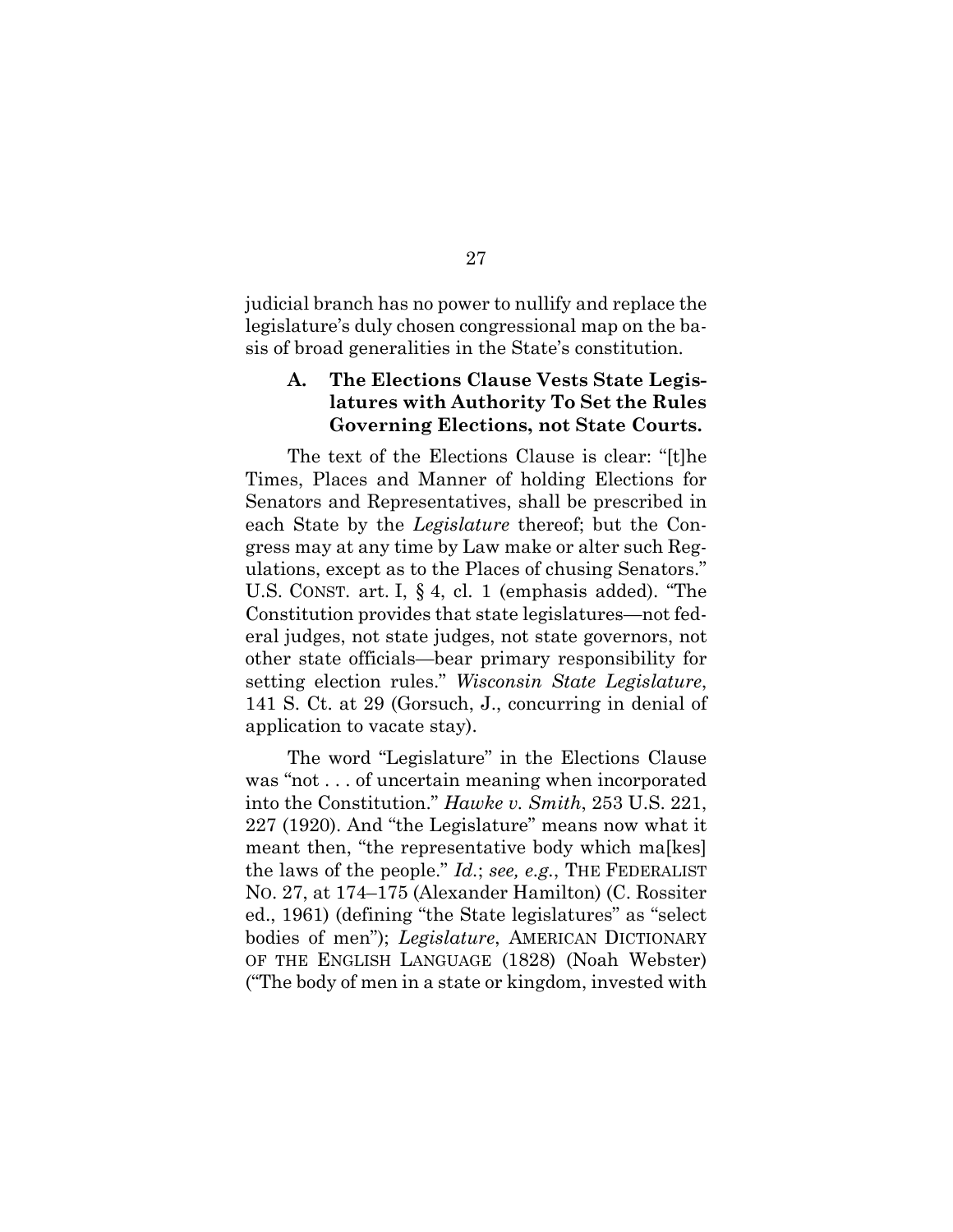power to make and repeal laws."); *Legislature*, A DIC-TIONARY OF THE ENGLISH LANGUAGE (1755) (Samuel Johnson) ("The power that makes laws."); 2 A COM-PLETE DICTIONARY OF THE ENGLISH LANGUAGE (4th ed. 1797) (same); AN UNIVERSAL ETYMOLOGICAL ENGLISH DICTIONARY (20th ed. 1763) ("[T]he Authority of making Laws, or Power which makes them.").

"Any ambiguity about the meaning of 'the Legislature' is removed by other founding era sources." *Arizona State Legislature v. Arizona Indep. Redistricting Comm'n*, 576 U.S. 787, 828 (2015) (Roberts, J., dissenting). For instance, "every state constitution from the Founding Era that used the term legislature defined it as a distinct multimember entity comprised of representatives with the authority to enact laws." Michael T. Morley, *The Intratextual Independent "Legislature" and the Elections Clause*, 109 NW. U.L. REV. ONLINE 131, 147 (2015). In Federalist 59, Hamilton "readily conceded that there were only three ways in which" the power to regulate elections "could have been reasonably modified and disposed: that it must either have been lodged wholly in the national legislature, or wholly in the State legislatures, or primarily in the latter and ultimately in the former." THE FED-ERALIST NO. 59, at 362 (Alexander Hamilton) (C. Rossiter ed., 1961); *accord* 1 STORY, COMMENTARIES ON THE CONSTITUTION, *supra*, at § 816 (1833). The absence from that list of any role for the judiciary reflects that assigning such a political role and delegating legislative power to the judiciary would threaten its independence, as " 'there is no liberty if the power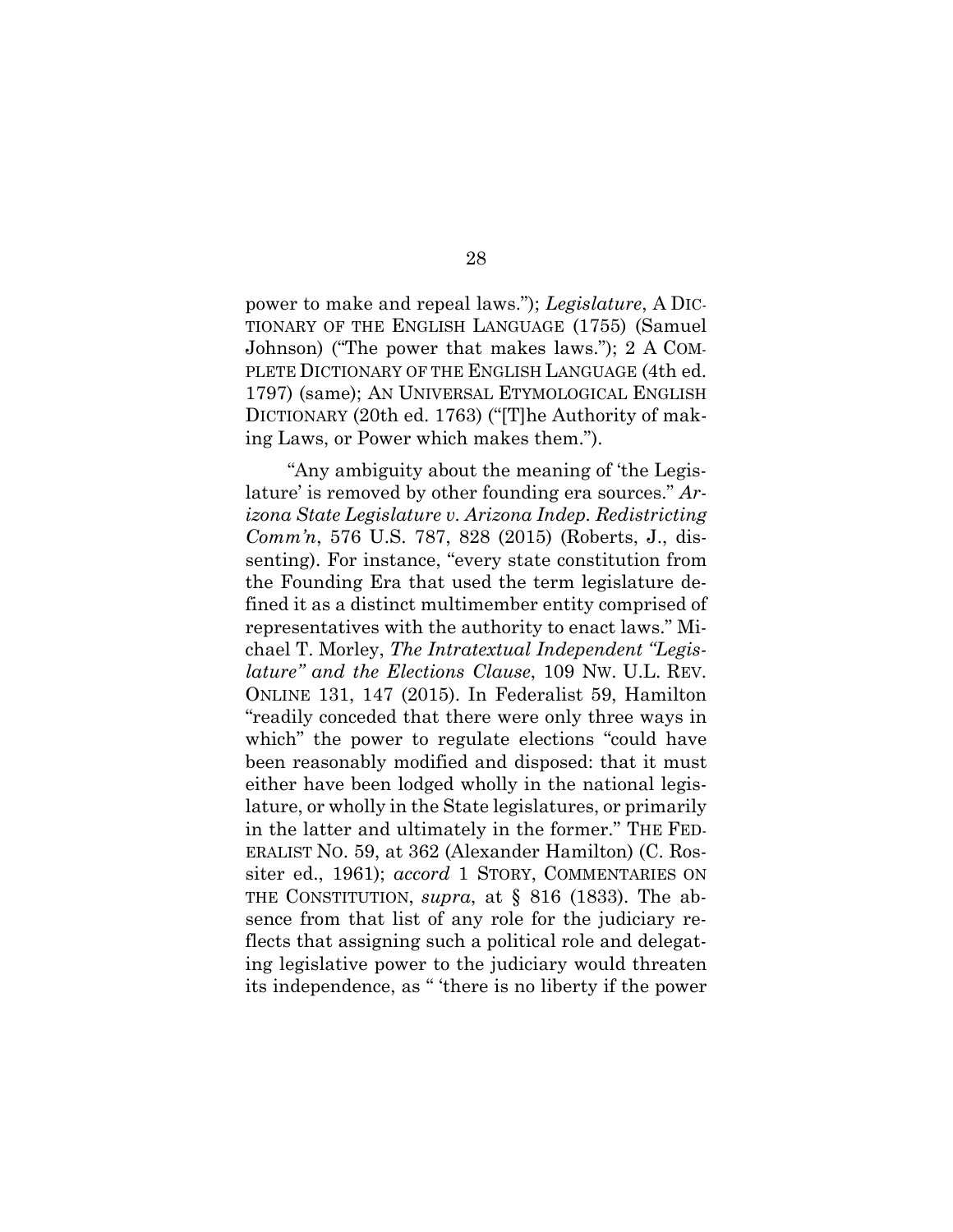of judging be not separated from the legislative and executive powers.' " THE FEDERALIST NO. 78, at 466 (Alexander Hamilton) (C. Rossiter ed., 1961).

The Constitution thus grants the state "Legislature" primacy in setting the rules for federal elections, subject to check only by Congress. *See, e.g.*, *Ex parte Yarbrough*, 110 U.S. 651, 660 (1884). And there can be no question that this specific delegation of power to state legislatures encompasses the authority to draw the lines of congressional districts. The design and selection of congressional maps is a core part of the "Regulation[ ]" of the "Manner of holding Elections." U.S. CONST. art. I, § 4, cl. 1. Consistent with the plain meaning of the text, this Court has squarely and repeatedly held that the lines drawn in Article I, Section 4 govern the authority of "districting the state for congressional elections." *Smiley*, 285 U.S. at 373. As the Court recently put the point, "The Framers were aware of electoral districting problems and considered what to do about them. They settled on a characteristic approach, *assigning the issue to the state legislatures*, expressly checked and balanced by the Federal Congress." *Rucho*, 139 S. Ct. at 2496 (emphasis added); *accord Arizona Indep. Redistricting Comm'n*, 576 U.S. at 804–08.

Accordingly, "[t]he only provision in the Constitution that specifically addresses" the crafting of congressional districts "assigns [the matter] to the political branches," not to judges. *Rucho*, 139 S. Ct. at 2506. What is more, the Elections Clause is the *sole* source of state authority over congressional elections.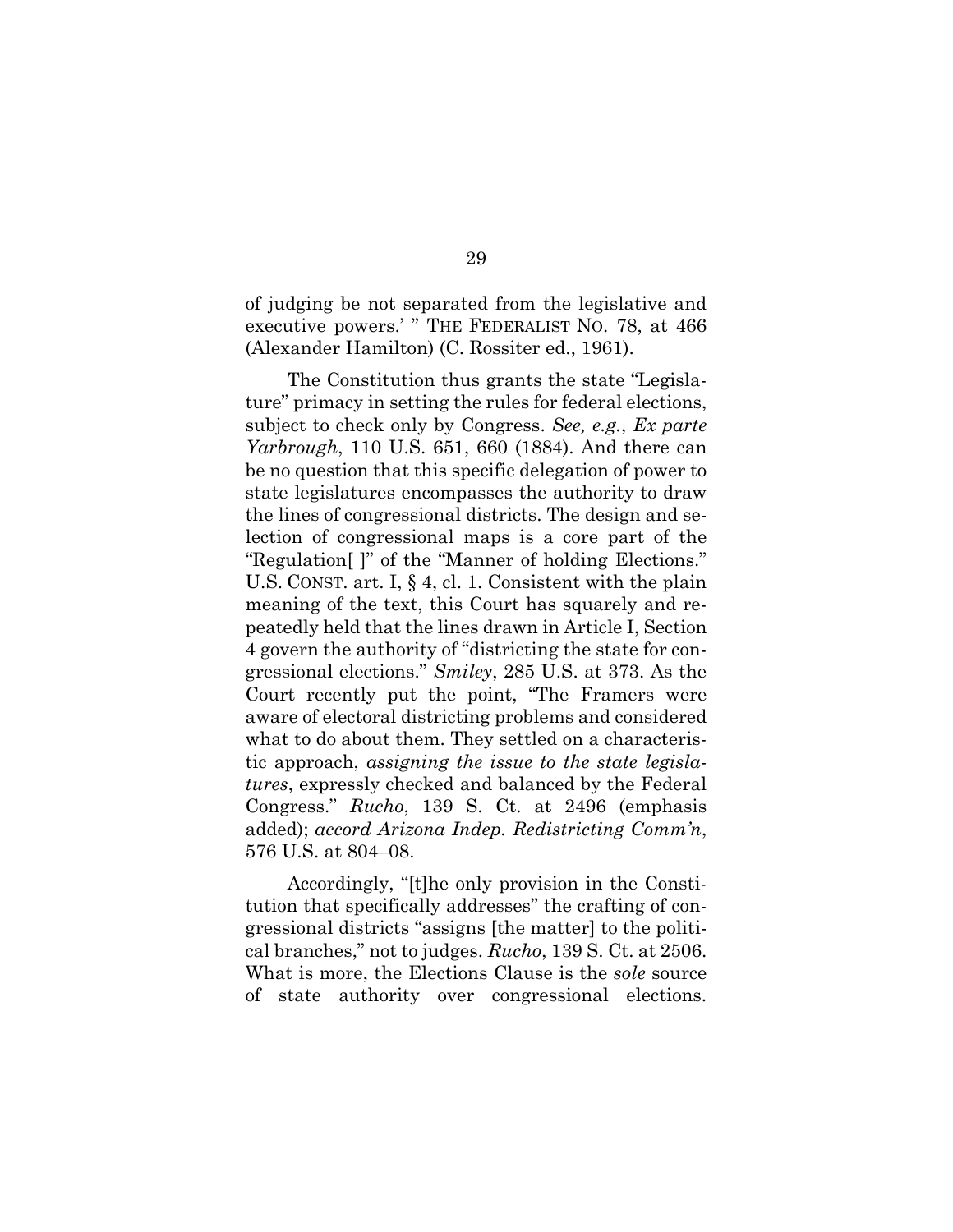Regulating elections to federal office is not an inherent state power. Instead, the offices of Senator and Representative "aris[e] from the Constitution itself." *U.S. Term Limits, Inc. v. Thornton*, 514 U.S. 779, 805 (1995); *see also Cook v. Gralike*, 531 U.S. 510, 522 (2001). And because any state authority to regulate election to federal offices could not precede their very creation by the Constitution, such power "had to be delegated to, rather than reserved by, the States." *U.S. Term Limits, Inc.*, 514 U.S. at 804; *cf.* 1 STORY, COMMENTARIES ON THE CONSTITUTION, *supra*, at § 627 ("It is no original prerogative of state power to appoint a representative, a senator, or president for the Union"). Thus, whatever power a state government has to craft congressional districts *must* derive from—and be limited by—the Elections Clause. Any other exercise of power is *ultra vires* as a matter of federal law.

Precedent from this Court and others is in accord with these principles. While the majority and dissenting opinions in *Arizona Independent Redistricting Commission* disagreed over the question whether the "legislature," under the Elections Clause, is limited to a specific legislative body or "the State's lawmaking processes" more generally, *all* Justices agreed at a minimum that "redistricting is a legislative function, to be performed in accordance with the State's prescriptions for lawmaking" 576 U.S at 808, 824, 841; *cf. id.* at 827–29 (Roberts, C.J., dissenting).4 Nearly a

<sup>4</sup> To the extent the Court were to find that some portion of the *Arizona Independent Redistricting Commission* opinion is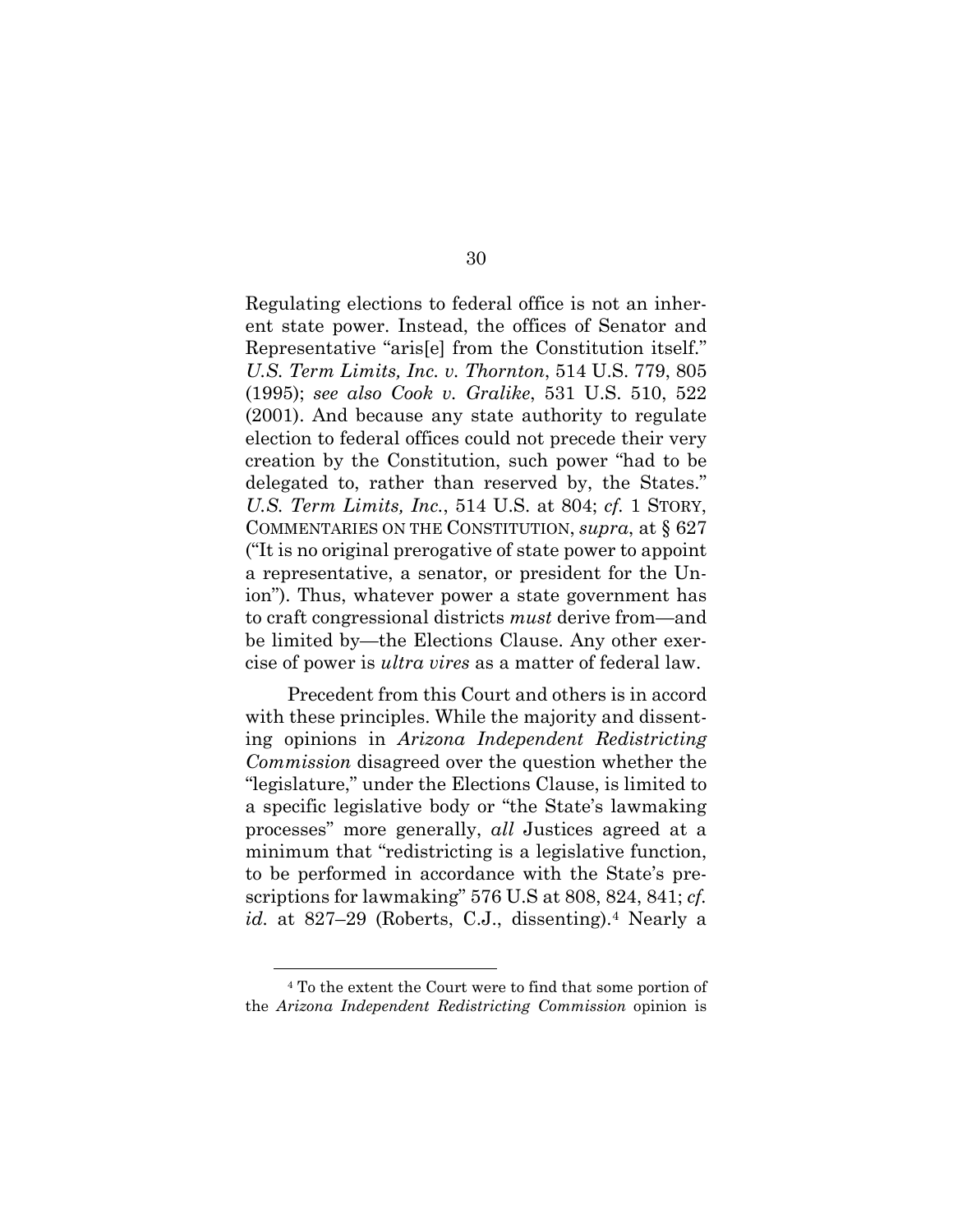century ago, the Court reached the same conclusion: the drawing of congressional districts "involves lawmaking in its essential features and most important aspect," and "the exercise of the authority must be in accordance with the method which the state has prescribed for legislative enactments." *Smiley*, 285 U.S. at 366, 367.

Similarly, this Court has explained with respect to the Presidential Electors Clause—the closely analogous provision of Article II, Section 1 that empowers state legislatures to select the method for choosing electors to the Electoral College—that the state legislatures' power to prescribe regulations for federal elections "cannot be taken." *McPherson*, 146 U.S. at 35. And as noted above, other courts have long recognized this limitation on the power of States to restrain the discretion of state legislatures under the Elections Clause and the Presidential Electors Clause. *See, e.g.*, *Beeson*, 34 N.W.2d at 286–87; *Dummit*, 181 S.W.2d at 695; *In re Plurality Elections*, 8 A. at 882.

**B. The State Courts' Invalidation of the Legislatively Chosen Map and Imposition of a Map of Their Own Making Violates the Elections Clause.** 

The state-court orders below fundamentally transgress the Constitution's specific allocation of authority over the manner of holding congressional

31

contrary to Petitioners' position in this case, and that the case is not distinguishable, the Court should overrule it.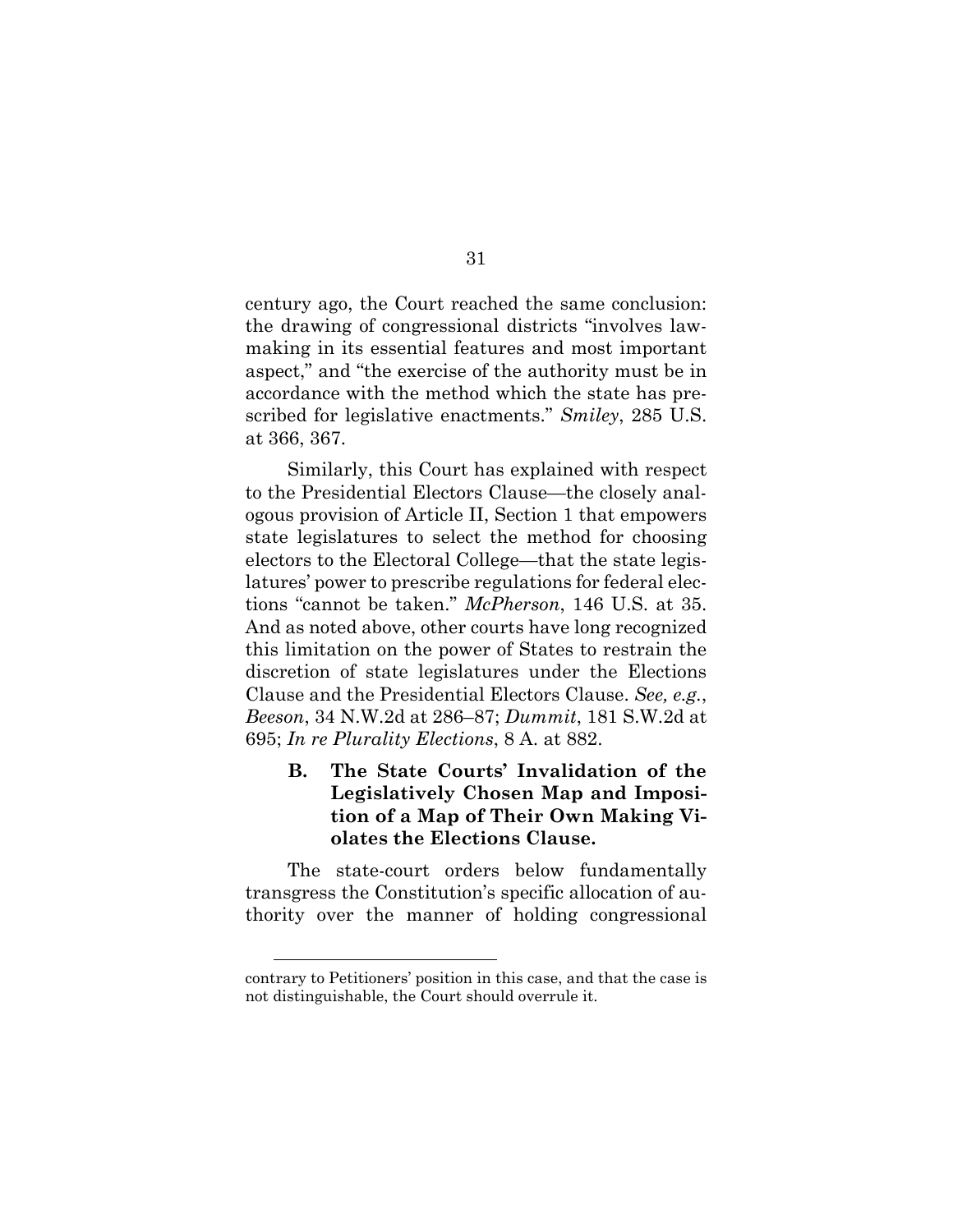elections. As just shown, the Constitution's resolution of "electoral districting problems" is to "assign[ ] the issue to *the state legislatures*, expressly checked and balanced by the Federal Congress." *Rucho*, 139 S. Ct. at 2496 (emphasis added). In North Carolina, the General Assembly is the "Legislature," established by the people of the State.

The North Carolina Constitution makes clear beyond cavil that "[t]he legislative power of the State shall be vested *in the General Assembly*," N.C. CONST. art. II, § 1 (emphasis added). And it makes clear, too, that the state judiciary *is not* the "Legislature" in North Carolina, nor any part of it. To the contrary, the North Carolina Constitution affirmatively states that the grant of legislative power to the General Assembly is exclusive—"[t]he legislative, executive, and supreme judicial powers of the State government shall be forever separate and distinct from each other." *Id.* art. I, § 6; *see also State v. Berger*, 781 S.E.2d 248, 250 (N.C. 2016). Thus, the General Assembly alone is vested with the authority to "enact[] laws that protect or promote the health, morals, order, safety, and general welfare of" the State. *Id.* (internal quotation marks omitted). That, and no other, is "the method which the state has prescribed for legislative enactments." *Smiley*, 285 U.S. at 367.

Nor can North Carolina's courts claim to benefit from any sort of *delegation* of the General Assembly's exclusive power to craft congressional districts and otherwise regulate the manner of congressional elections. For under North Carolina law, "the legislature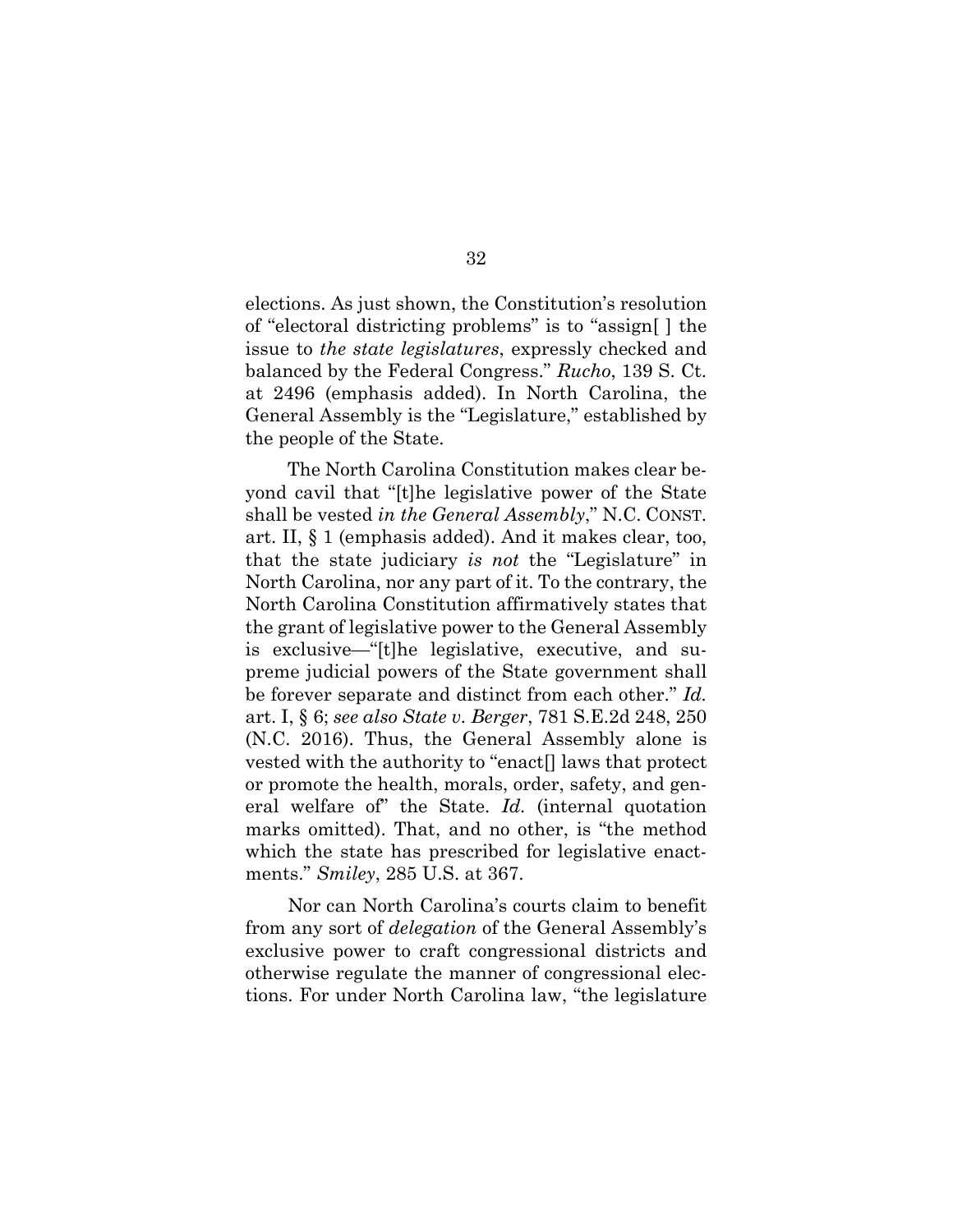may not abdicate its power to make laws or delegate its supreme legislative power to any coordinate branch or to any agency which it may create." *Adams v. North Carolina Dep't of Nat. & Econ. Res.*, 249 S.E.2d 402, 410 (N.C. 1978).

Further still, even if the General Assembly *could*  as a matter of state law delegate its core lawmaking functions to some other state entity (and it cannot), it has not made any such delegation *to state courts*. For the North Carolina judicial branch's role is to "interpret[ ] the laws and, through its power of judicial review, determine[ ] whether they comply with the constitution," *Berger*, 781 S.E.2d at 250, *not* to resolve "those controversies which revolve around policy choices and value determinations constitutionally committed for resolution to the legislative or executive branches of government," *Cooper v. Berger*, 809 S.E.2d 98, 107 (N.C. 2018). Given the North Carolina Constitution's deliberate proclamation that "[t]he legislative, executive, and supreme judicial powers of the State government shall be forever separate and distinct from each other," N.C. CONST. art. I, § 6, the state courts are thus constitutionally incapable of receiving, and exercising, the power of "lawmaking in its essential features and most important aspect," *Smiley*, 285 U.S. at 366—*even if* the General Assembly were constitutionally capable of giving it away.

Yet the court below exercised *precisely* that power, in direct contravention of the federal Elections Clause. The North Carolina Supreme Court's February 4, 2022 Order striking down the General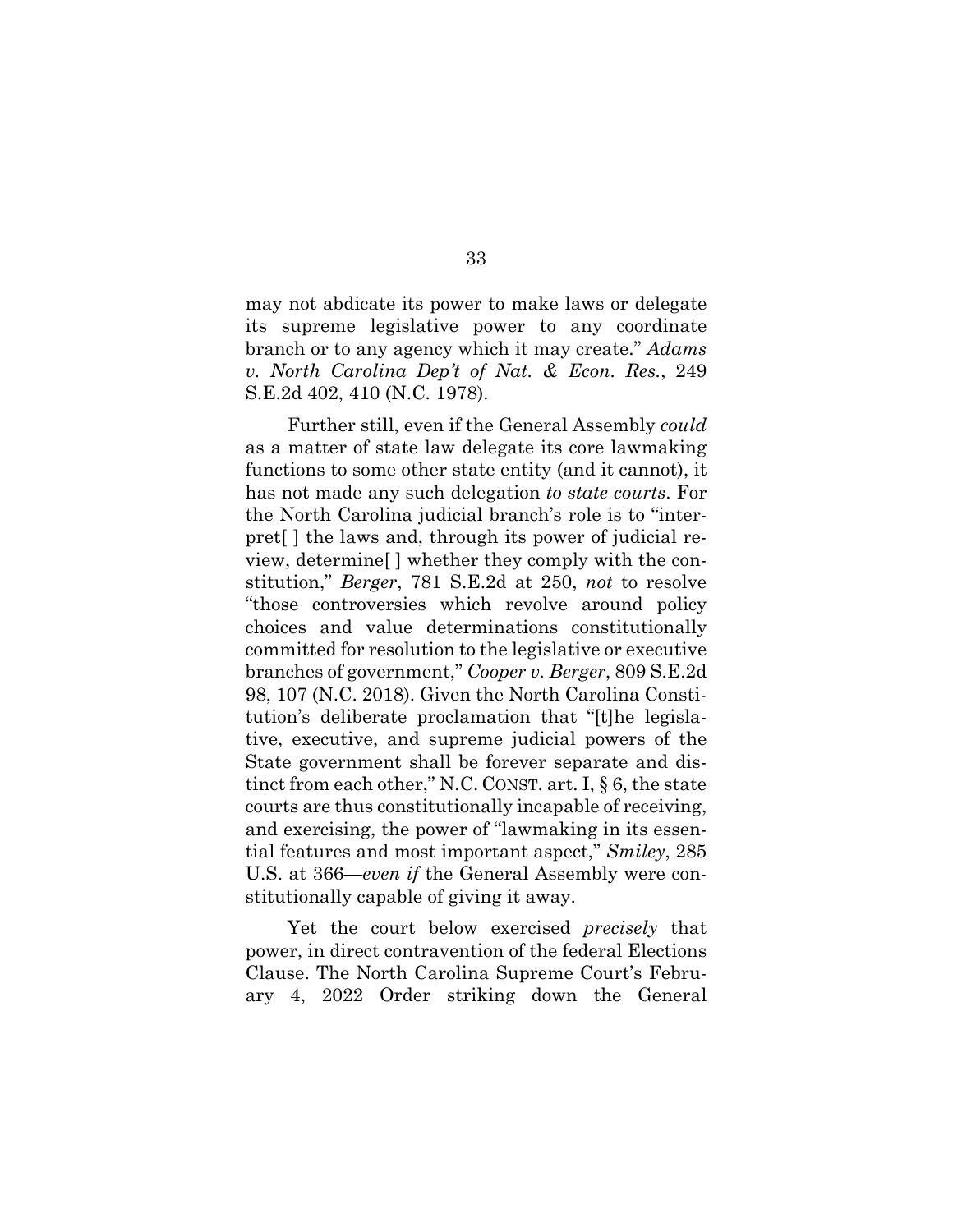Assembly's original congressional map on state-law grounds directly seizes the power to regulate the manner of congressional elections. When the General Assembly enacted that map in 2021, it exercised its constitutionally vested authority to "prescribe[ ]" the "Manner of holding Elections for Senators and Representatives." U.S. CONST. art. I, § 4, cl. 1. The Constitution prescribes a single method for setting aside such a choice: "the Congress may at any time by Law make or alter such Regulations." *Id.* The Elections Clause *does not* give the state courts, or any other organ of state government, the power to second-guess the legislature's determinations.

That is the plain holding of this Court's decision in *Smiley*. There, Minnesota's Governor had, in effect, done *precisely* what the North Carolina Supreme Court's February 4 order did here: he rendered the legislature's chosen districting plan "a nullity" by "return[ing] it without his approval." 285 U.S. at 361. This Court had no difficulty recognizing that this nullification of the state legislature's congressional map would plainly violate the Elections Clause *unless* "the Governor of the state, through the veto power, shall have a part in the making of state laws." *Id.* at 368. And the Court thus held that the Governor's nullification of the Minnesota legislature's congressional map was consistent with the Elections Clause *only because* it concluded that the veto power, "as a check in the legislative process, cannot be regarded as repugnant to the grant of legislative authority." *Id.*; *see Dummit*, 298 Ky. at 50 (explaining that while *Smiley* "holds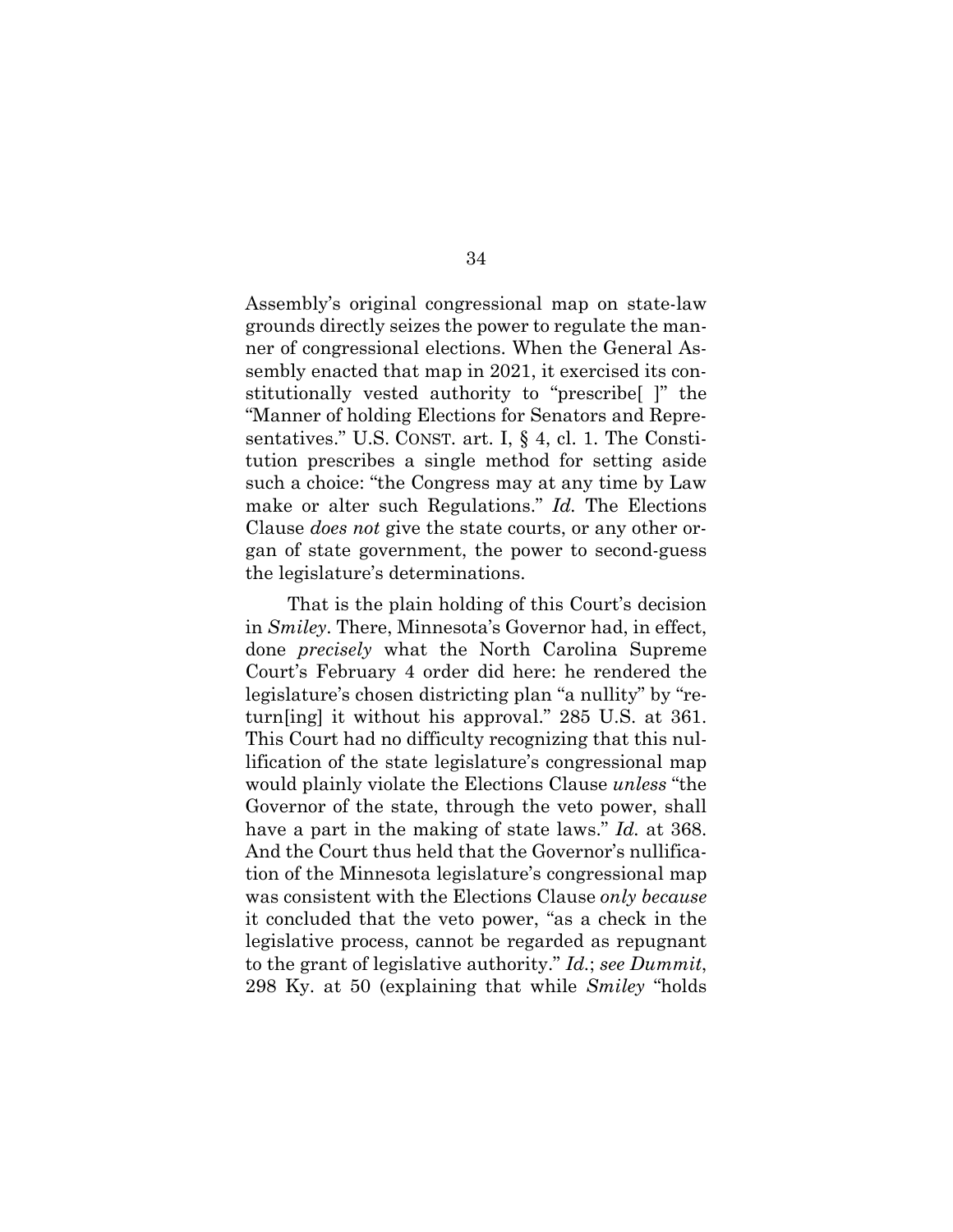that a legislature must function in the method prescribed by the State Constitution in directing the times, places, and manner of holding elections," that does not mean that "when functioning in the manner prescribed by the State Constitution, the scope of its enactment on the indicated subjects is also limited by the provisions of the State Constitution"). Here, by contrast, because *a state court's* nullification of a congressional map through the exercise of judicial review is plainly *no* "part in the making of state laws," *Smiley*, 285 U.S. at 368, the opposite conclusion necessarily follows.

To be sure, in limited circumstances a state legislature's election rules are subject to review or invalidation by entities other than Congress—because other provisions of *the United States Constitution* explicitly or implicitly so provide. For example, where the congressional districts drawn by a state legislature violate *some other* provision of the Constitution, such as the Equal Protection Clause, the Constitution itself authorizes the federal courts to intervene to secure enumerated constitutional rights—in the same manner as they secure those rights when Congress, through an exercise of *its* enumerated powers, transgresses them. *See Rucho*, 139 S. Ct. at 2495–97. No such enumerated, federal constitutional right is at issue here.

Instead, the state supreme court justified its nullification of the General Assembly's regulation of the manner of congressional elections by pointing to a hodge-podge of *state* constitutional provisions. *See*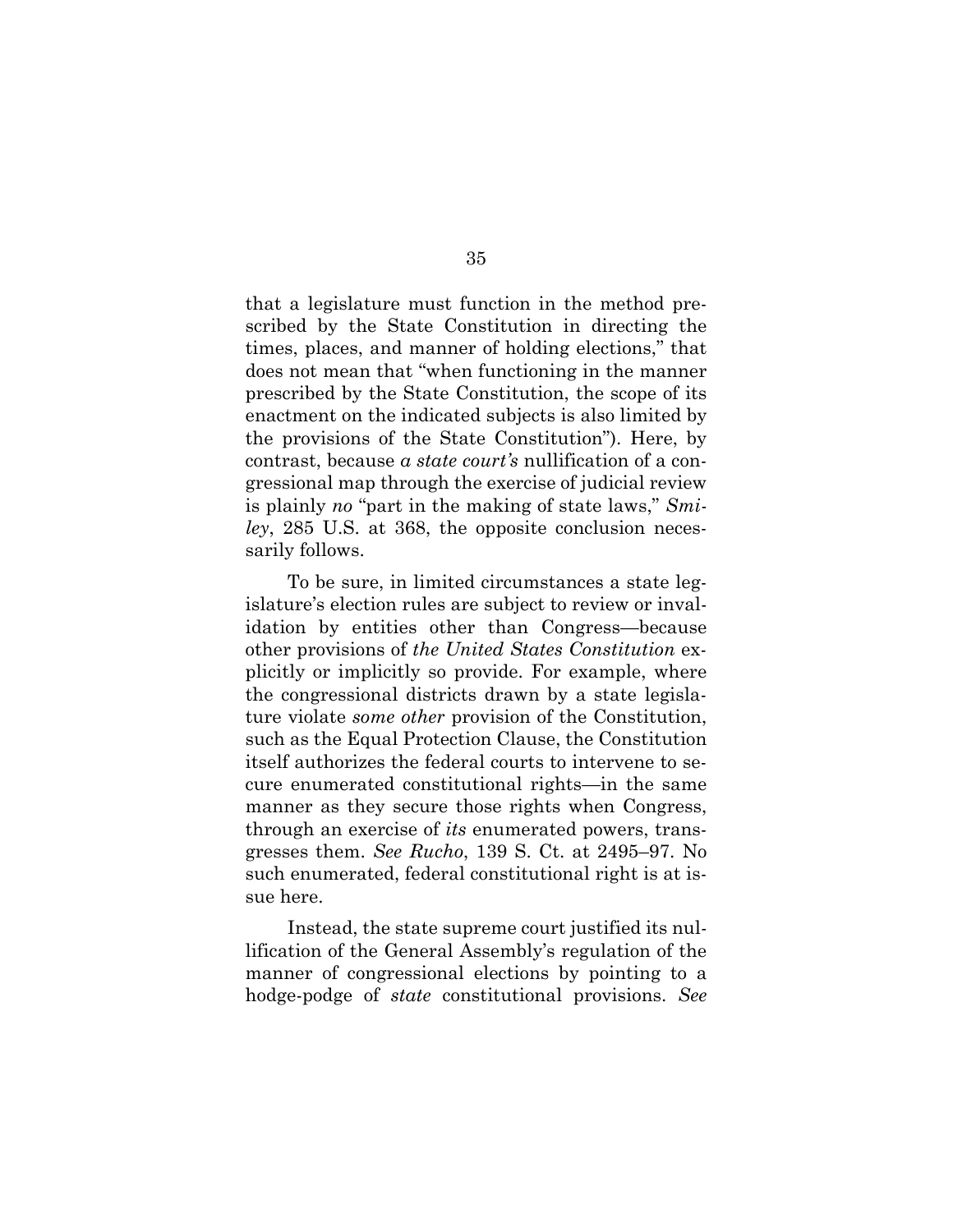App.11a–12a. But the *federal* constitution vests the authority to draw a State's congressional districts in "the *Legislature* thereof," U.S. CONST. art. I, § 4, cl. 1 (emphasis added), where it must be exercised "in accordance with the method which the state has prescribed for legislative enactments," *Smiley*, 285 U.S. at 367—not hedged or parceled out by the state's constitution to its judiciary.

Moreover, "none of" the state constitutional provisions invoked by the court below "say[ ] anything about partisan gerrymandering, and all but one make no reference to elections at all." *Moore*, 142 S. Ct. at 1090 (Alito, J., dissenting from the denial of application for stay). And that one provision—the "Free Elections Clause"— was "for 246 years . . . not found to prohibit partisan gerrymandering." *Id.* at 1091; *see*  App.196a–206a (Newby, J., dissenting). It is one thing for a state court to enforce specific and judicially manageable standards, such as contiguousness and compactness requirements. It is quite another for the court to seize the authority to find, hidden within the folds of an open-ended guarantee of "free" or "fair" elections, rules governing the degree of "permissible partisanship" in redistricting—a matter that this Court has held to be "an unmoored determination" that depends on "basic questions that are political, not legal." *Rucho*, 139 S. Ct. at 2500–01 (quotation marks omitted).

This Court in *Rucho* squarely held that any attempt to answer this "unmoored" question is an exercise in politics, not law—that is to say, it is a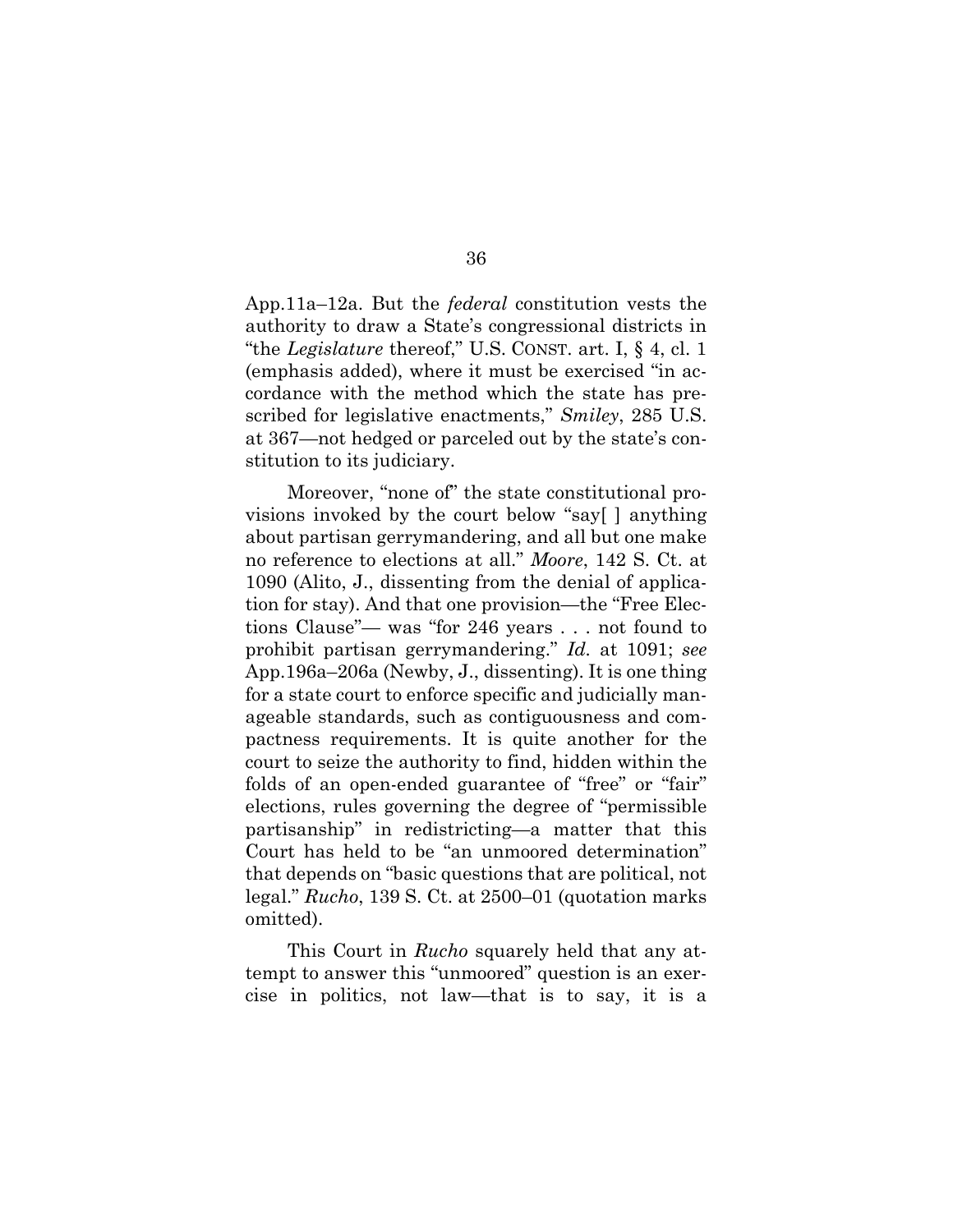*quintessentially legislative* exercise. *Id.* If the Elections Clause places *any* limits on what matters may be parceled out to entities in a State other than "the Legislature thereof," U.S. CONST. art. I, § 4, cl. 1—and this Court's precedents uniformly recognize that it must—then it cannot allow a State's courts to do what was done in this case: discover somewhere within an open-ended guarantee of "fairness" in elections a novel rule requiring partisan criteria to be taken explicitly into account when drawing congressional districts.

Having rendered the General Assembly's original congressional map "a nullity," *Smiley*, 285 U.S. at 362, the state courts then compounded the constitutional error by creating, and imposing by fiat, *a new*  congressional map. These further acts demonstrate with remarkable clarity this Court's teaching that crafting congressional districts "involves lawmaking in its essential features and most important aspect," *id.* at 366, and "poses basic questions that are political, not legal." *Rucho*, 139 S. Ct. at 2500. Rather than hearing briefing and argument on any recognizably legal question, the trial court below proceeded by appointing three "Special Masters" who, in turn, hired political scientists and mathematicians to "assist in evaluating" the remedial plans the state supreme court had ordered the parties to produce. App.273a– 74a. This cadre of extra-constitutional officers then proceeded to reject the General Assembly's plan (again) and craft *their own* plan, based on tools and datasets similar to the ones used by the General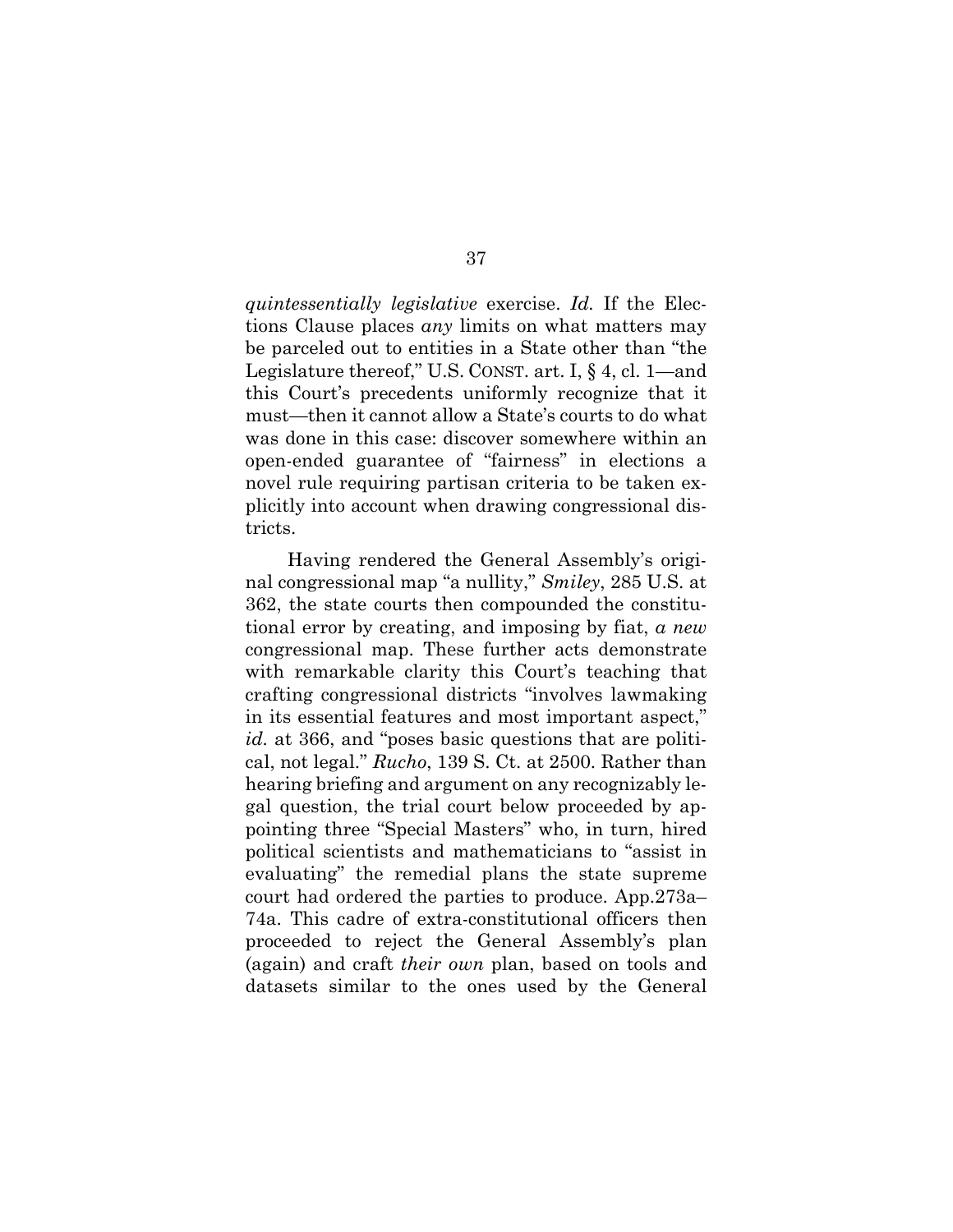Assembly. App.289a; 301a–04a. Worse still, in the process of analyzing the parties' remedial plans and crafting their own plan, this team of judicial-appointees and political scientists had repeated, *ex parte* contacts with the experts *for the plaintiffs*, App.296a– 99a—behavior that may be acceptable for *legislative*  officials but has long been forbidden for genuinely *judicial* officers. *See* RESTATEMENT (THIRD) OF THE LAW GOVERNING LAWYERS § 113 (2000).

The short of it is this: the decisions by the courts below to nullify the General Assembly's chosen "Regulations" of the "Manner of holding Elections," U.S. CONST. art. I, § 4, cl. 1, and to replace them with new regulations of their own, discretionary design, simply cannot be squared with the text and original meaning of the Elections Clause, nor with this Court's interpretation of it.

## **CONCLUSION**

For the reasons set forth above, the Court should grant the writ of certiorari.